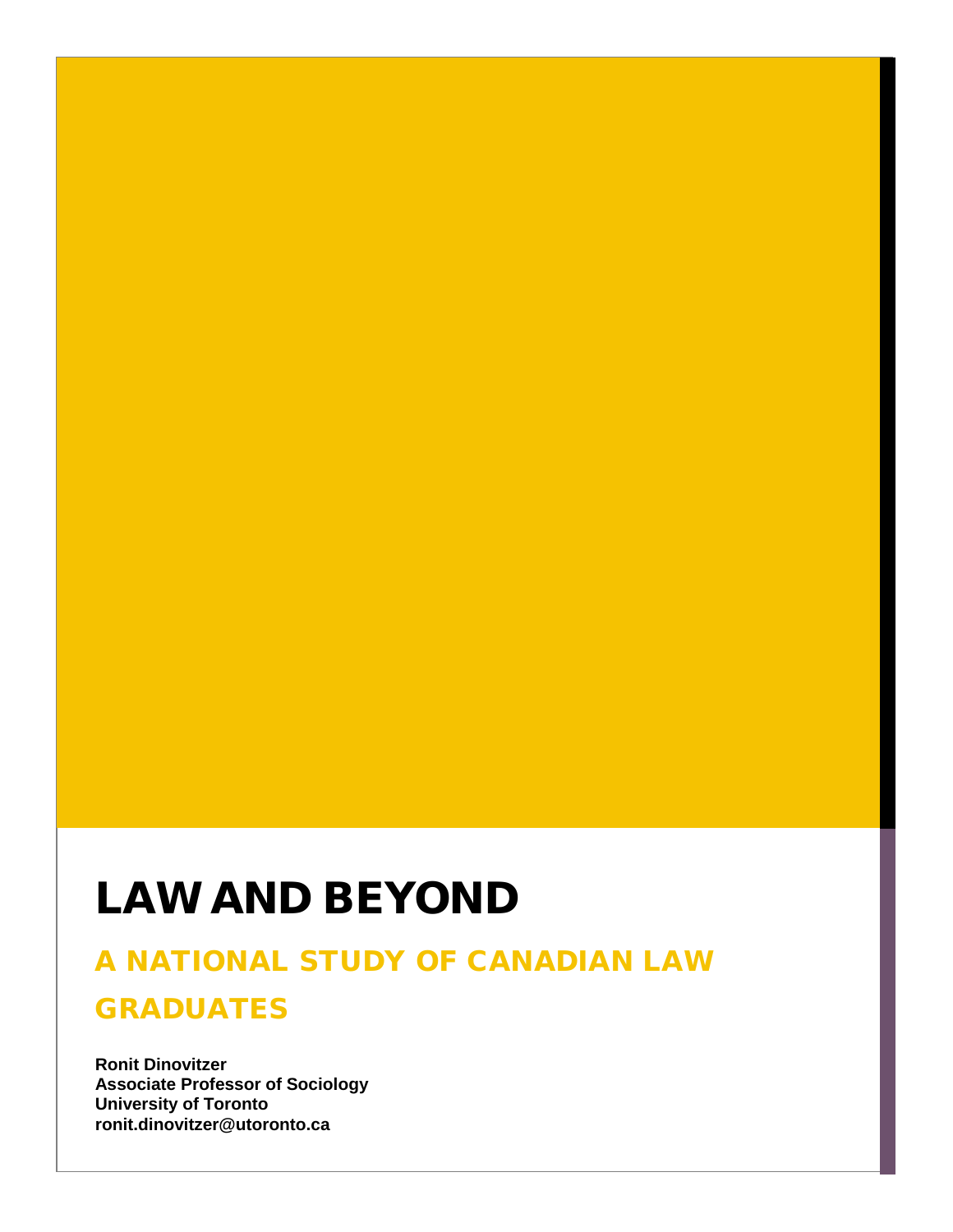## **Table of Contents**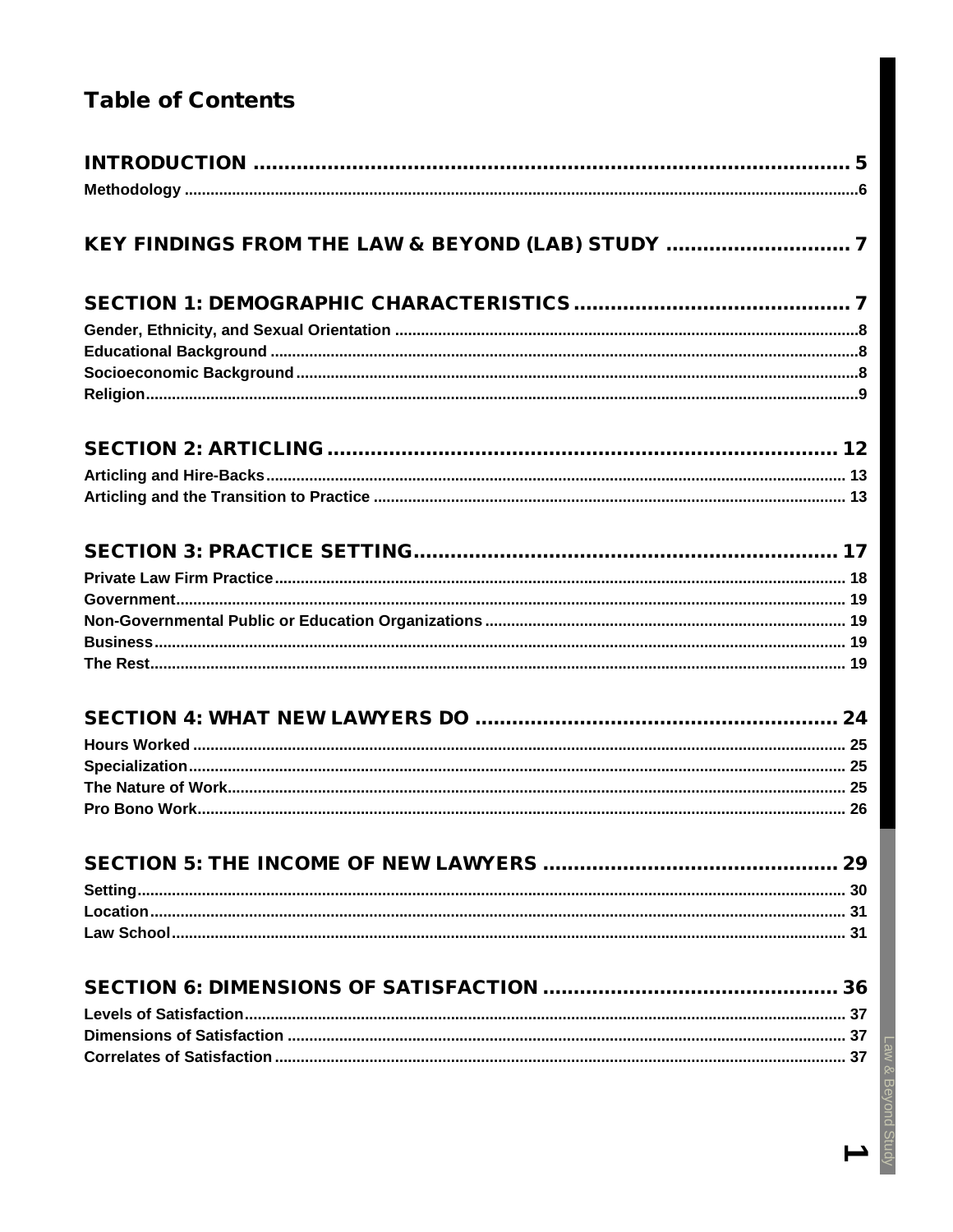| SECTION 11: LAW SCHOOL AND THE TRANSITION TO PRACTICE 70 |  |
|----------------------------------------------------------|--|
|                                                          |  |
|                                                          |  |
|                                                          |  |
|                                                          |  |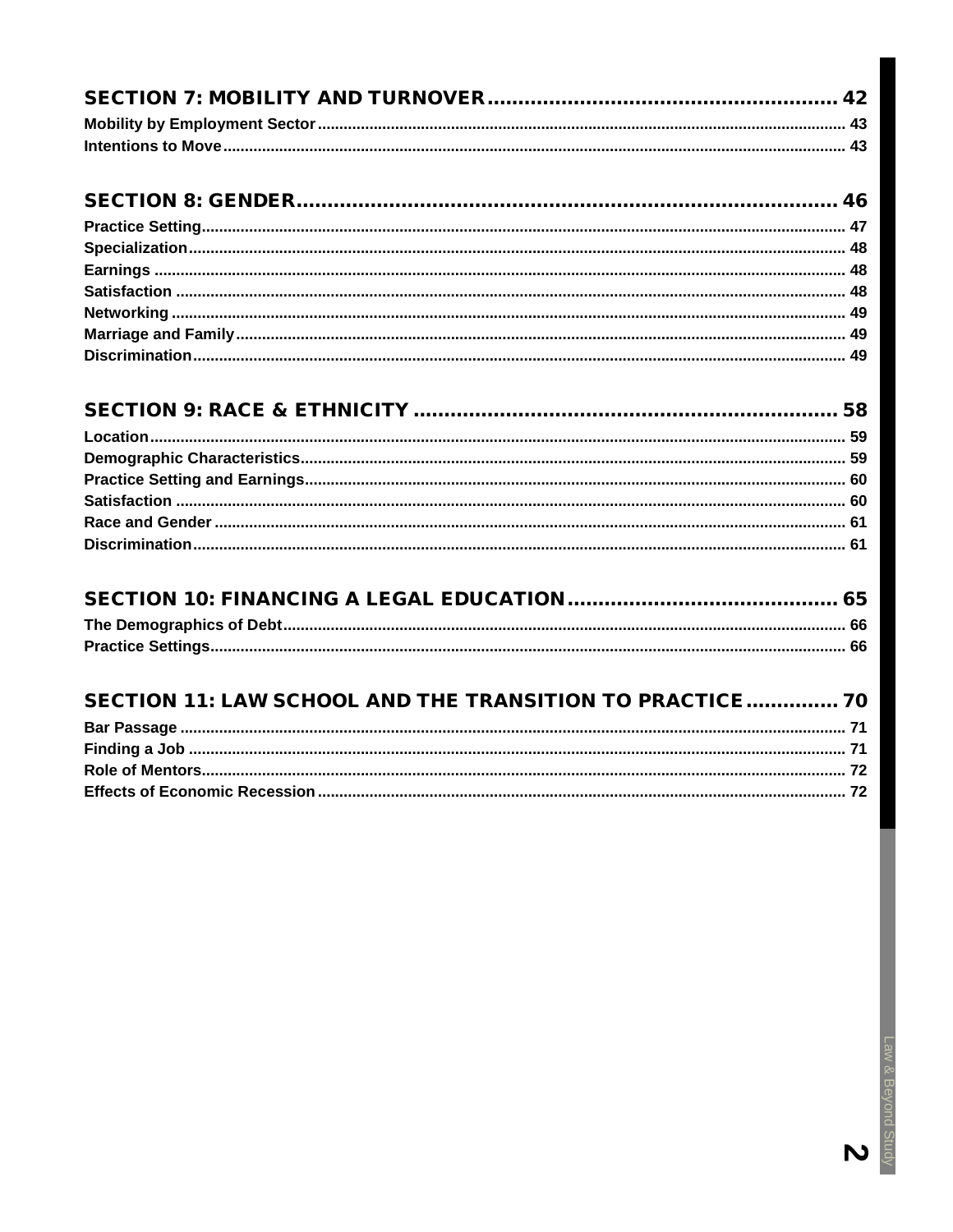## List of Tables

| Table 3.1 LAB Respondents By Practice Setting, Compared With The Ajd (First Wave) Practice Setting  |  |
|-----------------------------------------------------------------------------------------------------|--|
|                                                                                                     |  |
|                                                                                                     |  |
|                                                                                                     |  |
| Table 5.1 Median Income By Law School Selectivity* And Practice Setting (Full-Time Workers Only) 34 |  |
| Table 5.2 Median Salary By Law School Grades And Rank (Full-Time Workers Only) 35                   |  |
|                                                                                                     |  |
|                                                                                                     |  |
|                                                                                                     |  |
|                                                                                                     |  |
|                                                                                                     |  |
|                                                                                                     |  |
|                                                                                                     |  |
|                                                                                                     |  |
|                                                                                                     |  |
| Table 10.2 Median Salary, Median Debt (For Those With Any Debt), And Percent With Zero Debt By Law  |  |
|                                                                                                     |  |
| Table 11.1 Levels Of Confidence In The Positive Effects Of Law School Experiences  73               |  |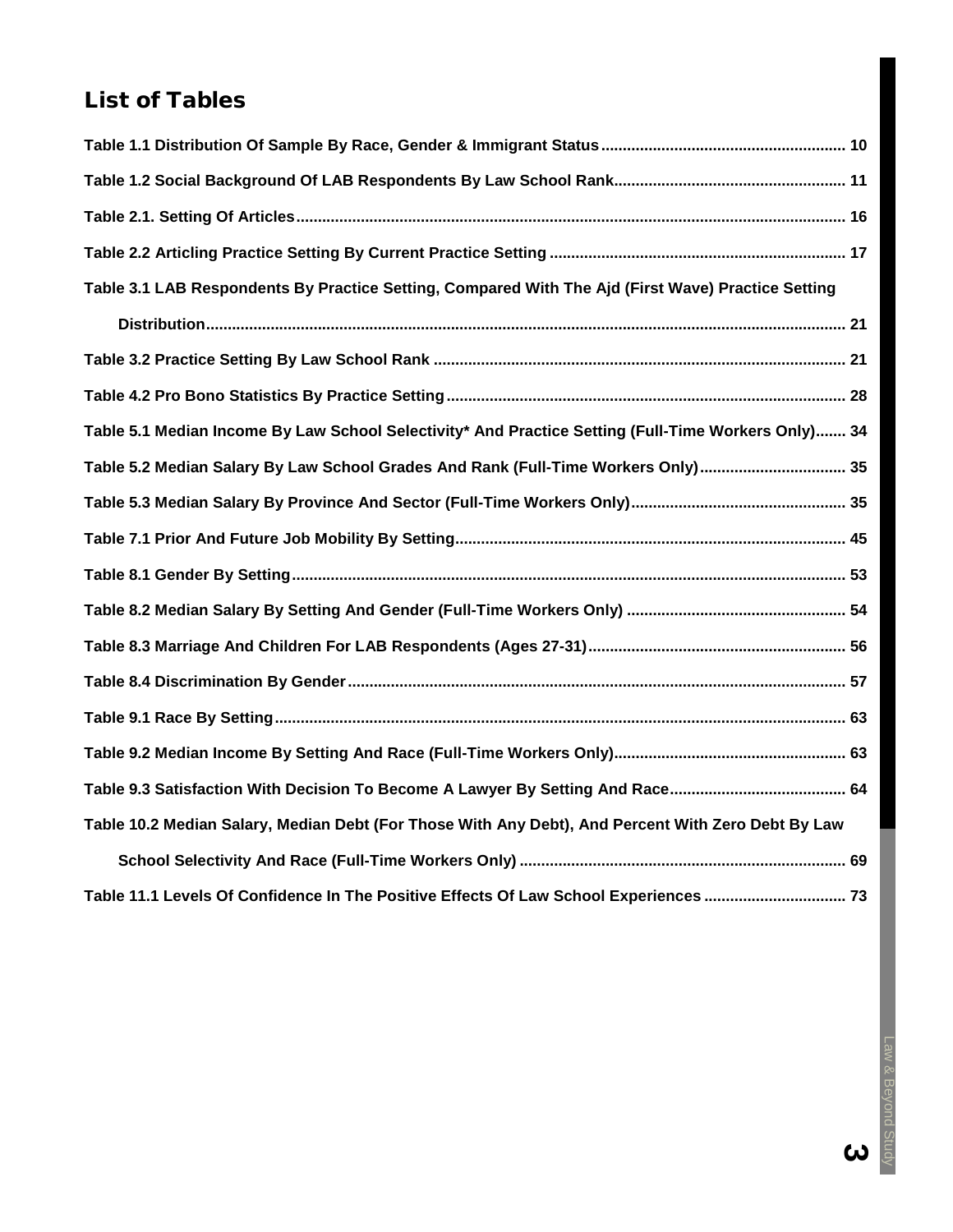## List of Figures

| Figure 6. 1 Percent Extremely Or Moderately Satisfied With Decision To Become A Lawyer By Practice      |  |
|---------------------------------------------------------------------------------------------------------|--|
|                                                                                                         |  |
|                                                                                                         |  |
|                                                                                                         |  |
|                                                                                                         |  |
|                                                                                                         |  |
|                                                                                                         |  |
|                                                                                                         |  |
|                                                                                                         |  |
| Figure 10. 1 Median Total Educational Debt (For Those Reporting Any Debt), And Percent Reporting Zero   |  |
|                                                                                                         |  |
| Figure 11. 1 Most Useful Factor In Finding First Or Current Job - Percent Who Find Factor Important  74 |  |

Law & Beyond Study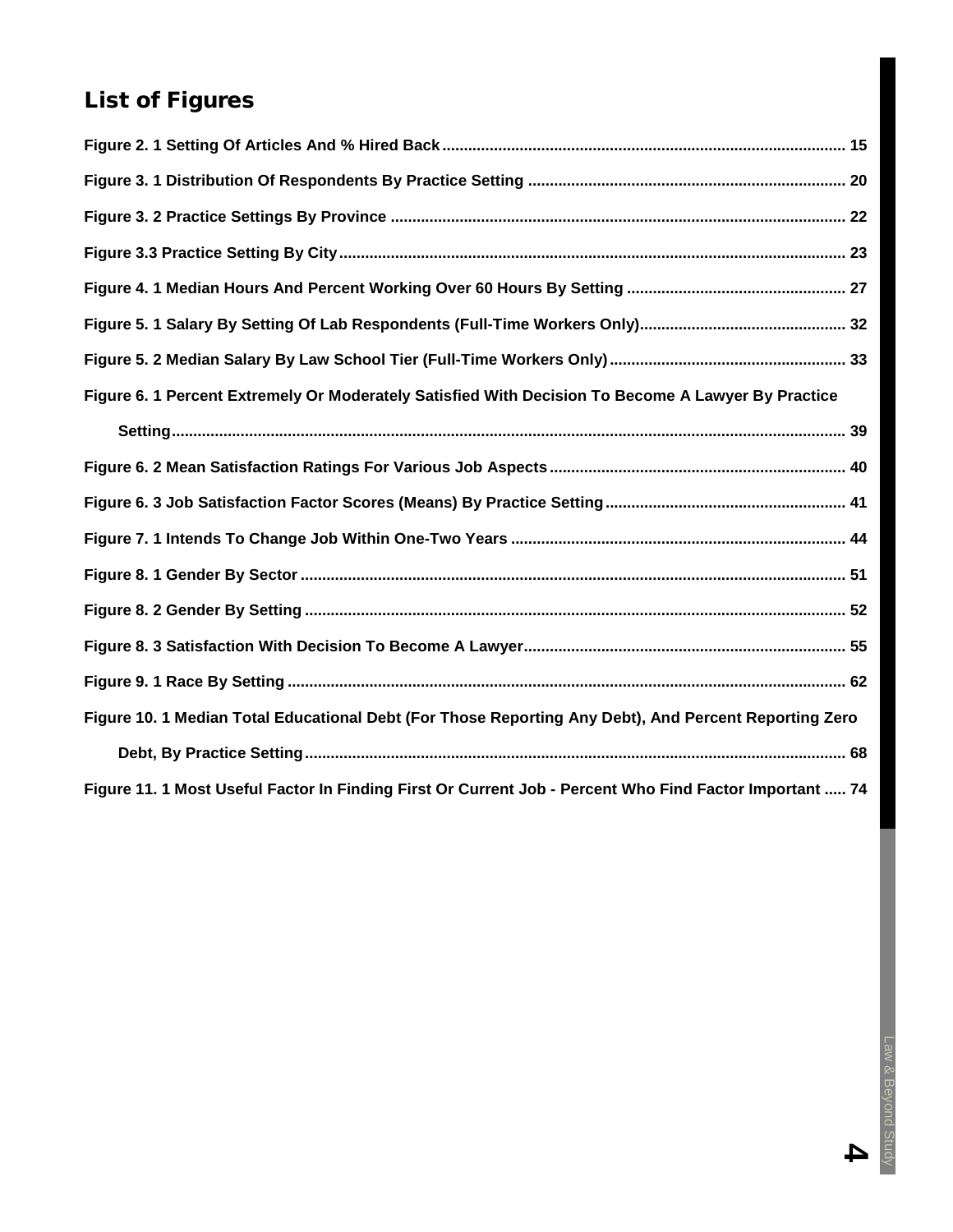# LAW AND BEYOND

## A NATIONAL STUDY OF CANADIAN LAW GRADUATES

#### <span id="page-5-0"></span>INTRODUCTION

Law and Beyond (LAB) is the first national study of Canadian law graduates. Funded by the Social Sciences and Humanities Research Council of Canada, the study aims to create a definitive picture of the early careers of individuals admitted to the bar in 2010.

The study is prompted by recent statistics that reveal a range of remarkable changes in the economy and the legal profession. These statistics raise questions about the job environments that new lawyers inhabit and their sources of satisfaction within the profession. The immediate goal of the study is to describe the range and variety of motivations and aspirations, career options and decisions – both personal and professional – that characterize new lawyers. The ultimate objective is to sustain what appears to be working well in the legal profession and to help devise corrective measures for the frustrations it engenders.

This report provides an overview of the results of the study, providing a first-ever glimpse of where Canadian law graduates work, what kinds of work they do, how much they earn, and the sources of their satisfactions and dissatisfactions, with particular attention also devoted to the roles of gender and ethnicity. This report will also draw a number of comparisons to a comparable study of the careers of American lawyers, and which served as the model for this study of Canadian law graduates. Called After the JD (AJD), the American study has been following the careers of a nationally representative cohort of American lawyers who were admitted to bar in 2000.

In addition to acknowledging the generous funding of the Social Sciences and Humanities Research Council of Canada, and to the assistance of a number of Law Societies and law school deans from across the country, I also extend my deepest appreciation and thanks to

## RESPONSE RATE

We obtained 1,099 completed and eligible responses, with a final response rate of 46% and a cooperation rate of 79%.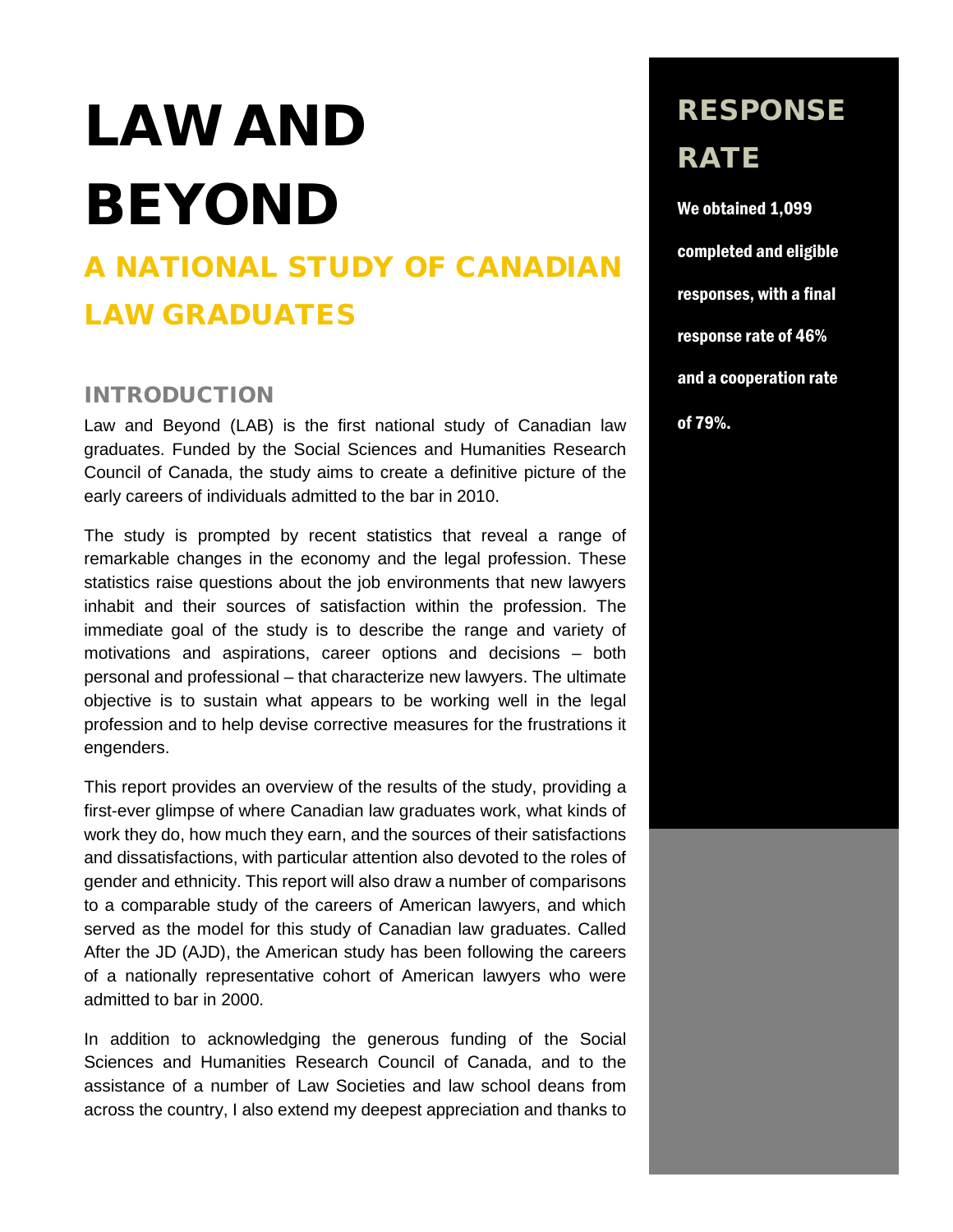the more than 1,000 lawyers who responded to the LAB study. They generously shared their time and insights, providing an unprecedented look at legal practice in Canada.

#### <span id="page-6-0"></span>Methodology

The sample for the LAB study is comprised of the entire population of individuals called to the bar in 2010 in every jurisdiction in Canada ( $N = 2,530$ ). Since the study was focussed on early lawyer careers, the study only included individuals who were called in 2010 and who graduated from law school after 2007; thus the design excludes those who had already been working as a lawyer in another jurisdiction, whether in Canada or abroad (often termed "special calls").

The study was launched in September 2012, when letters were sent to all sample members to introduce them to the study and its goals. Paper and web surveys were used simultaneously beginning in October 2012, with paper surveys being sent to those for whom an e-mail address had not been obtained. After multiple cycles of reminders, and with paper surveys and incentives being sent to the last round of all nonrespondents, we obtained 1,099 completed and eligible responses (136 by paper and 963 by web). After adjusting for eligibility, the final response rate is 46% (AAPOR Rate 4<sup>[1](#page-6-1)</sup>), while the cooperation rate is 79% (the cooperation rate adjusts for both eligibility and whether sample members were ever contacted (AAPOR)). The findings in this report have been weighted to better approximate the distribution of the eligible population of 2010 admittees in each province.



<span id="page-6-1"></span>American Association for Public Opinion Research. Available at:

http://www.aapor.org/AAPORKentico/Education-Resources/For-Researchers/Poll-Survey-FAQ/Response-Rates-An-Overview.aspx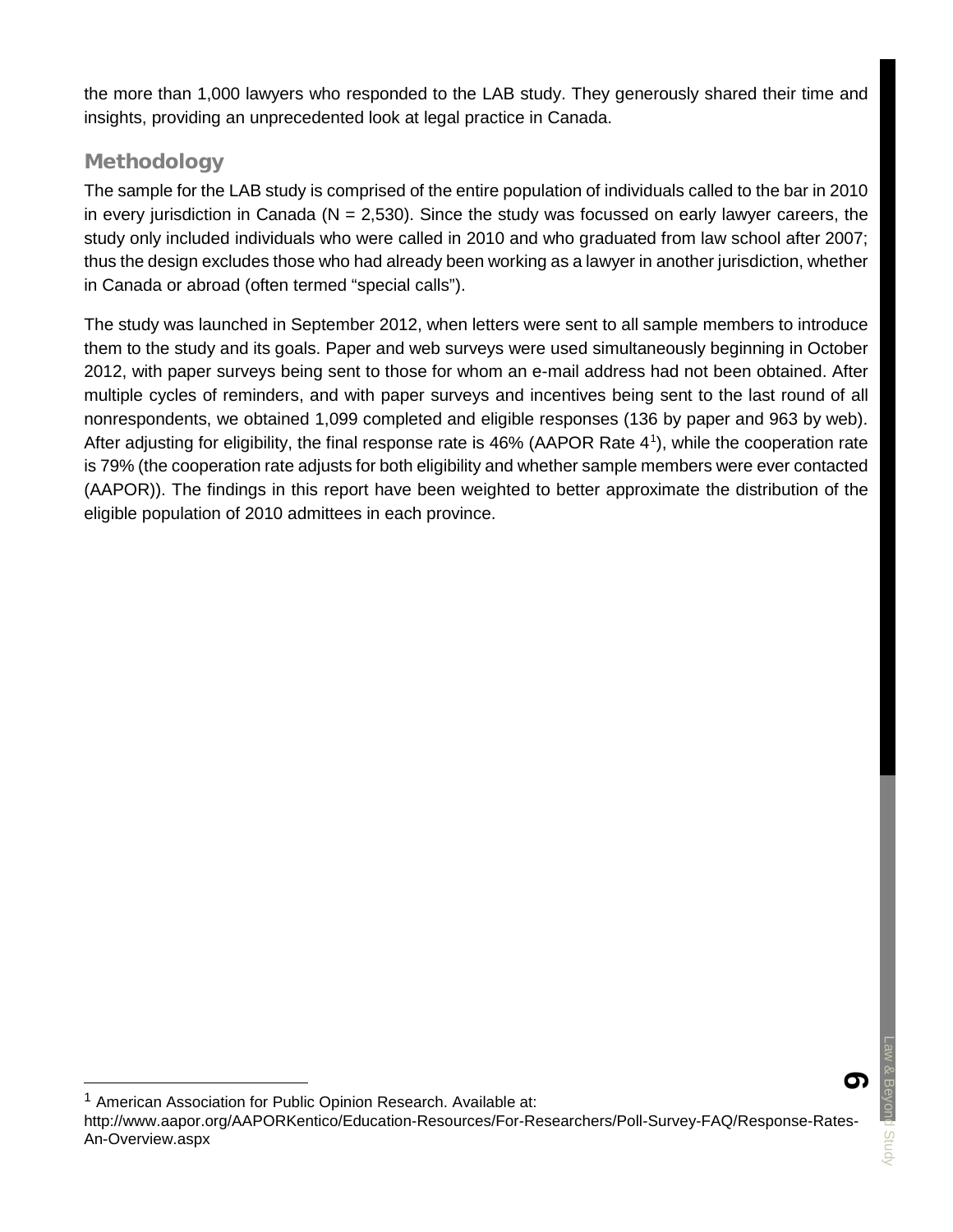## <span id="page-7-0"></span>KEY FINDINGS FROM THE LAW & BEYOND (LAB) STUDY

- Twenty-two percent (22%) of the LAB sample are non-white, 56% are women, and 16.4% are immigrants.
- Sixty-three percent (63.4%) of new lawyers started their first jobs with the same employers with whom they articled.
- Ninety-two percent (92%) of the sample reported that they are practicing lawyers in their primary jobs, which is almost identical to the proportion reported by new lawyers in the U.S. context.
- Canadian lawyers, as with their American counterparts, are most likely to begin their careers in private law firms. Almost 70% work in private firms, 22% work in the public sector, and the remainder work in business (both practicing and not practicing law) or other settings.
- Graduates of top-quarter law schools were most likely to be working in the largest law firms (20.7%), compared to 9.2% who graduated from fourth-quarter law schools.
- **Respondents working full time work on** average 53 hours per week, slightly higher than their US counterparts, who reported an average work week of 49 hours.
- Respondents report an average of 45 hours of pro bono work over the past year.
- Twenty-three percent (22.6%) of the LAB sample report having no educational debt.
- The median amount of debt among those reporting some educational debt is \$50,000.

#### **INCOME**

- The average earnings (including bonus) of respondents working full time is \$80,487 and the median is \$78,000.
- Lawyers working in private firms have median earnings of \$80,000, while new lawyers working in the public sector have median incomes of \$70,000.
- **Canadian lawyers in large firms earn** significantly less than their American counterparts. Data on the class of 2010 in the

United States indicate that the median starting salary for lawyers working in firms of over 251 lawyers was \$130,000USD compared to \$105,000CAD for similarlysituated Canadian lawyers.

- Among Canadian provinces, respondents working in Alberta report the highest median earnings, \$90,000, with the highest earnings across the sample in each of the public and private sectors.
- Seventy-nine percent (79.3%) of LAB respondents report being extremely or moderately satisfied with their decision to become a lawyer, which is similar to reports from a comparable American sample.

#### **GENDER**

- Ninety-six percent (96%) of men and women are working full time in the paid labour force.
- Women remain more likely than men to work in the public sector, even in their early careers, with more than one quarter of women working in the public sector, compared to about 20% of men.
- Across all settings, women working full time are earning 93% of men's salaries. Women report median earnings of \$75,000, compared to \$80,500 for men.
- **Men out-earn women in private law firms of** all sizes, with the differences especially pronounced for those in solo practice; in the largest private firms (251+) women's earnings are 91% of men's.

#### **RACIAL/ETHNIC ORIGIN**

- Respondents from racialized communities are more likely to be working in the public sector (29.9% vs. 21.7%), whereas white respondents are more heavily concentrated in private firms (70.1% vs. 58%).
- Among the various ethnic/racial groups, black respondents are least likely to be working in private law firms and are overrepresented in the public sector.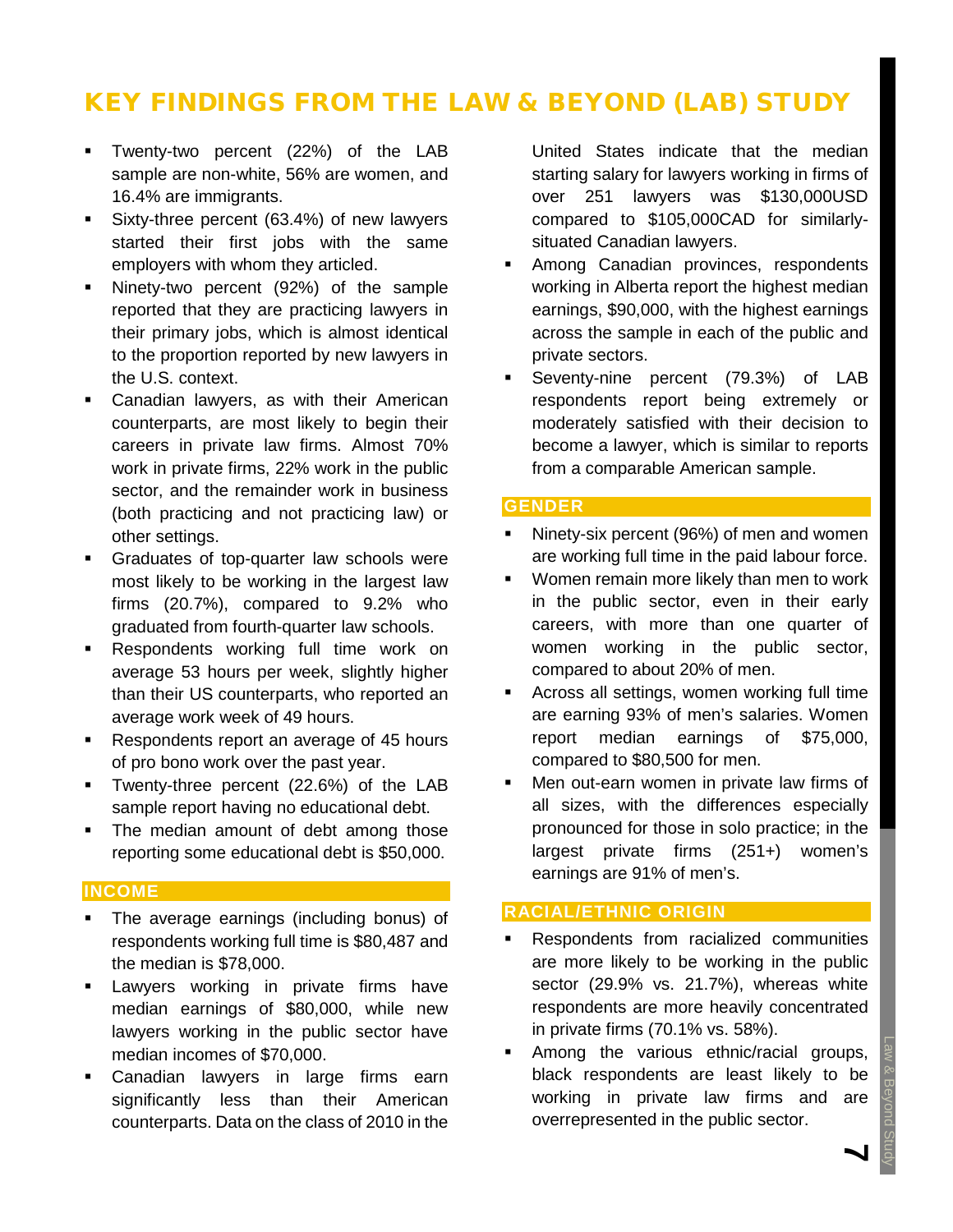# SECTION 1: DEMOGRAPHIC CHARACTERISTICS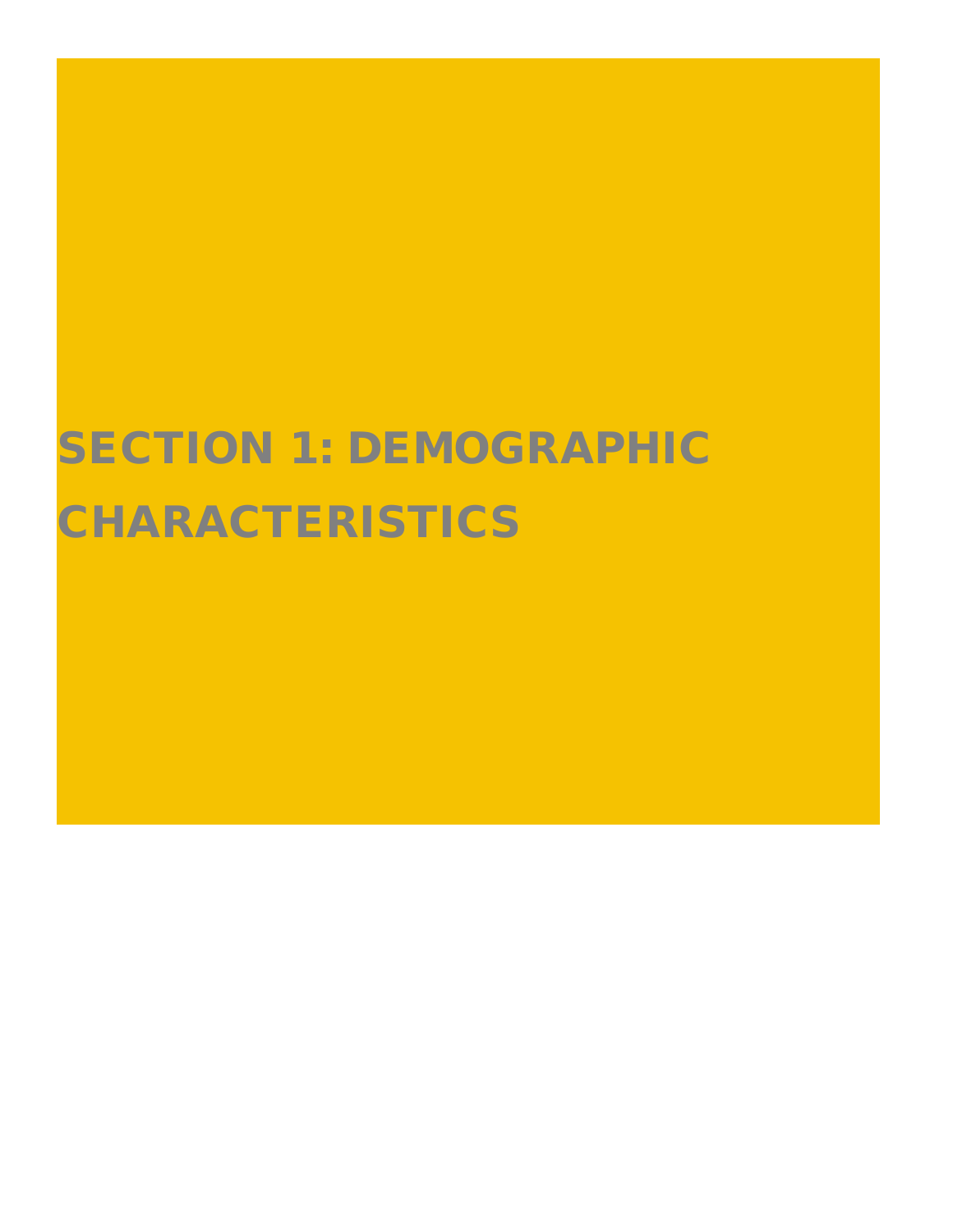## DEMOGRAPHIC CHARACTERISTICS

#### <span id="page-9-0"></span>Gender, Ethnicity, and Sexual Orientation

The demographics of Canadian society are changing, especially as the pattern of immigration has shifted over the course of the last half century. Today, one out of five people in Canada is foreign born, and one out of every five is a member of a visible minority group (Statistics Canada [2](#page-9-3)011).<sup>2</sup> The composition of Canadian lawyers is slowly shifting to mirror these broader changes in Canadian society. Analysis of Census data indicates that in 2006, 8.8% of lawyers were visible minorities (up from 4.7% in 1996), while 13.5% were first-generation immigrants (up from 11.4% in 1996).

The LAB sample demonstrates that the new generation of Canadian lawyers is a more diverse group than the population of Canadian lawyers as a whole. Twenty-two percent (22%) of the LAB sample are non-white, compared to 8.8% of Canadian lawyers; $3\,56\%$  $3\,56\%$  of the LAB sample are women, compared to 38.6% of Canadian lawyers; and 16.4% are immigrants, compared to 13.5% of Canadian lawyers. Meanwhile, 5.6% of the sample report that they are gay, lesbian, transgender, or bisexual. It is worth noting that the gender distribution of the sample closely approximates the data from the Federation of Law Societies of Canada's statistics, which indicate that in 2010, 54% of calls to the bar were women.

New Canadian lawyers are also a more diverse group than new American lawyers, though there is a 10 year gap between the two studies.[4](#page-9-5) In the After the JD study, forty-six percent (46%) of this comparable sample of new American lawyers were women, 17% were non-white, and 2.5% reported being gay or lesbian.

#### <span id="page-9-1"></span>Educational Background

The LAB sample includes graduates from universities throughout the world, though the majority of respondents attended Canadian law schools. On the whole, the sample shows that lawyers have very successful undergraduate careers, with 87% of the sample reporting cumulative undergraduate grades of B+ and higher. The preponderance of the sample has undergraduate majors in the humanities (36.5%) and the social sciences (34.4%), with the rest having graduated with degrees in the sciences (13.7%), business (12.8%), and engineering (2.7%). Many considered careers other than the law, including 50.5% looking at public policy or administration, 48.3% considering public or social service, and 41% thinking about business management.

#### <span id="page-9-2"></span>Socioeconomic Background

LAB respondents come from relatively privileged backgrounds: 62.6% of LAB respondents' fathers and 55.9% of respondents' mothers have a bachelor's degree or higher, which is substantially higher than the general population statistics for Canadians around the age of respondents' parents, which indicate

<span id="page-9-3"></span> <sup>2</sup> Statistics Canada. 2011. National Household Survey, Catalogue no. 99-010-X2011001.

<span id="page-9-4"></span><sup>3</sup> Statistics Canada. 2006. Canadian Census data. Custom tabulation on file with author.

<span id="page-9-5"></span><sup>4</sup> Data from Wave 1 (2003) of the *After the JD* study.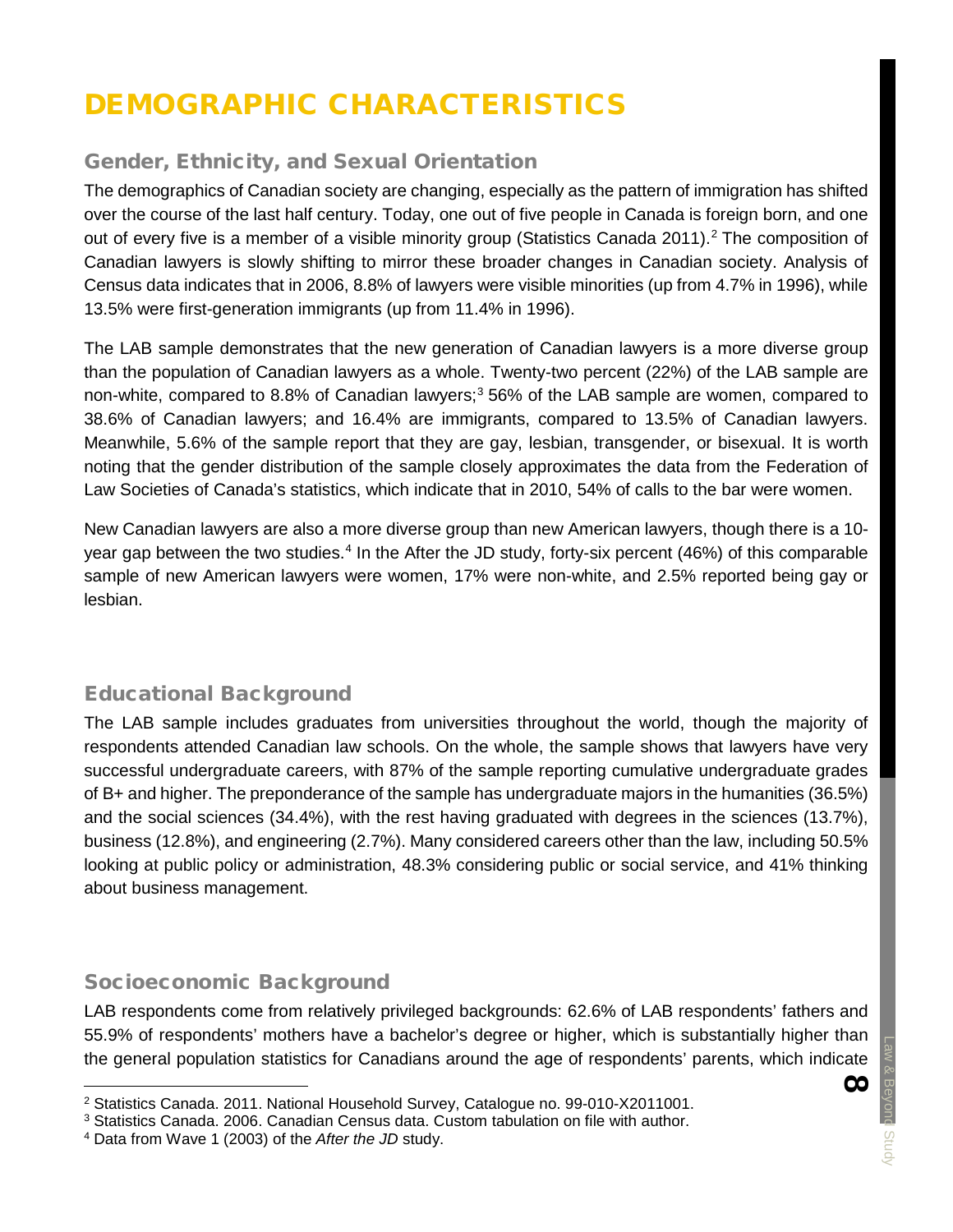that 20% of adults aged between [5](#page-10-1)5 and 64 have postsecondary qualifications or more.<sup>5</sup> Within the LAB sample, 63.6% of respondents' mothers and 69.3% of respondents' fathers have or had white-collar occupations. In comparison, 32% of Canadians aged between 55 and 64 were classified as having a managerial or professional occupation.<sup>6</sup>

While not dramatic, there is other evidence of the reproduction of social inequality within the relationship between social background and the status of law school attended. Maclean's rankings for 2010 were used in order to determine the selectivity of respondents' law schools.<sup>[7](#page-10-3)</sup> These rankings were then collapsed into four quarters. For example, compared to graduates of fourth-quarter law schools, a larger proportion of respondents who attended top-quarter law schools had mothers and fathers who worked in higher-status, white-collar occupations, and were more likely to report a father with graduate education. While the overall range is constrained, especially when compared to the U.S. context, we do find that across most measures, socio-economic background increases along with law school rank, suggesting that those who come from more privileged backgrounds are more likely to attend higher-ranked law schools.

On the other hand, a considerable minority of LAB respondents shows upward mobility in becoming lawyers. About 21% of respondents' mothers and fathers have blue-collar occupations, while about a third of mothers and 29.4% of fathers did not attend college or university. Many respondents are also first- or second-generation immigrants; 16.4% of LAB respondents were born outside of Canada, and just over one third  $(34.2%)$  of the sample are second-generation immigrants.<sup>[8](#page-10-4)</sup>

#### <span id="page-10-0"></span>Religion

Fully 50.5% of the sample report having no religious affiliation, 20.7% are Roman Catholic, 13.2% are Protestant, and 7.7% are Jewish. This represents a considerably higher proportion than the Canadian population as a whole, in which 23.[9](#page-10-5)% report having no religious affiliation.<sup>9</sup> It also stands in contrast to the *After the JD* study, in which only 23% of new American lawyers reported no religious affiliation, a figure only slightly higher than the U.S. average of 16.1% who report being unaffiliated.[10](#page-10-6)

<span id="page-10-1"></span> <sup>5</sup> Statistics Canada. 2011. National Household Survey. [Catalogue Number 99-012-X2011040.](http://www12.statcan.gc.ca/nhs-enm/2011/dp-pd/dt-td/Ap-eng.cfm?LANG=E&APATH=3&DETAIL=0&DIM=0&FL=A&FREE=0&GC=0&GID=0&GK=0&GRP=0&PID=105910&PRID=0&PTYPE=105277&S=0&SHOWALL=1&SUB=0&Temporal=2013&THEME=96&VID=0&VNAMEE=&VNAMEF=.) Available at: http://www5.statcan.gc.ca/olc-cel/olc.action?objId=99-012-X2011040&objType=46

<span id="page-10-2"></span><sup>6</sup> Statistics Canada. 2011. National Household Survey. Catalogue Number [99-012-X2011036.](http://www12.statcan.gc.ca/nhs-enm/2011/dp-pd/dt-td/Ap-eng.cfm?LANG=E&APATH=3&DETAIL=0&DIM=0&FL=A&FREE=0&GC=0&GID=0&GK=0&GRP=0&PID=105613&PRID=0&PTYPE=105277&S=0&SHOWALL=1&SUB=0&Temporal=2013&THEME=96&VID=0&VNAMEE=&VNAMEF=.) Available at: http://www5.statcan.gc.ca/olc-cel/olc.action?objId=99-012-X2011036&objType=46

<span id="page-10-3"></span><sup>7</sup> Maclean's law school rankings for 2010, divided into four quarters, were used to determine the selectivity of respondents' law schools. The top quarter included the University of Toronto, Osgoode, McGill, and Queen's. The second was made up of the University of British Columbia, Dalhousie, Victoria, and Western. The third quarter included Ottawa, Alberta, Saskatchewan, Calgary, and New Brunswick (the latter two had the same overall rank). The fourth quarter, meanwhile, included Manitoba, Windsor, and Moncton. Two additional law school categories were also considered: one for civil law schools (including McGill BCL, Montréal, Laval, Université du Québec à Montréal, and Sherbrooke) and another for non-Canadian law schools.

<span id="page-10-4"></span><sup>&</sup>lt;sup>8</sup> Second generation is defined by Statistics Canada as individuals born in Canada who have at least one parent born abroad.

<span id="page-10-5"></span><sup>9</sup> Statistics Canada. 2011 [National Household Survey.](http://www.statcan.gc.ca/daily-quotidien/130508/dq130508b-eng.htm?HPA.) Available at:

http://www.statcan.gc.ca/daily-quotidien/130508/dq130508b-eng.htm?HPA.

<span id="page-10-6"></span><sup>10</sup> Pew Research – Religion and Public Life Project. http://religions.pewforum.org/reports.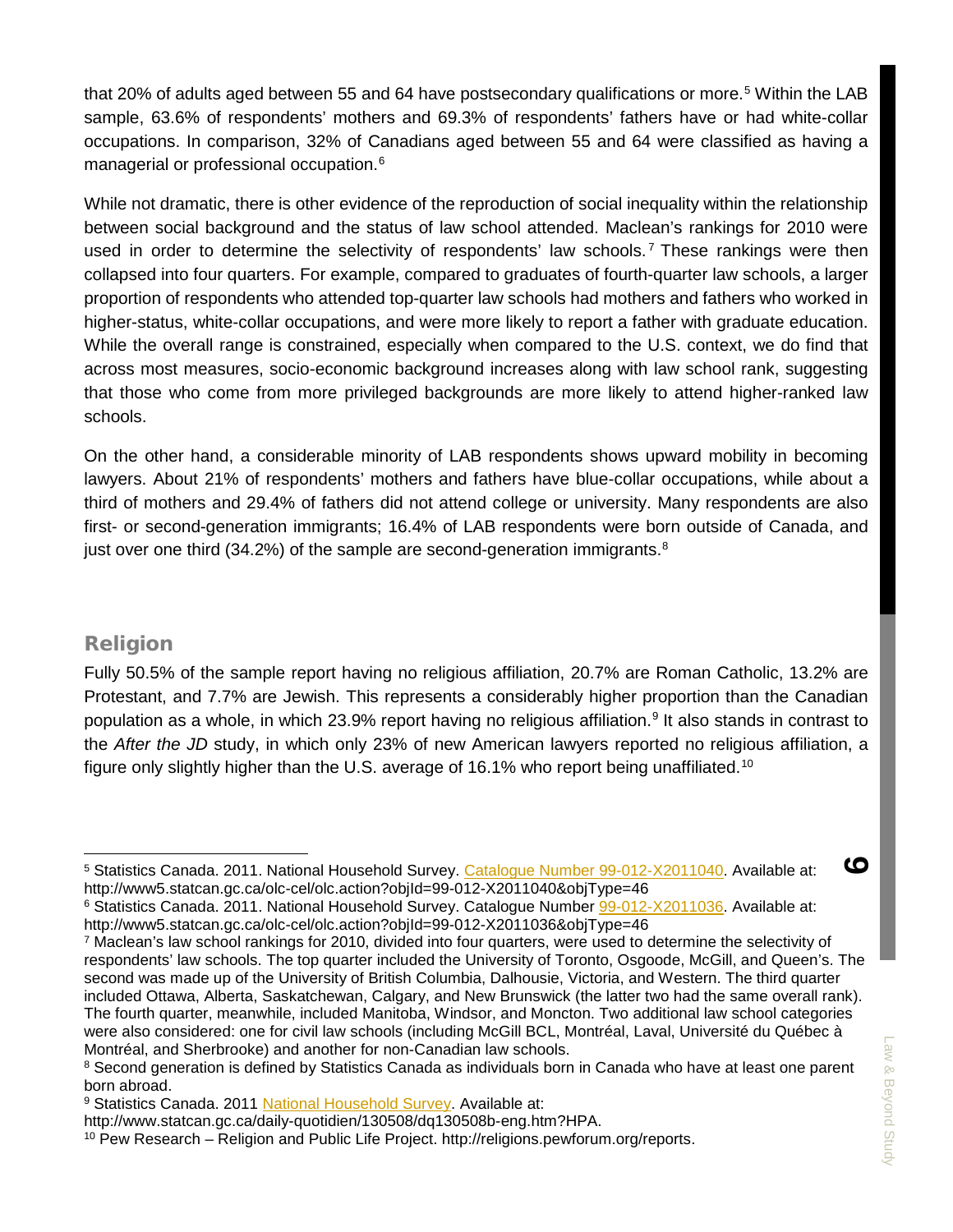<span id="page-11-0"></span>

| <b>TABLE 1.1 Distribution Of Sample By Race, Gender &amp; Immigrant Status</b> |                                  |              |                   |  |  |
|--------------------------------------------------------------------------------|----------------------------------|--------------|-------------------|--|--|
|                                                                                |                                  | <b>Count</b> | <b>Column N %</b> |  |  |
| <b>Gender</b>                                                                  | <b>Male</b>                      | 463          | 44.10%            |  |  |
|                                                                                | Female                           | 588          | 55.90%            |  |  |
|                                                                                | <b>Total</b>                     | 1051         | 100.00%           |  |  |
| <b>Ethnicity</b>                                                               | White                            | 801          | 77.60%            |  |  |
|                                                                                | <b>Black</b>                     | 38           | 3.70%             |  |  |
|                                                                                | Asian                            | 68           | 6.60%             |  |  |
|                                                                                | <b>South and Southeast Asian</b> | 60           | 5.80%             |  |  |
|                                                                                | Other                            | 65           | 6.30%             |  |  |
|                                                                                | <b>Total</b>                     | 1032         | 100.00%           |  |  |
| Immigrant status                                                               | <b>Born in Canada</b>            | 884          | 83.60%            |  |  |
|                                                                                | Born outside of Canada           | 173          | 16.40%            |  |  |
|                                                                                | <b>Total</b>                     | 1057         | 100.00%           |  |  |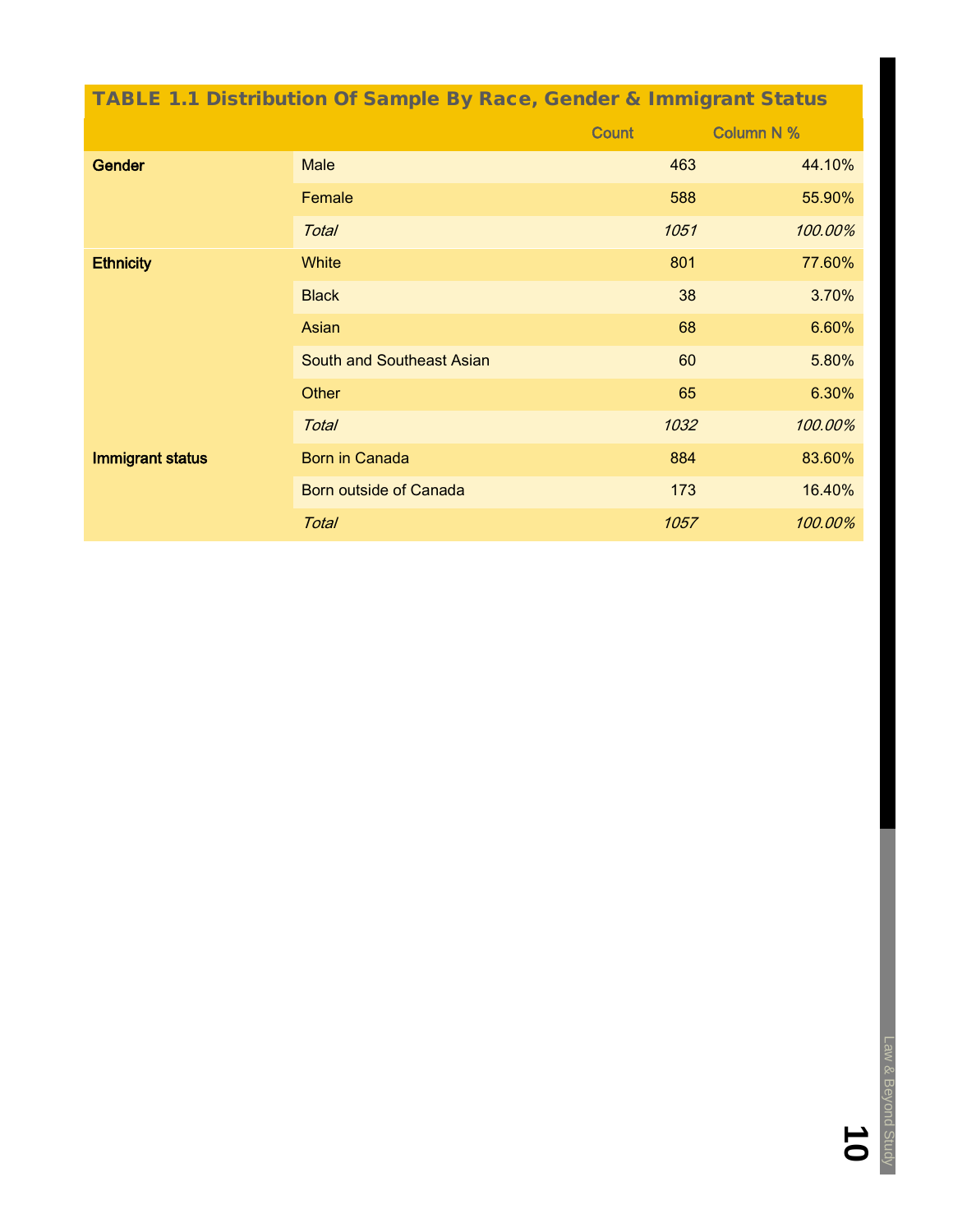<span id="page-12-0"></span>

| <b>TABLE 1.2 Social Background Of LAB Respondents By Law School Rank</b> |                                     |            |               |              |               |                  |              |
|--------------------------------------------------------------------------|-------------------------------------|------------|---------------|--------------|---------------|------------------|--------------|
|                                                                          |                                     | <b>Top</b> | <b>Second</b> | <b>Third</b> | <b>Fourth</b> | <b>Civil Law</b> | <b>Total</b> |
|                                                                          |                                     | Quarter    | quarter       | quarter      | quarter       |                  |              |
| Mother's                                                                 | White collar                        | 68.40%     | 60.10%        | 62.30%       | 59.80%        | 64.90%           | 63.60%       |
| occupation                                                               | <b>Blue collar</b>                  | 31.60%     | 39.90%        | 37.70%       | 40.20%        | 35.10%           | 36.40%       |
|                                                                          | <b>Total N</b>                      | 225        | 158           | 239          | 87            | 74               | 783          |
| <b>Father's</b>                                                          | <b>White collar</b>                 | 74.20%     | 72.80%        | 67.40%       | 62.30%        | 60.20%           | 69.30%       |
| occupation                                                               | <b>Blue collar</b>                  | 25.80%     | 27.20%        | 32.60%       | 37.70%        | 39.80%           | 30.70%       |
|                                                                          | <b>Total N</b>                      | 275        | 195           | 279          | 106           | 83               | 938          |
| <b>Highest</b>                                                           | Bachelor's                          | 60.50%     | 52.50%        | 53.90%       | 46.70%        | 68.20%           | 56.00%       |
| level of                                                                 | degree or higher                    |            |               |              |               |                  |              |
| education                                                                | All other                           | 39.50%     | 47.50%        | 46.10%       | 53.30%        | 31.80%           | 44.00%       |
| completed<br>by mother                                                   | <b>Total N</b>                      | 296        | 204           | 297          | 107           | 88               | 992          |
| <b>Highest</b>                                                           | Bachelor's                          | 70.20%     | 60.20%        | 57.30%       | 50.00%        | 67.10%           | 61.80%       |
| level of                                                                 | degree or higher                    |            |               |              |               |                  |              |
| education                                                                | All other                           | 29.80%     | 39.80%        | 42.70%       | 50.00%        | 32.90%           | 38.20%       |
| completed<br>by father                                                   | <b>Total N</b>                      | 292        | 201           | 295          | 106           | 85               | 979          |
| <b>Immigrant</b><br>status                                               | <b>Born in Canada</b>               | 79.70%     | 91.30%        | 86.30%       | 86.10%        | 88.80%           | 85.50%       |
|                                                                          | Born outside of<br>Canada           | 20.30%     | 8.70%         | 13.70%       | 13.90%        | 11.20%           | 14.50%       |
|                                                                          | <b>Total N</b>                      | 300        | 206           | 299          | 108           | 89               | 1002         |
| <b>Ethnicity</b>                                                         | White                               | 75.40%     | 81.50%        | 81.40%       | 72.10%        | 86.60%           | 79.10%       |
|                                                                          | <b>Black</b>                        | 5.80%      | 2.40%         | 1.70%        | 5.80%         | 0.00%            | 3.40%        |
|                                                                          | Asian                               | 7.50%      | 6.30%         | 5.40%        | 9.60%         | 1.20%            | 6.30%        |
|                                                                          | South and<br><b>Southeast Asian</b> | 6.80%      | 5.90%         | 3.00%        | 4.80%         | 3.70%            | 5.00%        |
|                                                                          | Other                               | 4.40%      | 3.90%         | 8.40%        | 7.70%         | 8.50%            | 6.20%        |
|                                                                          | <b>Total N</b>                      | 293        | 205           | 296          | 104           | 82               | 980          |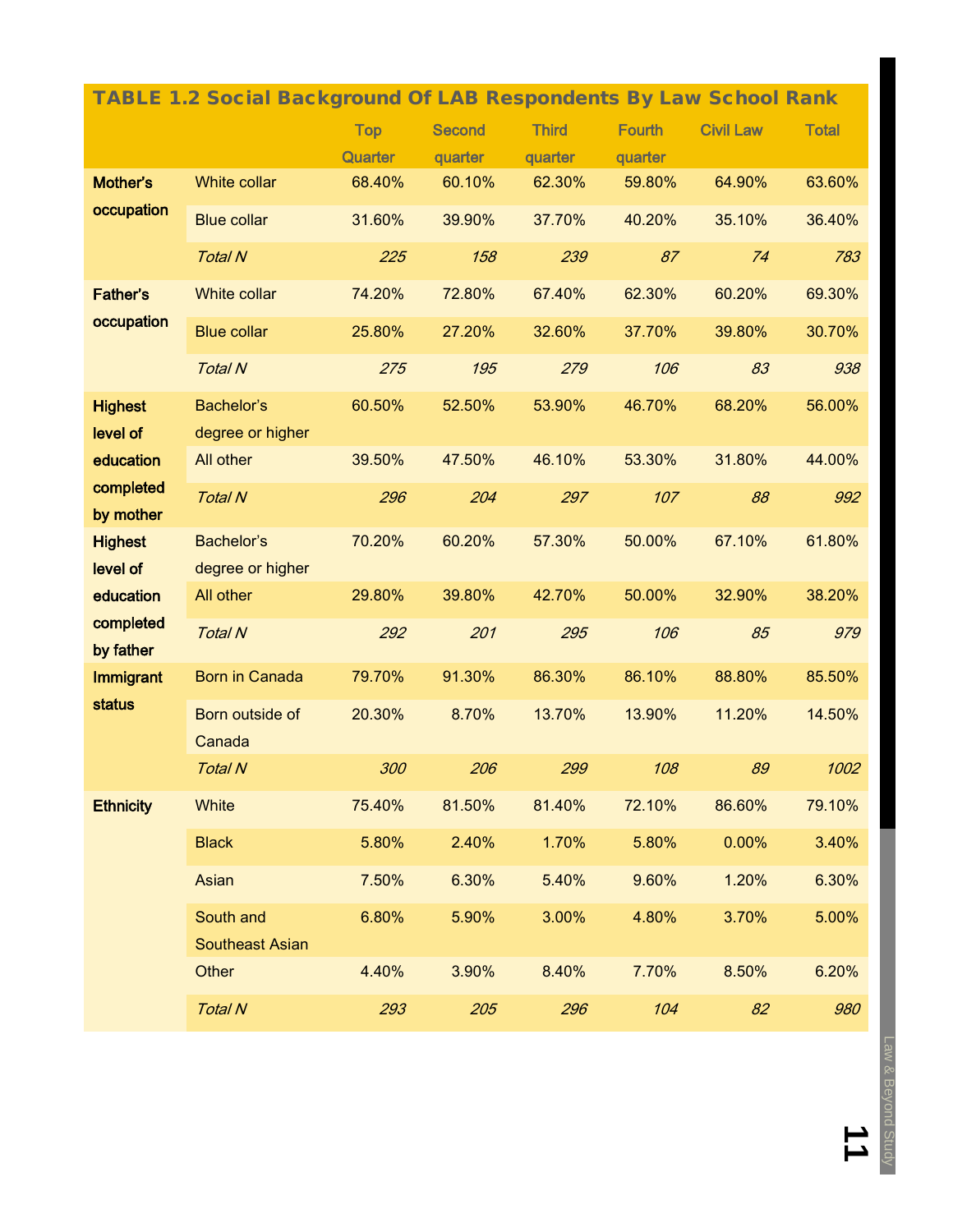## SECTION 2: ARTICLING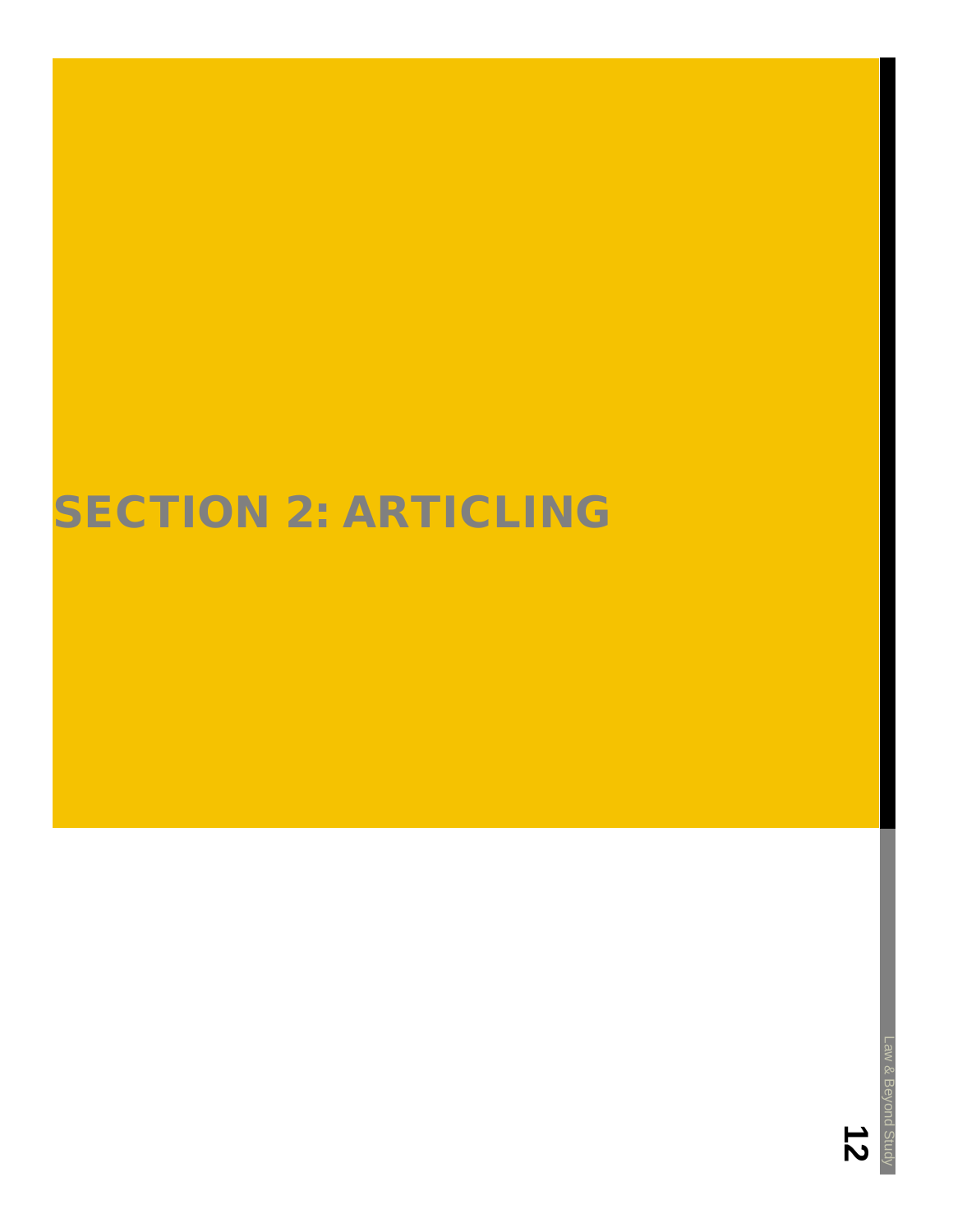## ARTICLING

It is important to recall that all respondents in the LAB study are law graduates who have been called to the bar, and thus all successfully found articling positions and completed their articles.

More than three quarters of respondents articled in private law firms or with solo practitioners, while about 18% articled in a government setting. For those articling with private law firms, the plurality (28%) articled with small firms of 2-20 lawyers, while another 18% articled with large firms of over 251 lawyers. In the government sector, articles with provincial or local government positions were more common than federal government positions.

#### <span id="page-14-0"></span>Articling and Hire-Backs

Articling continues to be a pivotal transition into the labour force for new lawyers in Canada. Across the sample, 63.4% of new lawyers started their first jobs with the same employers with whom they articled, but there is wide variation by province and by setting. New lawyers in Ontario were least likely to find their first job with the employers with whom they articled, with about 55.8% of respondents in Ontario reporting that they were hired back. In contrast, at least 75% of respondents in Alberta, British Columbia, Newfoundland and Labrador, Nova Scotia, and Saskatchewan report having been hired back.

Respondents who articled for private law firms were more likely to be hired back compared to those who had articles in the public sector, but there is wide variation by setting. Hire back rates were highest in the larger law firms: the rate was 93% in firms of 101-250 lawyers and 82.9% in firms of 251+ lawyers. Those articling in provincial government positions were more likely to be hired back than those articling for the federal government, where 56% were hired back.

#### <span id="page-14-1"></span>Articling and the Transition to Practice

To what extent does the setting in which one articles determine the setting of new lawyers' jobs? The answer is clear cut for those who articled in the largest firms given the high hire-back rates, but for others it is less clear.

Respondents who articled with a solo practitioner were not surprisingly least likely to be found in that setting at the time of the survey. Of those who articled in a firm setting, those who articled in the smallest private law firms (2-20 lawyers) were least likely to remain in this setting with only 58.5% of the lawyers who articled in these firms currently working in firms of this size. Instead, close to 40% are now working in solo practice and 18.3% are working in provincial or local government positions.

Overall, it appears that there is more mobility from articling positions in government *into* positions in the private law firm sector than the reverse. While the majority of those who articled in a provincial government setting remained in that setting, a strong minority (23.1%) took a job with a private law firm (with most in small or solo practice). Lawyers who articled with the federal government were most likely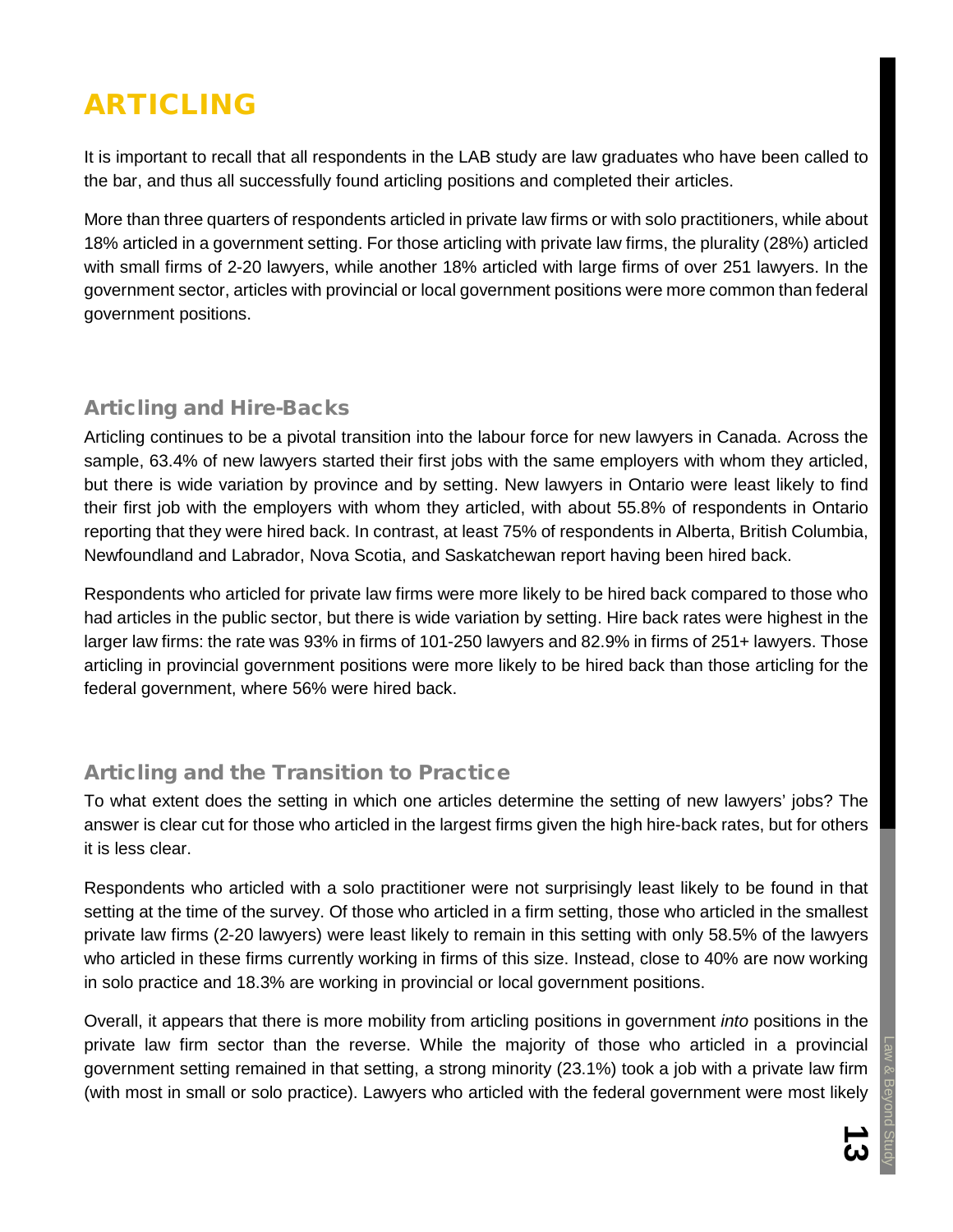to remain in that setting, but about 20% of these respondents moved into the private law firm sector, and were split between small and very large firms.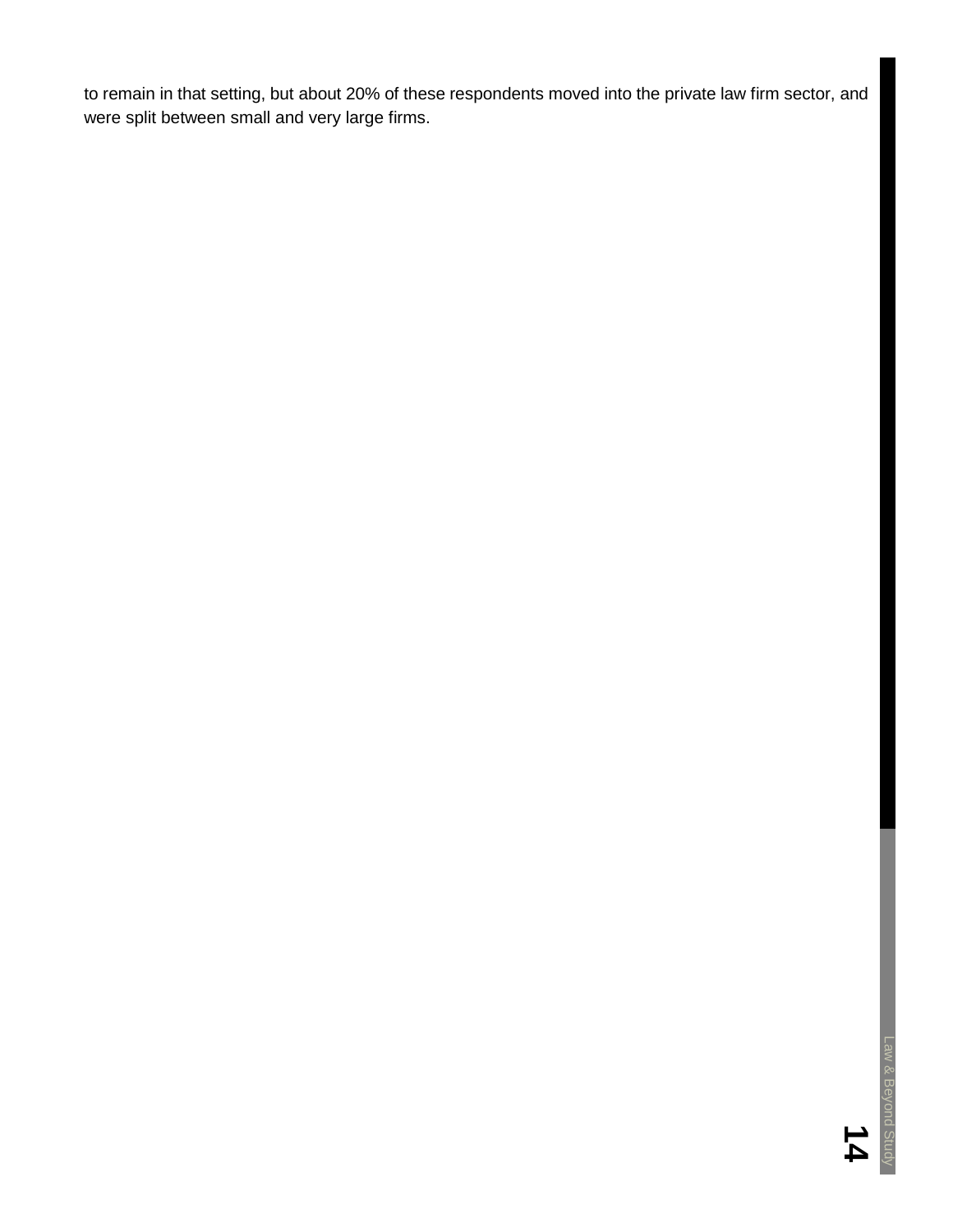<span id="page-16-0"></span>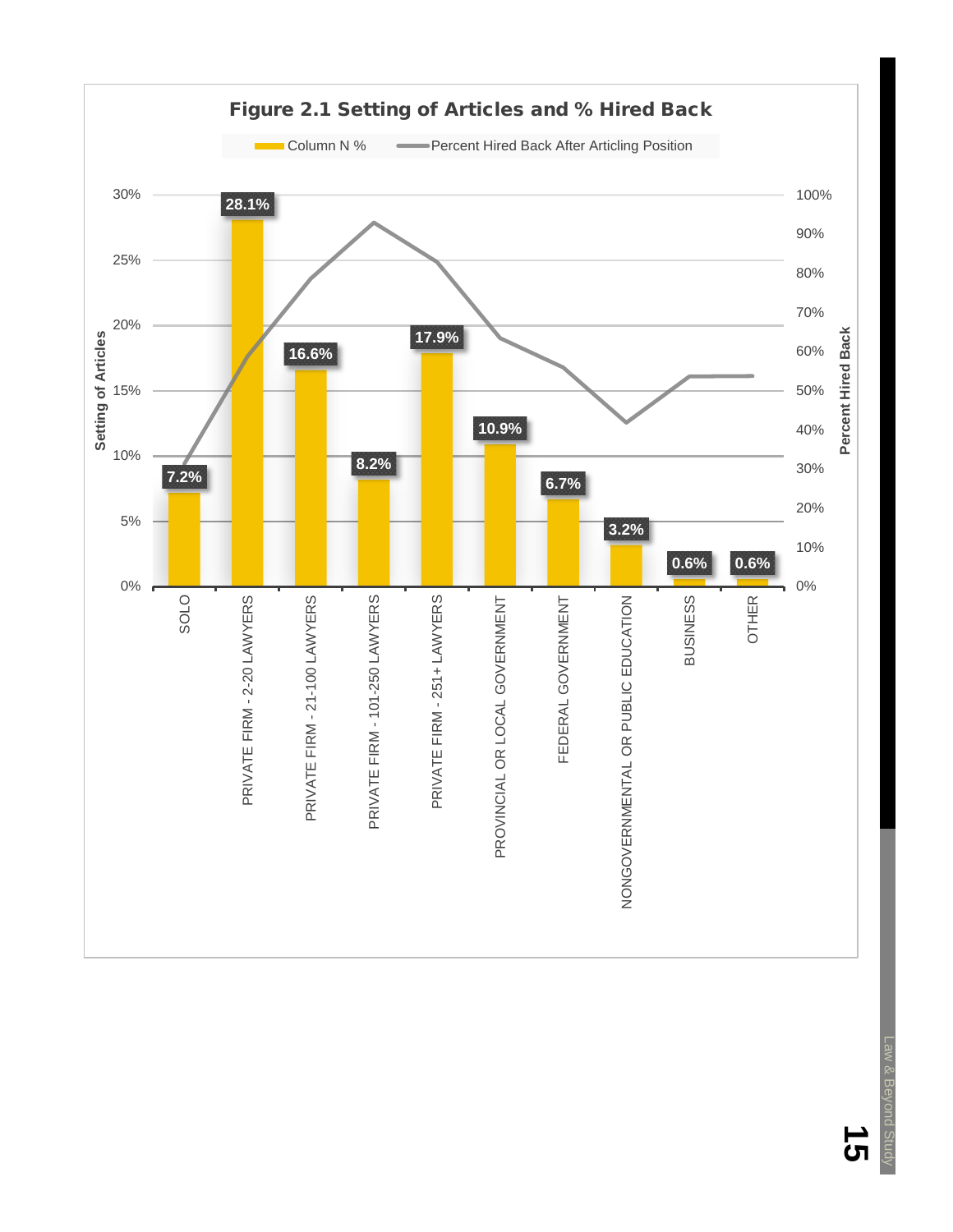### <span id="page-17-0"></span>TABLE 2.1. Setting Of Articles

|                 |                                       | Column N %<br>Count |         | <b>Percent Hired Back</b>       |
|-----------------|---------------------------------------|---------------------|---------|---------------------------------|
|                 |                                       |                     |         | <b>After Articling Position</b> |
| <b>Practice</b> | Solo                                  | 78                  | 7.20%   | 31.40%                          |
| <b>Setting</b>  | Private firm - 2-20 lawyers           | 306                 | 28.10%  | 58.80%                          |
|                 | Private firm - 21-100 lawyers         | 180                 | 16.60%  | 78.70%                          |
|                 | Private firm - 101-250 lawyers        | 89                  | 8.20%   | 93.00%                          |
|                 | Private firm - 251+ lawyers           | 195                 | 17.90%  | 82.90%                          |
|                 | <b>Provincial or Local Government</b> | 118                 | 10.90%  | 63.50%                          |
|                 | <b>Federal Government</b>             | 73                  | 6.70%   | 56.00%                          |
|                 | Nongovernmental or public             | 35                  | 3.20%   | 41.90%                          |
|                 | education                             |                     |         |                                 |
|                 | <b>Business</b>                       | $6\phantom{1}$      | 0.60%   | 53.70%                          |
|                 | Other                                 | $\overline{7}$      | 0.60%   | 53.80%                          |
|                 | <b>Total</b>                          | 1087                | 100.00% | 63.50%                          |

 $\overline{\mathbf{0}}$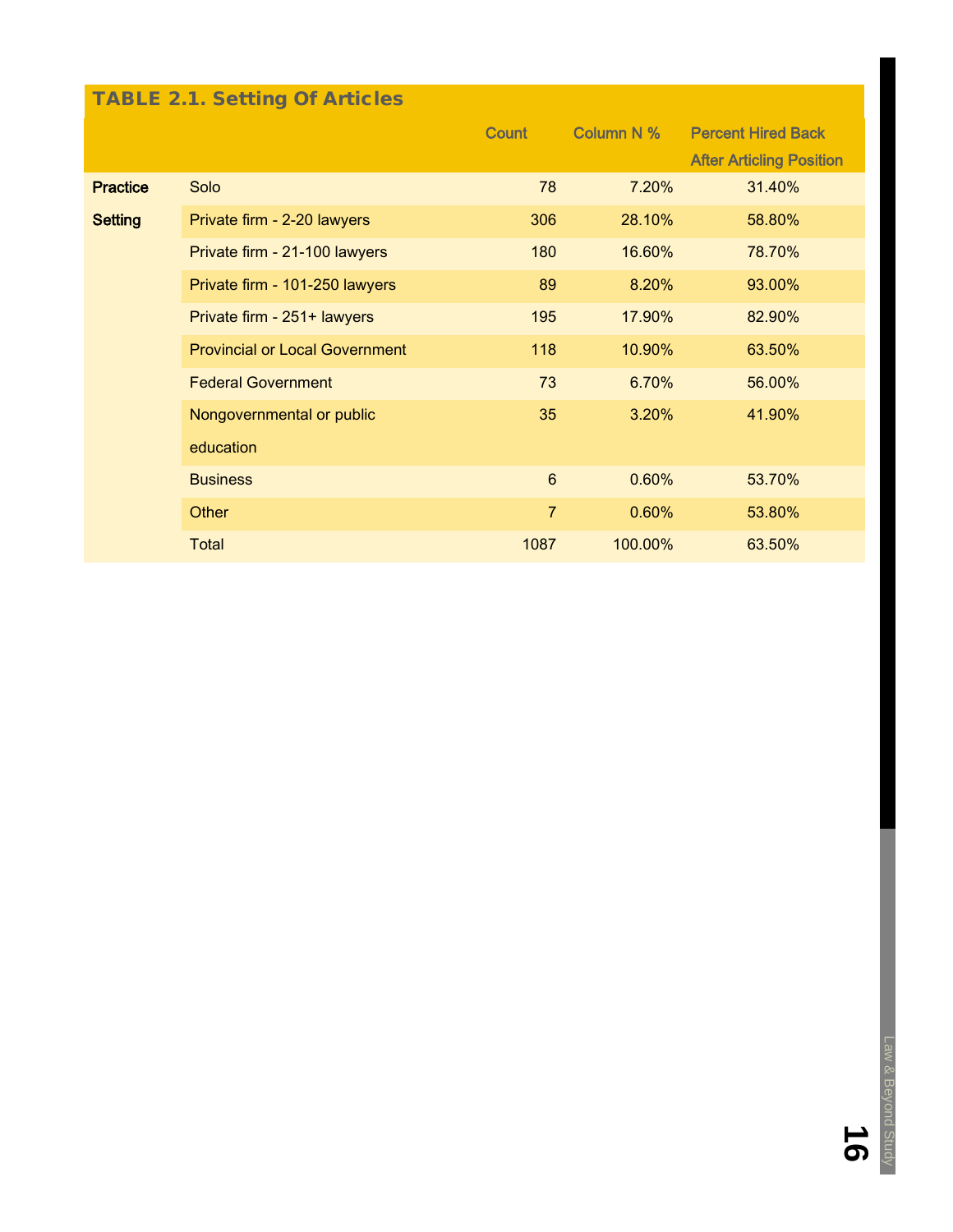#### <span id="page-18-0"></span> $\overline{\phantom{a}}$ 20.<br>20. projekt SECTION 3: PRACTICE SETTING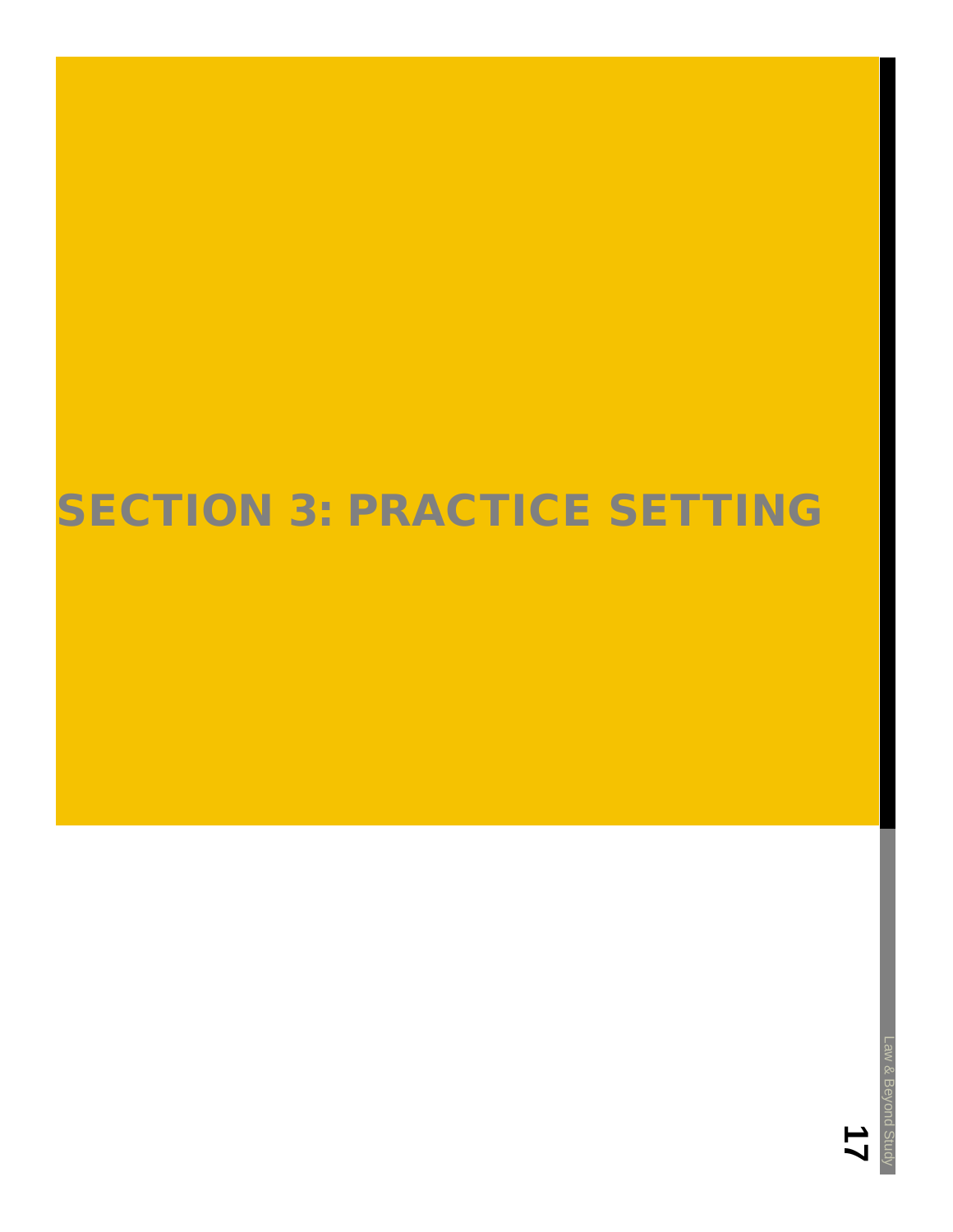## PRACTICE SETTING

Practice setting is a key context that shapes many of the outcomes of interest, including income, satisfaction with work life, and pro bono opportunities. In addition to the findings presented in this section, practice setting will prove relevant for all subsequent sections of this report.

The vast majority of the lawyers in the sample – 96.6% – are working full time, with an additional 1.9% reporting that they work part time and 1.4% reporting they are not employed. Ninety-two percent (92%) of the sample reported that they are practicing lawyers in their primary jobs, which is almost identical to the proportion reported by new lawyers in the U.S. context.

Canadian lawyers, as with their American counterparts, are most likely to begin their careers in the private sector, with almost 70% of new lawyers working in private firms. Roughly 22% work in the public sector, with the remainder working in business (both practicing and not practicing law) or other settings.

#### <span id="page-19-0"></span>Private Law Firm Practice

The overwhelming majority of new lawyers begin their careers in private law firms. The largest portion – almost 31% – work for firms with 20 or fewer lawyers and 5.6% have established solo practice. The highest concentration of lawyers working in solo and small practice is in the Toronto Census Metropolitan Area (CMA) subdivisions.<sup>[11](#page-19-1)</sup>

One in five respondents began their careers in law firms with more than 101 lawyers. Specifically, 15.4% of respondents work in the largest law firms (251+) and 4.6% work in firms of 101-250 lawyers. Calgary is the city with the highest concentration of respondents (41.3%) working in large law firms (101 plus), followed by Toronto (25.8%).

The distribution of Canadian graduates by firm size differs in interesting ways from their American counterparts. A greater proportion of American law graduates begin their careers in large law firms than their Canadian peers, especially in the largest firms of over 251 lawyers. Canadian law graduates working in private law firm practice are more likely to be working in firms of 2-20 lawyers than are their American counterparts.

Firm size does not match office size in all cases. Many lawyers working for large firms report working in a smaller office. Thirty-one and a half percent (31.5%) of new lawyers who work for the largest law firms (251+) work in offices with between 21 and 100 lawyers, and 52.5% of respondents who work for large law firms (101-250) report that they work in an office with fewer than 100 lawyers.

The prestige of law school attended seems to influence – and perhaps limit – a respondent's chances of working in the largest private firms. Those most likely to be working in the largest law firms graduated from top-quarter law schools (20.7%), compared to 9.2% from fourth-quarter law schools. Similarly, the

<span id="page-19-1"></span> <sup>11</sup> Toronto CMA subdivisions include all of the census subdivisions included by Statistics Canada within the Toronto CMA, as well as Hamilton. These subdivisions were separated from Toronto because both proved to be meaningful analytical categories. Note that all other cities mentioned in this report include the city's subdivisions. Toronto is the only exception.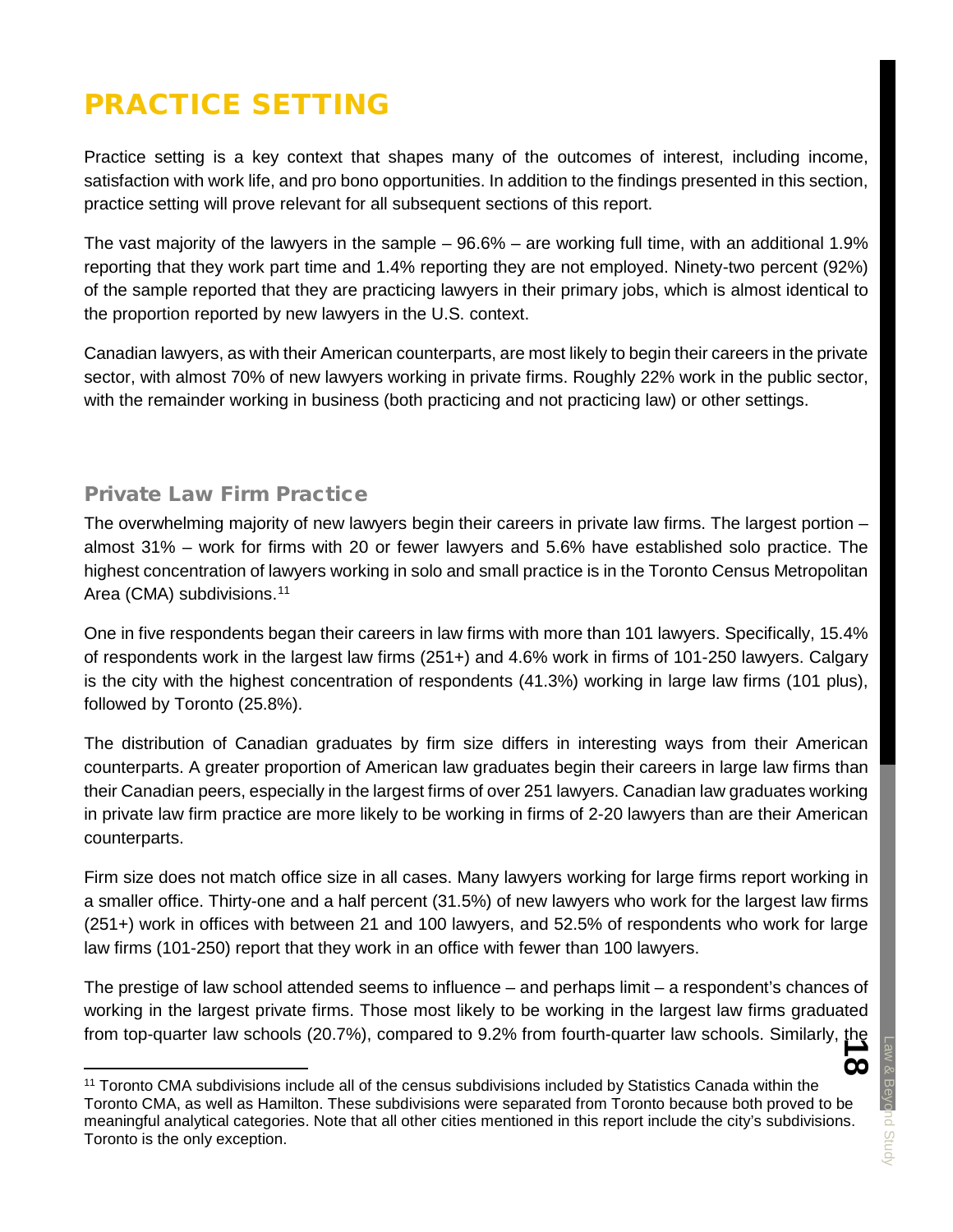largest law firms (251+) have the largest share of graduates with the highest grades, with almost half of respondents in this setting reporting a law school grade of A- or better.

#### <span id="page-20-0"></span>Government

Of the 16.6% of new lawyers working in the government sector, two thirds work for the local or provincial government and one third work for the federal government. About half of the lawyers working for the federal government are located in Ottawa.

A large majority of new lawyers who do government work report that they practice law in their primary jobs. However, considerable minorities – 22.4% at the local or provincial levels and 18.2% at the federal level – report that they are not practicing law in their positions.

#### <span id="page-20-1"></span>Non-Governmental Public or Education Organizations

Some 5.7% of the sample work in non-governmental public or education organizations. These include positions in legal services, duty counsel, and public interest organizations, as well as working in education (both as law professors and in other positions). Greater concentrations of respondents working in these settings are found in the Toronto CMA subdivisions and in Montréal.

#### <span id="page-20-2"></span>**Business**

A further 7.7% of new Canadian lawyers work for businesses. The business category is quite diverse, with 20.6% of these respondents working for Fortune 1000 companies, 17.6% working for professional service firms, and the remainder working in some other business setting. Of all respondents working in business, just over a quarter are not practicing law in their jobs. Respondents in Calgary are overrepresented in this category compared to respondents in other cities.

#### <span id="page-20-3"></span>The Rest

The remaining 1.2% of respondents report working in other settings, with most of these respondents working in labour unions. The majority of these respondents are practicing law, with just over one third doing primarily non-legal work. All are employed full time.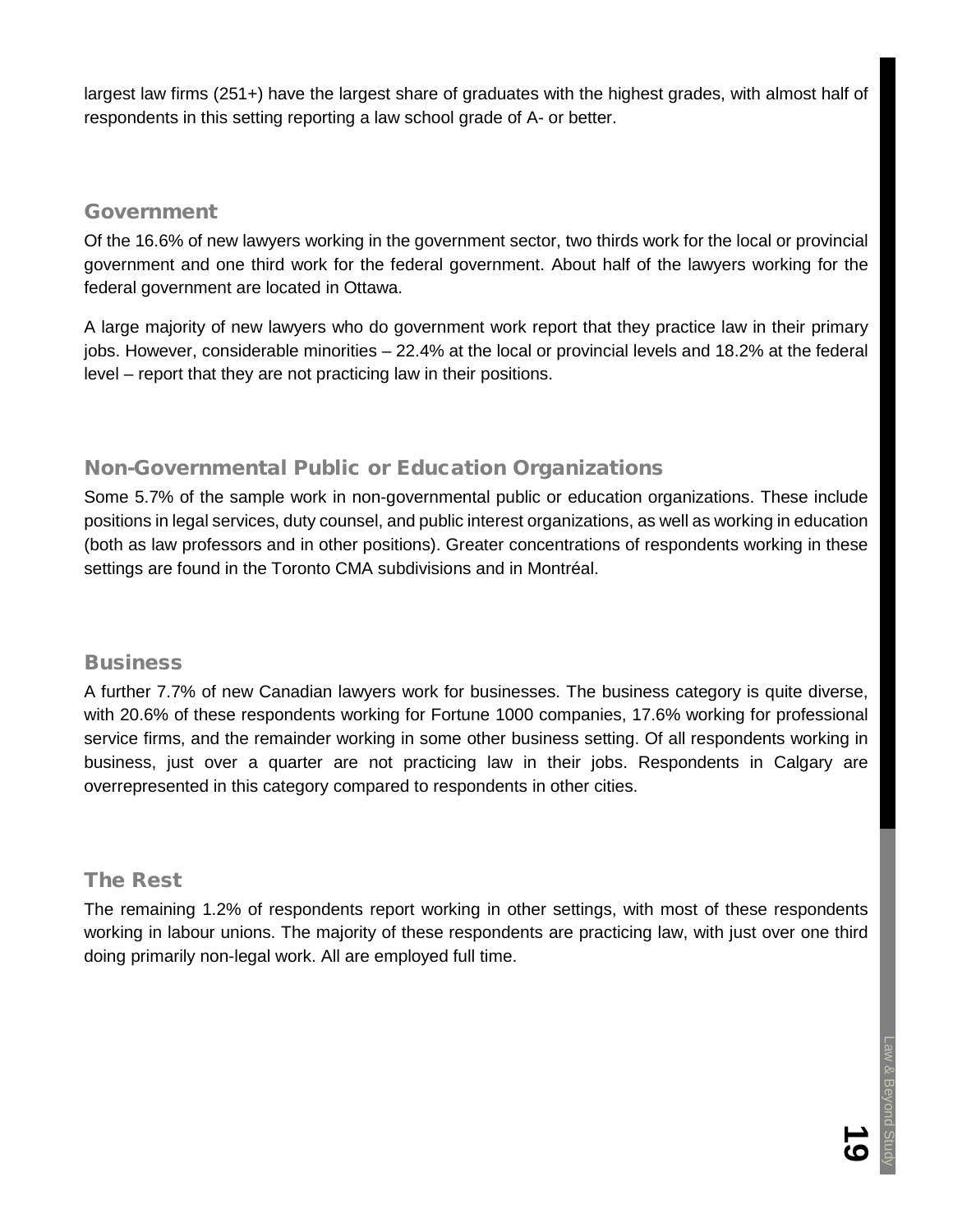<span id="page-21-0"></span>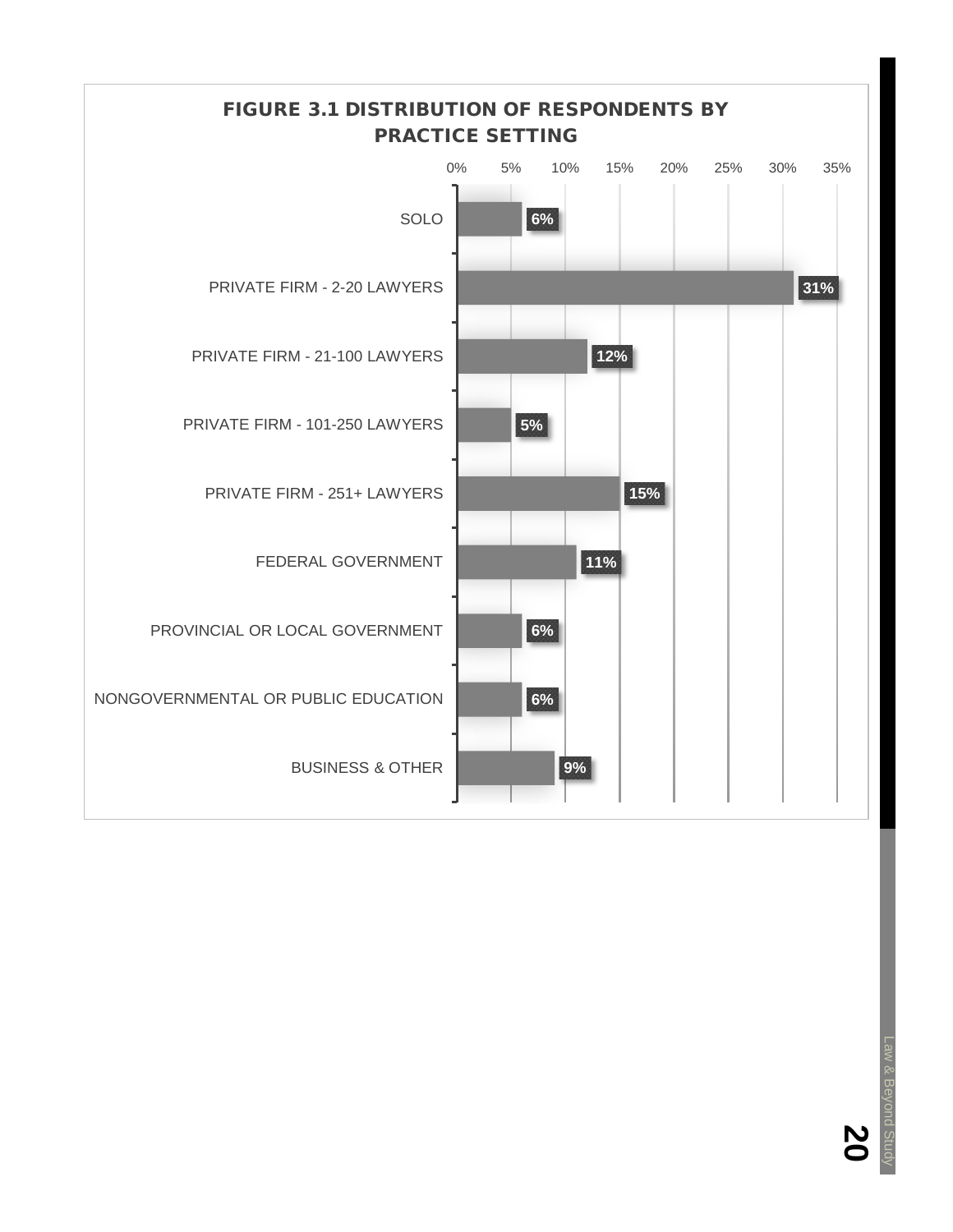### <span id="page-22-0"></span>TABLE 3.1 LAB Respondents By Practice Setting, Compared With The AJD (First Wave) Practice Setting Distribution

|                                       | AJD1       | <b>LAB</b> | <b>Difference</b> |
|---------------------------------------|------------|------------|-------------------|
| Solo                                  | 5%         | 6%         | 1%                |
| Private firm - 2-20 lawyers           | 25%        | 31%        | 6%                |
| Private firm - 21-100 lawyers         | 13%        | 12%        | $-1\%$            |
| Private firm - 101-250 lawyers        | 8%         | 5%         | $-3%$             |
| Private firm - 251+ lawyers           | <b>20%</b> | 15%        | $-5%$             |
| <b>Federal Government</b>             | 5%         | 11%        | 6%                |
| <b>Provincial or Local Government</b> | 11%        | 6%         | $-5%$             |
| Nongovernmental or public education   | 6%         | 6%         | $0\%$             |
| <b>Business &amp; Other</b>           | 9%         | 9%         | $0\%$             |

### <span id="page-22-1"></span>TABLE 3.2 Practice Setting By Law School Rank

|                                | <b>Top</b> | <b>Second</b> | <b>Third</b> | <b>Fourth</b> | <b>Civil Law</b> | <b>Total</b> |
|--------------------------------|------------|---------------|--------------|---------------|------------------|--------------|
|                                | Quarter    | quarter       | quarter      | quarter       |                  |              |
| Solo                           | 5.40%      | 4.90%         | 2.70%        | 7.60%         | 0.00%            | 5.30%        |
| Private firm - 2-20 lawyers    | 25.30%     | 36.10%        | 35.00%       | 27.60%        | 22.00%           | 31.20%       |
| Private firm - 21-100 lawyers  | 11.80%     | 14.40%        | 9.80%        | 17.20%        | 12.10%           | 11.70%       |
| Private firm - 101-250 lawyers | 2.40%      | 6.90%         | 4.70%        | 1.90%         | 2.20%            | 3.80%        |
| Private firm - 251+ lawyers    | 21.30%     | 13.40%        | 15.50%       | 7.60%         | 7.70%            | 14.80%       |
| <b>Federal Government</b>      | 10.50%     | 11.90%        | 8.80%        | 12.40%        | 25.30%           | 11.50%       |
| <b>Provincial or Local</b>     | 7.10%      | 4.00%         | 10.10%       | 7.60%         | 6.60%            | 7.00%        |
| Government                     |            |               |              |               |                  |              |
| Nongovernmental or public      | 5.70%      | 2.50%         | 5.10%        | 9.50%         | 9.90%            | 5.70%        |
| education                      |            |               |              |               |                  |              |
| <b>Business</b>                | 9.10%      | 5.90%         | 7.40%        | 7.60%         | 8.80%            | 7.80%        |
| Other                          | 1.40%      | 0.00%         | 1.00%        | 1.00%         | 5.50%            | 1.20%        |
| <b>Total N</b>                 | 296        | 202           | 297          | 105           | 91               | --           |
|                                |            |               |              |               |                  |              |
|                                |            |               |              |               |                  |              |
|                                |            |               |              |               |                  |              |
|                                |            |               |              |               |                  |              |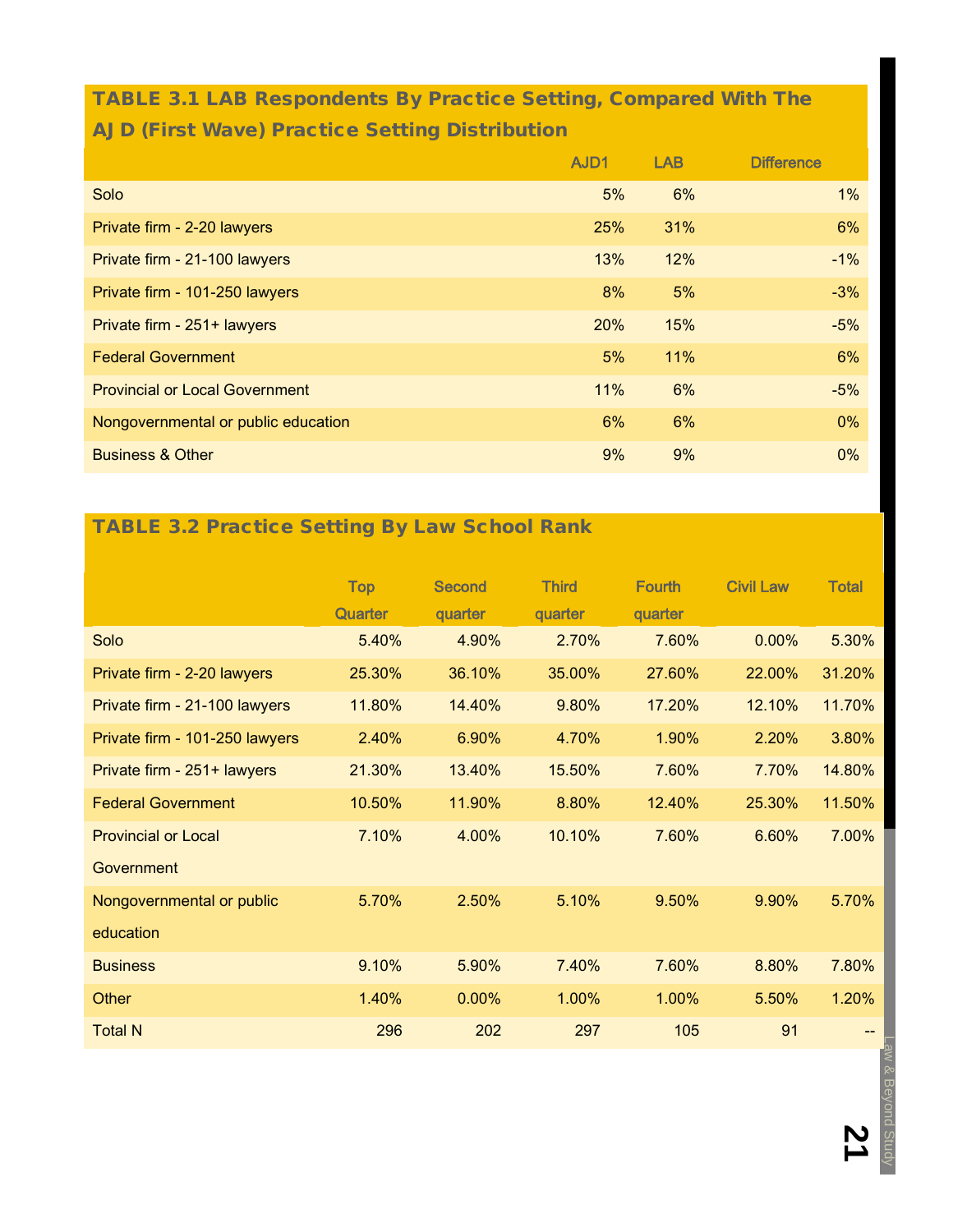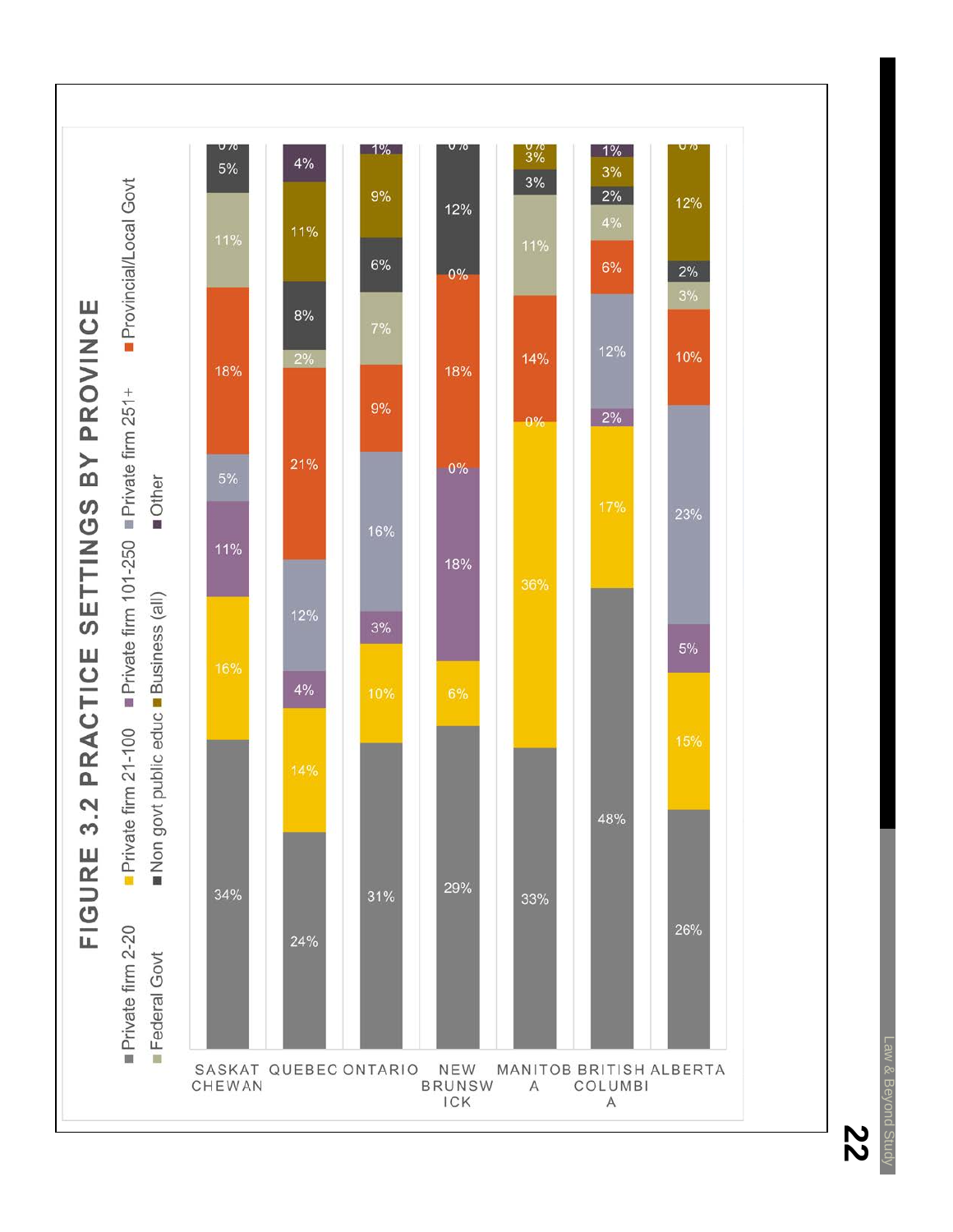Law & Beyond Study ond Study

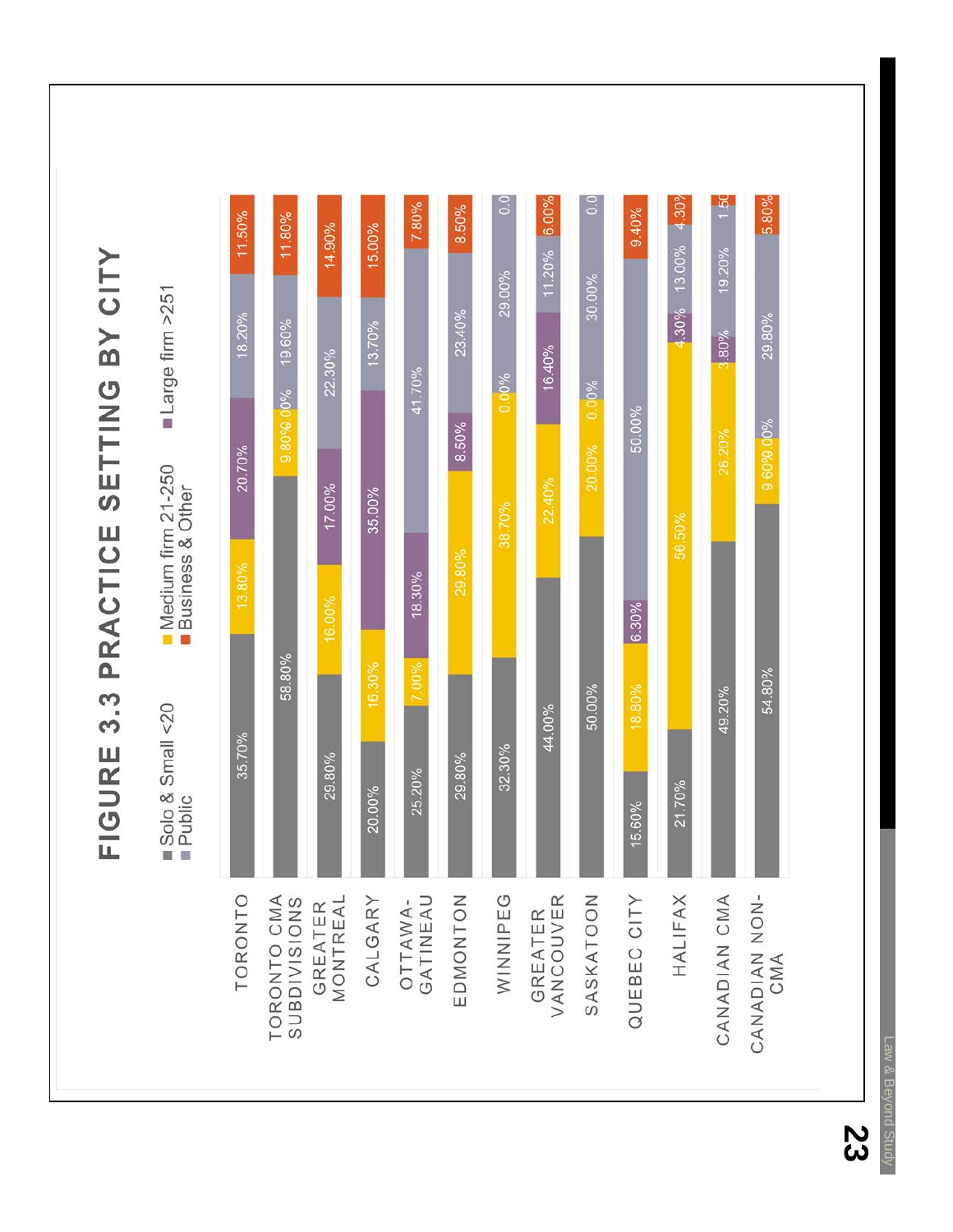# SECTION 4: WHAT NEW LAWYERS

DO

**24**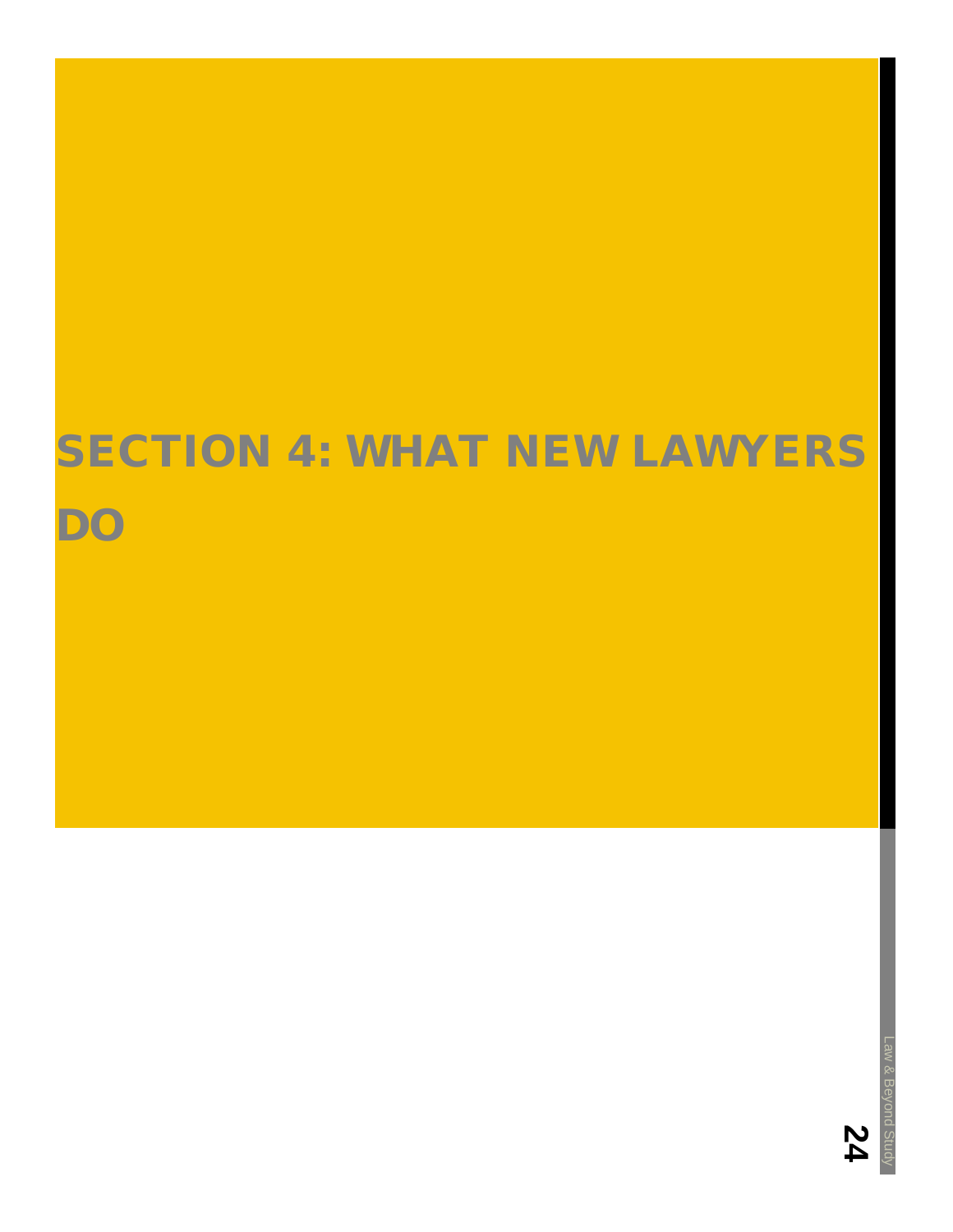## WHAT NEW LAWYERS DO

#### <span id="page-26-0"></span>Hours Worked

New lawyers in Canada working full time report an average work week of 53 hours, and while the majority of this time is spent in the office or firm, it includes an average of three hours spent working at home during weekdays and another three hours on the weekend. These figures are slightly higher than an equivalent U.S. sample of new lawyers, who reported an average work week of 49 hours. Hours worked, of course, vary by sector. Lawyers who work in private law firms report that their work week averages about 56 hours, while those working in the public sector report an average of about 47 hours.

A considerable proportion of the sample, 28.5%, report working more than 60 hours a week. As expected, the longest hours are reported by those in the largest law firms. The highest proportion (48.7**%**) of those working long hours was those employed in the largest firms of over 251 lawyers, followed by those working in large firms of 101-250 lawyers. Work hours vary by city, and while respondents in Canada's largest metropolitan areas certainly report long work hours, respondents in smaller urban centres report long work hours as well. Over one third of respondents in Halifax, Calgary, Vancouver, Edmonton, and Toronto report working over 60 hours per week.

#### <span id="page-26-1"></span>Specialization

LAB respondents were asked to indicate how they allocate their time among 22 areas of law. We consider those respondents who report spending more than half of their time in any one area of law as having a specialization. By this definition, 65.2% of the sample are specialists. Respondents working in the largest private firms (over 251+) are most likely to specialize, followed by those in federal government settings.

#### <span id="page-26-2"></span>The Nature of Work

Most new lawyers work on a wide range of matters. Within the past three months, respondents report having worked on an average of 48 matters, with a median of 30. There is great variation among settings. Lawyers employed by the largest firms (251+) report an average of 30 matters, with a median of 20, while respondents who work in non-governmental or public education settings report an average of 114 matters, with a median of 70.

Practice setting shapes the nature of the work being done by new lawyers, and the long-noted divide in the types of work done by those in small compared to large firms remains entrenched. Solo lawyers are considerably more likely to meet face-to-face with clients, appear as first or second chair on a case, and handle the entire matter on their own than their counterparts in large law firms. Large firm lawyers, on the other hand, spend more of their time drafting transactional documents and formulating strategy.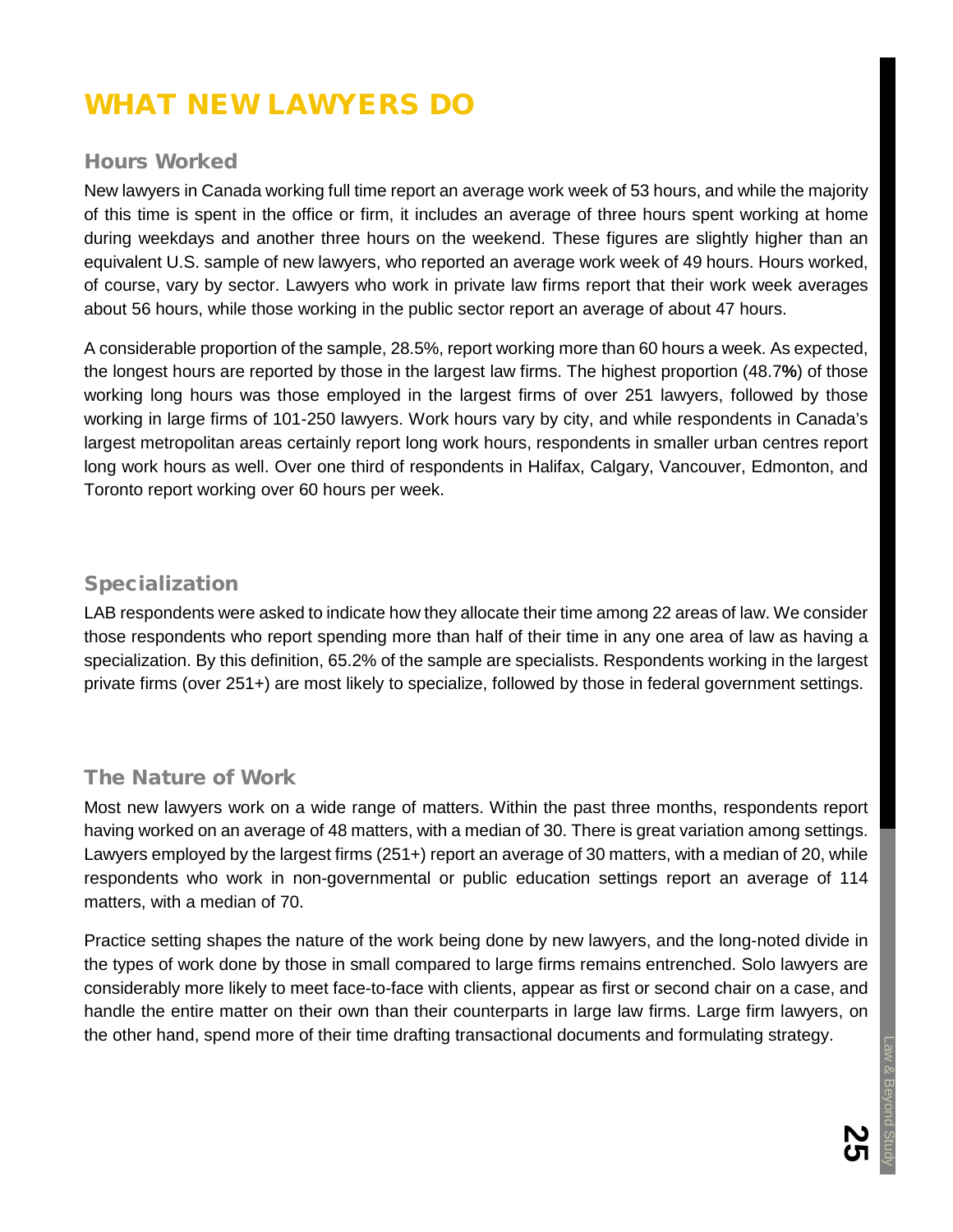#### <span id="page-27-0"></span>Pro Bono Work

Over two thirds of respondents report that they have engaged in some pro bono activities, and of those reporting any pro bono hours (including none), respondents report an average of 45 hours of pro bono work over the past year, which is approaching the CBA's recommended target of 50 hours per year.<sup>[12](#page-27-1)</sup>

The average number of hours new lawyers devote to pro bono work varies widely across settings. Among lawyers in private law firms, solo practitioners report the highest number of pro bono hours (78 hours), while those in the largest private firms report fairly high hours as well (59 hours). On the other hand, lawyers in large firms of 101-250 lawyers report the lowest number across the sample at 19 hours. The highest rates of engagement with pro bono work are reported by those working in non-governmental public settings, with an average of over 100 hours over the past year.

Roughly 20% of the sample say that they would like more opportunities for pro bono work. Lawyers working for the federal government were most likely to express the desire for more pro bono opportunities, followed by lawyers working in large private firms (101-250), Given that lawyers in this setting also reported working the lowest number of hours, it appears that a lack of opportunities or other barriers rather than commitment or desire is driving this difference.

<span id="page-27-1"></span><sup>&</sup>lt;sup>12</sup> Canadian Bar Association. "CBA's Resolutions Relating to Equal Justice." Available at: http://www.cba.org/CBA/Access/main/PrintHTML.aspx?DocId=50468.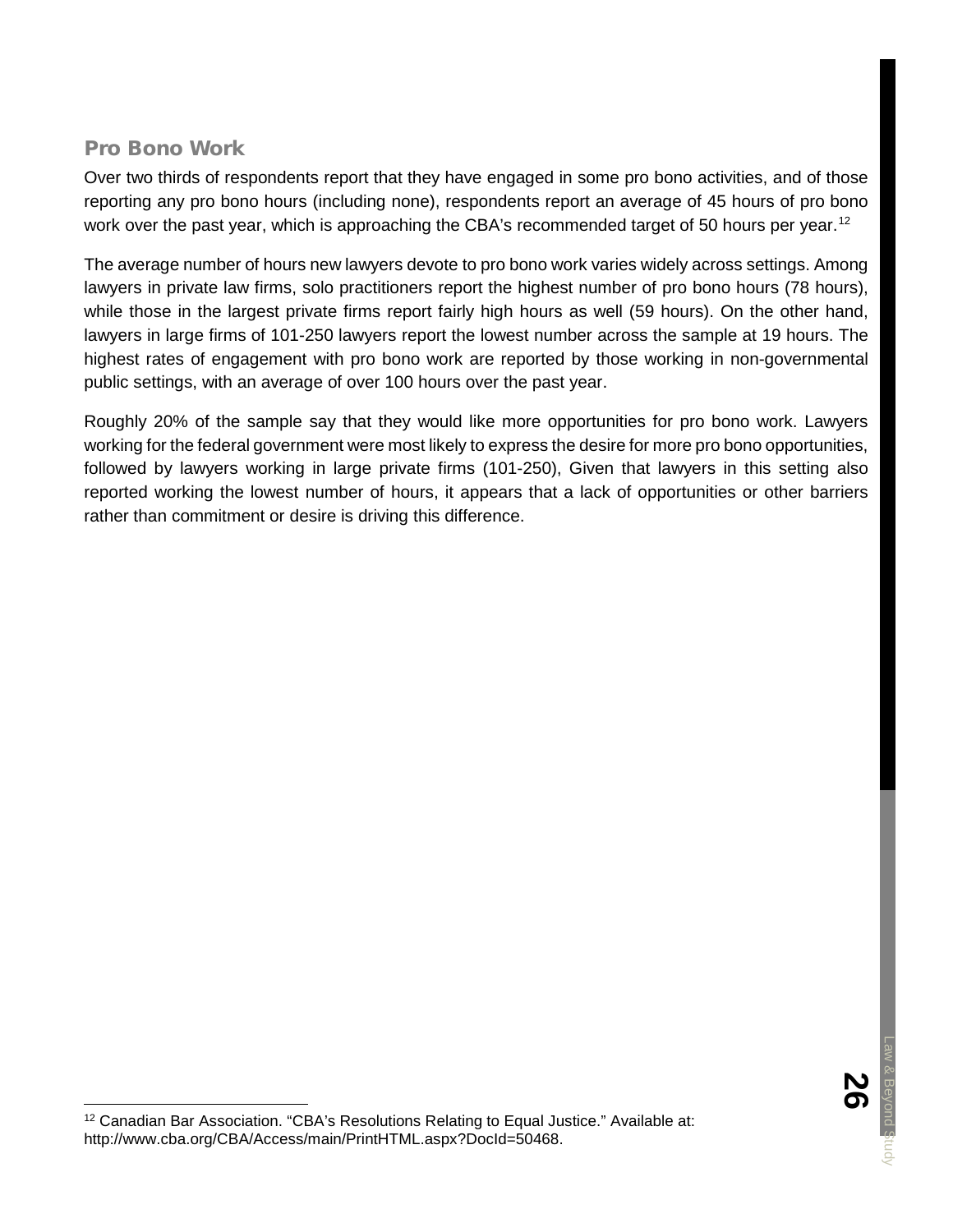<span id="page-28-0"></span>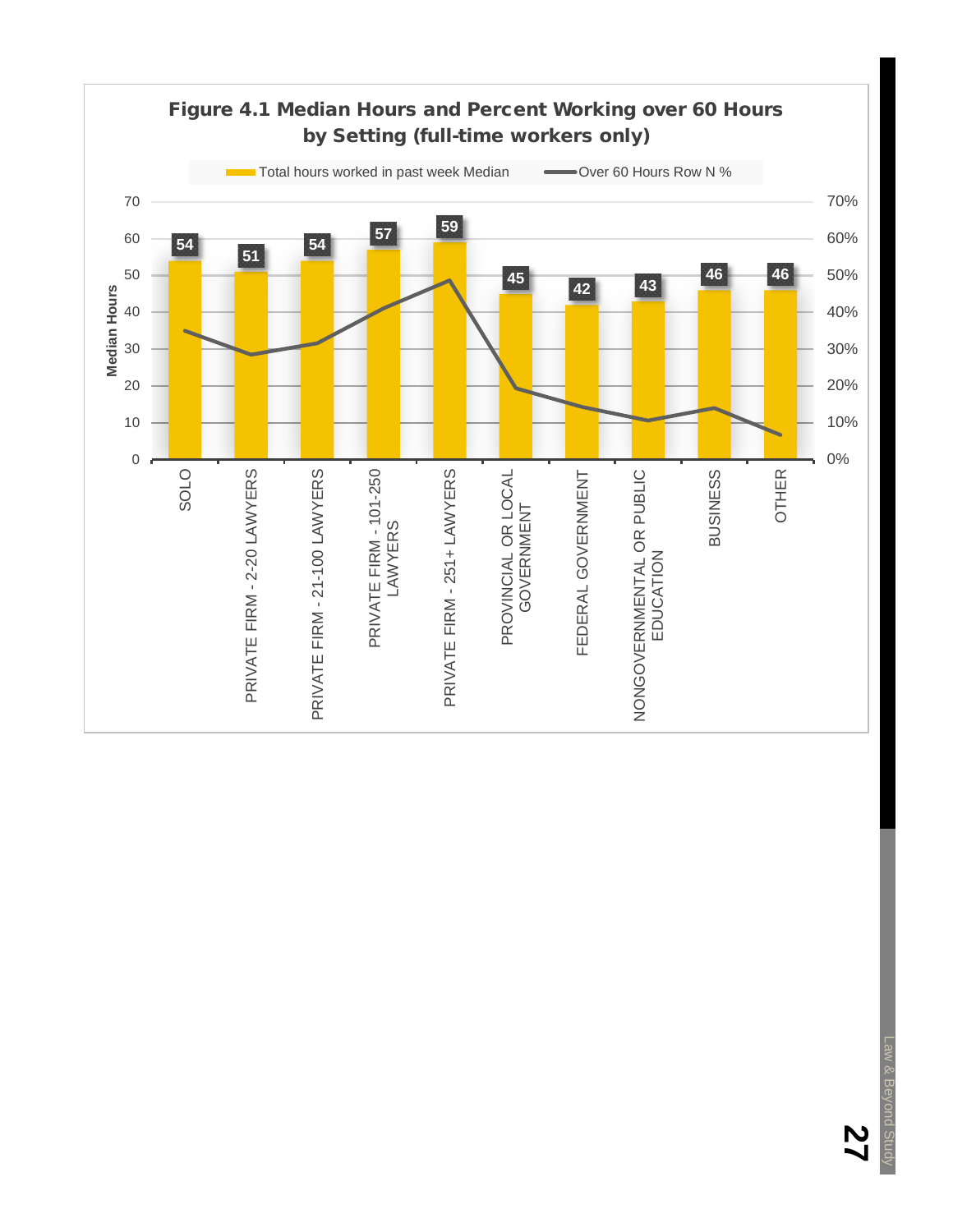## <span id="page-29-0"></span>TABLE 4.2 Pro Bono Statistics By Practice Setting

|                                | <b>Average Pro</b> | <b>Percent</b>       | <b>Average for</b>    | <b>Median for</b>     |  |
|--------------------------------|--------------------|----------------------|-----------------------|-----------------------|--|
|                                | <b>Bono Hours</b>  | <b>Engaging in</b>   | <b>Those Engaging</b> | <b>Those Engaging</b> |  |
|                                | (including 0)      | <b>Some Pro Bono</b> | in Some Pro           | in Some Pro           |  |
|                                | hours)             |                      | <b>Bono</b>           | <b>Bono</b>           |  |
| Solo                           | 78                 | 82.5%                | 93.96                 | 47.50                 |  |
| Private firm - 2-20 lawyers    | 49                 | 73.2%                | 67.21                 | 35.00                 |  |
| Private firm - 21-100 lawyers  | 47                 | 68.5%                | 69.39                 | 30.00                 |  |
| Private firm - 101-250 lawyers | 19                 | 66.7%                | 30.86                 | 20.00                 |  |
| Private firm - 251+ lawyers    | 59                 | 73.4%                | 79.98                 | 50.00                 |  |
| <b>Provincial or Local</b>     | 20                 | 44.7%                | 90.02                 | 97.00                 |  |
| Government                     |                    |                      |                       |                       |  |
| <b>Federal Government</b>      | 10                 | 38.9%                | 69.53                 | 97.00                 |  |
| Nongovernmental or public      | 73                 | 73.8%                | 108.17                | 64.00                 |  |
| education                      |                    |                      |                       |                       |  |
| <b>Business</b>                | 22                 | 59.8%                | 75.44                 | 97.00                 |  |
| Other                          | 29                 | 73.3%                | 76.55                 | 97.00                 |  |
| <b>Total</b>                   | 45                 | 66.8%                | 74.63                 | 45.00                 |  |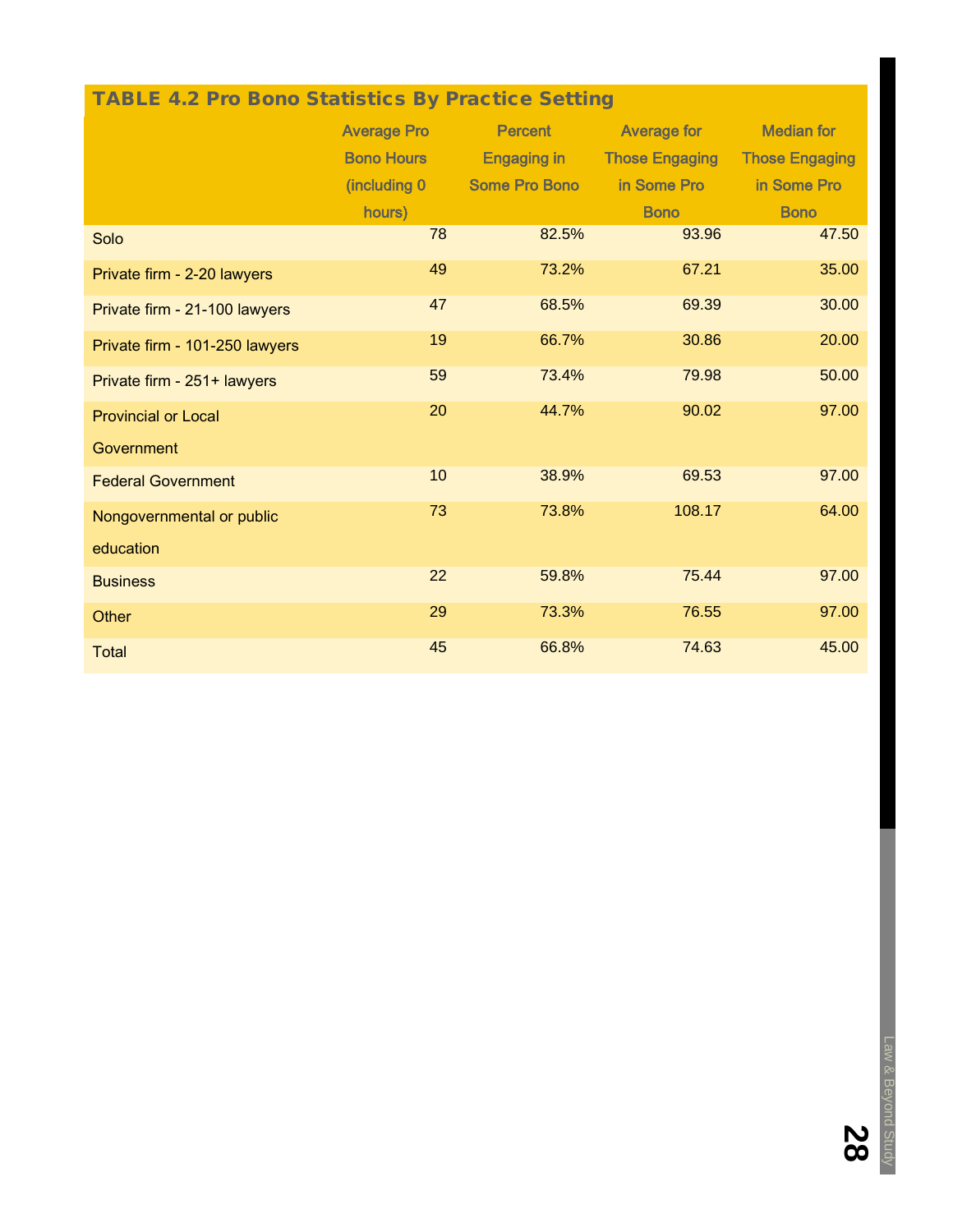# SECTION 5: THE INCOME OF NEW LAWYERS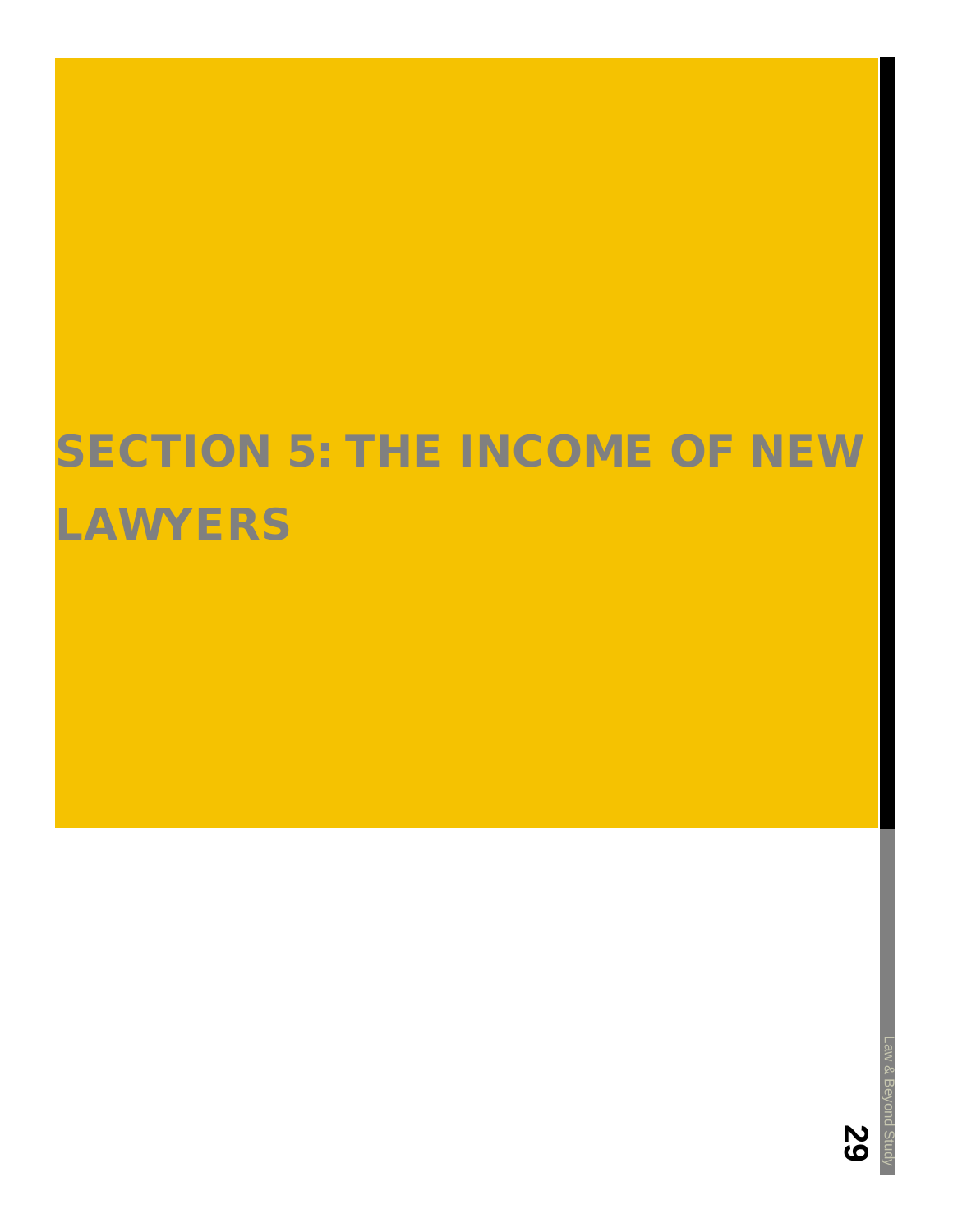## THE INCOME OF NEW LAWYERS

The desire for financial security draws many young adults to pursue law as a career,  $13$  and the data show that this goal is generally fulfilled. The average earnings of the new lawyers working full time in the sample is \$80,487 and the median is  $$78,000$ .<sup>[14](#page-31-2)</sup> These earnings place them among the top 10% of Canadian earners.[15](#page-31-3) There is, however, tremendous variation within the sample. The bottom 25% of new lawyers earn less than \$62,000, while the top 25% earn more than \$99,000, with the top 5% earning at least \$123,500. In comparison, data on the class of 2010 in the United States indicate average earnings of \$84,111, with a median of \$63,000 and with 29.5% earning more than \$100,000.[16](#page-31-4)

#### <span id="page-31-0"></span>**Setting**

One of the most important determinants of new lawyer salaries is their setting and sector of practice. Lawyers working in private firms have median earnings of \$80,000, while new lawyers working in the public sector have median incomes that are lower by \$10,000. However, respondents' earnings do not show a clear-cut divide between private practice and other sectors. Lawyers in the public sector do not always make less than their colleagues working in private law firms; the sample shows considerable variation in median earnings among respondents working in different government branches, and a wide range of earnings in private law firm practice.

Private firm earnings range from a median of \$60,000 for lawyers working solo, and increase sequentially the larger the law firm, reaching a median of \$105,000 for new lawyers working in the largest law firms (251+). The median earnings of lawyers employed by local or provincial governments is \$76,000, compared to \$69,300 for the federal government.

The comparison to American earnings is instructive. While the median earnings as a whole are not that different across the two countries, Canadian lawyers in large firms earn significantly less than their counterparts in the United States. Data on the class of 2010 in the United States indicate that the median starting salary for lawyers working in firms of over 251 lawyers was \$130,000.[17](#page-31-5)

<span id="page-31-1"></span><sup>&</sup>lt;sup>13</sup> When asked to rate the importance of various factors in their decision to go to law school, 62% of LAB respondents rated eventual financial security a 6 or a 7 on a scale of 1-7, where 7 represented a "very important" goal.

<span id="page-31-2"></span> $14$  All figures in this section are calculated based on the stated earnings of respondents who report working full time. Earnings are calculated based on the sum of self-reported salary, bonus, profit sharing/equity distribution and stock options, and "other".

<span id="page-31-3"></span><sup>15</sup> According to Statistics Canada, "the top 10% of Canadians had incomes over \$80,400" in 2011 based on the National Household Survey. Available at: http://www12.statcan.gc.ca/nhs-enm/2011/as-sa/99-014-x/99-014 x2011003\_2-eng.cfm.

<span id="page-31-4"></span><sup>16</sup> NALP. 2011. "Starting Salaries - What New Law Graduates Earn - Class of 2010: Available at: http://www.nalp.org/starting\_salaries\_-\_what\_new\_law\_graduates\_earn\_-\_class\_of\_2010. Note that NALP reports starting earnings, not including bonuses.

<span id="page-31-5"></span><sup>17</sup> NALP. 2011. How Much Do Law Firms Pay New Associates? A 16-Year Retrospective." Available at: "http://www.nalp.org/new\_associate\_sal\_oct2011.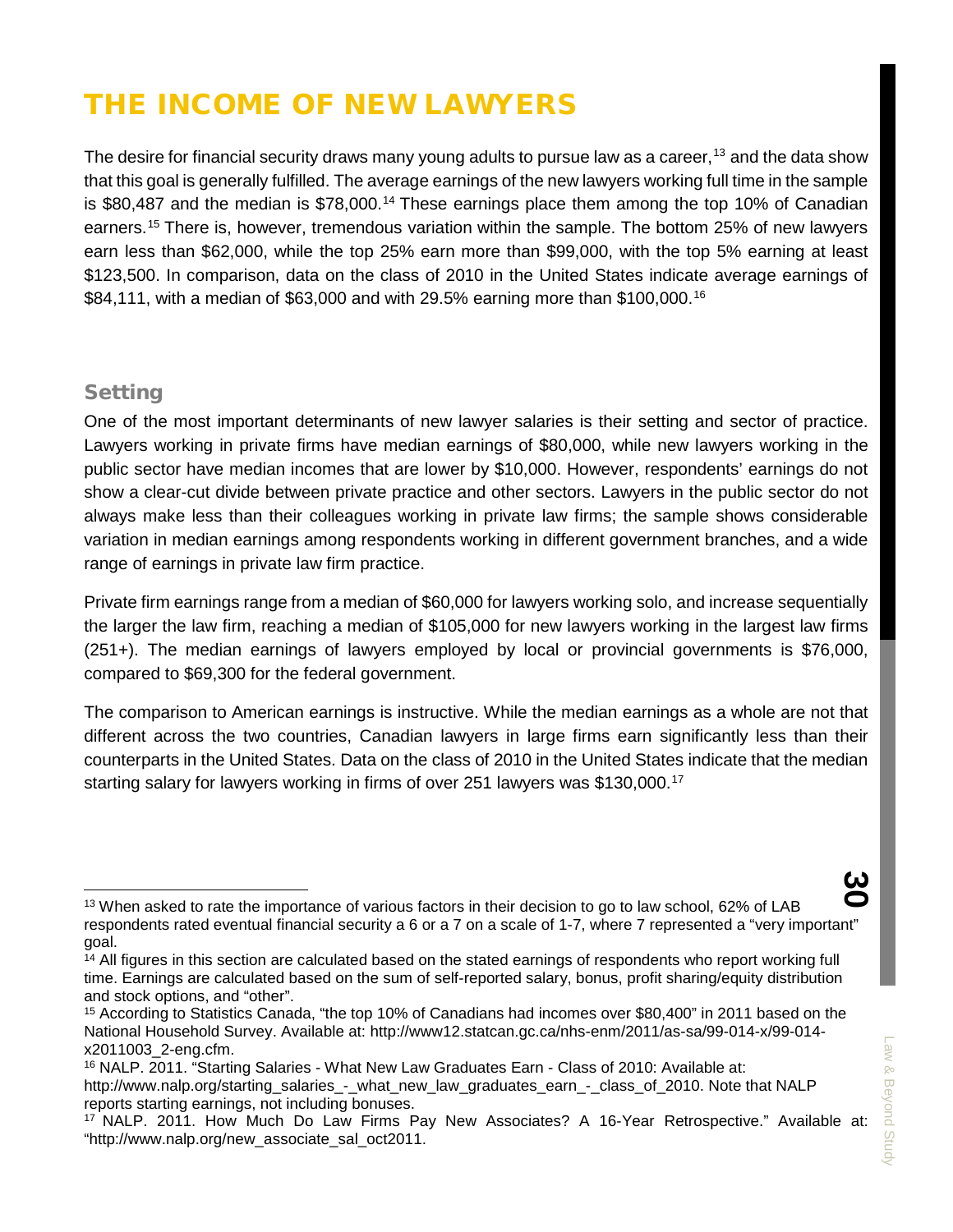#### <span id="page-32-0"></span>Location

Among Canadian provinces, respondents working in Alberta report the highest median earnings, \$90,000, with the highest earnings across the sample in each of the public and private sectors. The lowest median earnings, \$36,000, is in New Brunswick.

Respondents in the largest metropolitan areas including Calgary, Toronto, and Vancouver earn the highest median earnings, all above \$90,000. Respondents in the smaller urban centres report lower median earnings. For instance, Quebec City respondents report a median of \$54,000, and new lawyers from Winnipeg and Halifax report a median of \$63,000. Outside of Canada's metropolitan areas, the median earnings for new lawyers is \$65,000.

#### <span id="page-32-1"></span>Law School

While salary is in large part determined by practice setting, the career options of new lawyers are shaped by their credentials, including law school attended and, to a lesser degree, grades.

Inasmuch as they reflect widespread perceptions of law schools' reputations, Maclean's rankings were used in order to determine the selectivity of respondents' law schools. These rankings were then collapsed into four quarters. Using this methodology, we found that overall, higher law school rankings correspond with higher earnings. Respondents who graduated from top-quarter and second-quarter law schools had on average higher median earnings than the whole sample median. This is in large part due to the relationship between law school ranking and practice setting, with a larger proportion of top-quarter law school graduates obtaining positions in the more lucrative large law firms. Of course, accounting for geographic location is also crucial, with law schools ranked in the top two quarters tending to be located in the larger urban areas of the country.

Law school performance also shapes earnings, with earnings generally increasing in a linear fashion as GPA increases. Performance also combines with law school rank to produce important advantages. For example, those who graduated from top ranked schools with A range grades out-earn even the highest performing third and fourth quarter law graduates.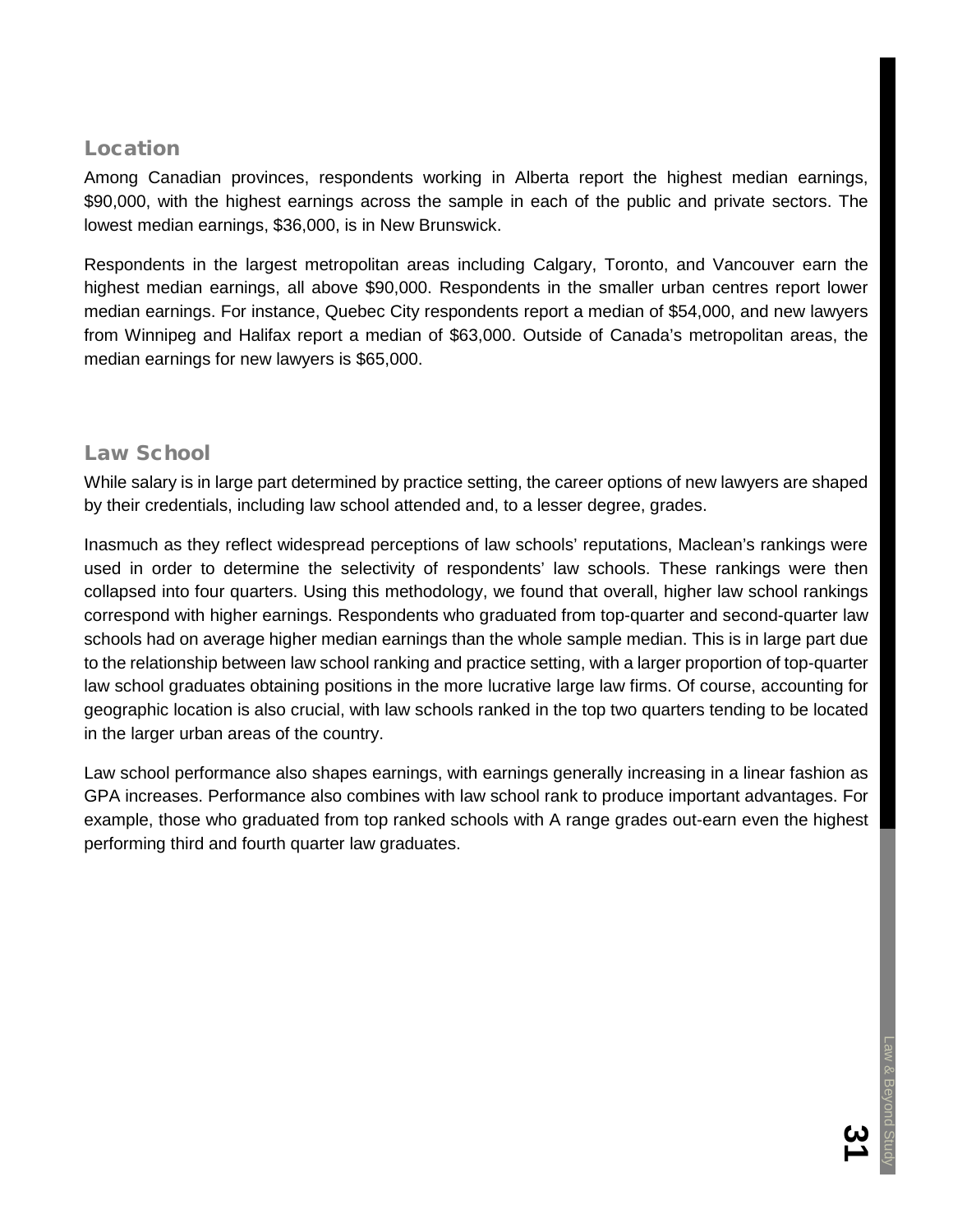<span id="page-33-0"></span>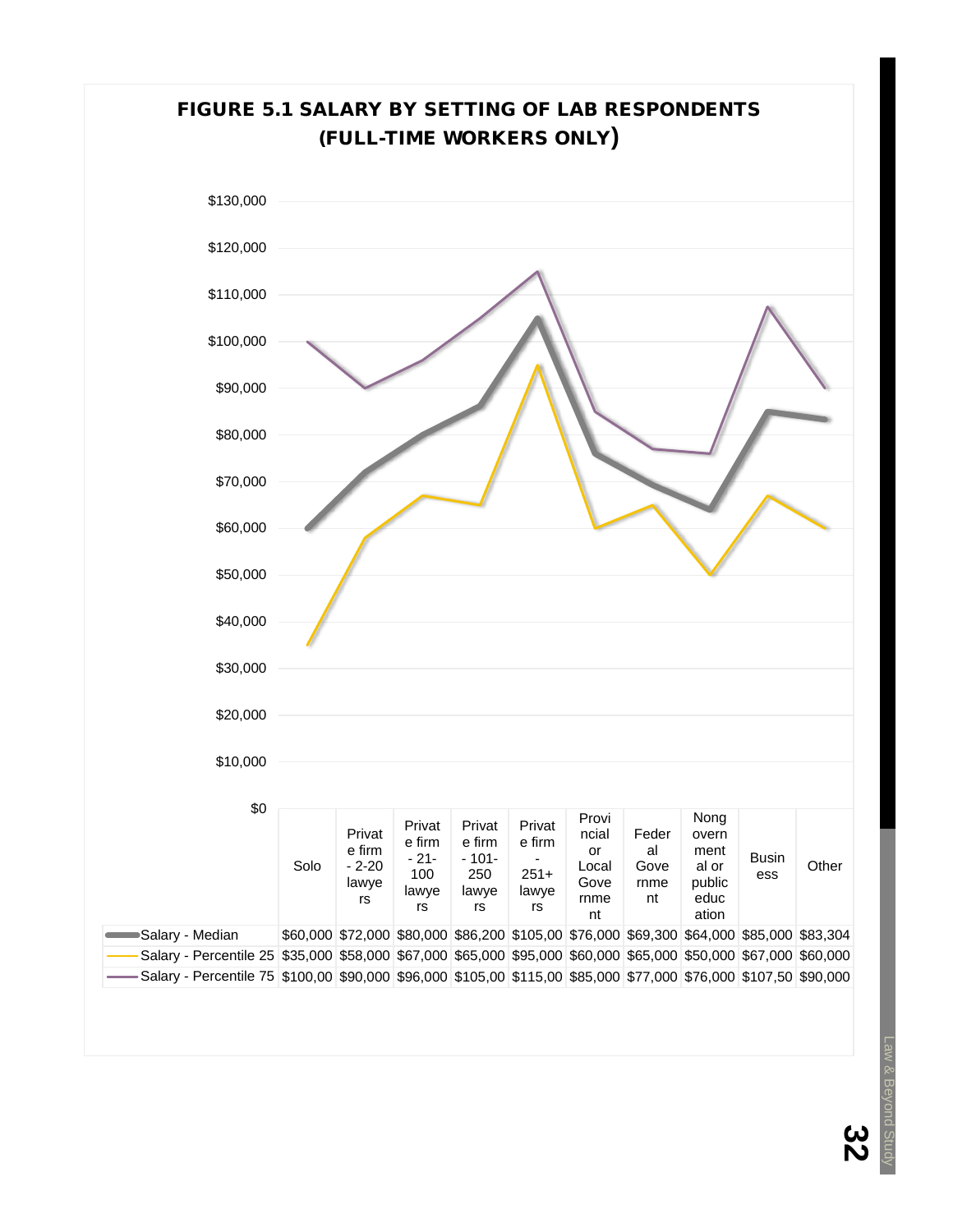<span id="page-34-0"></span>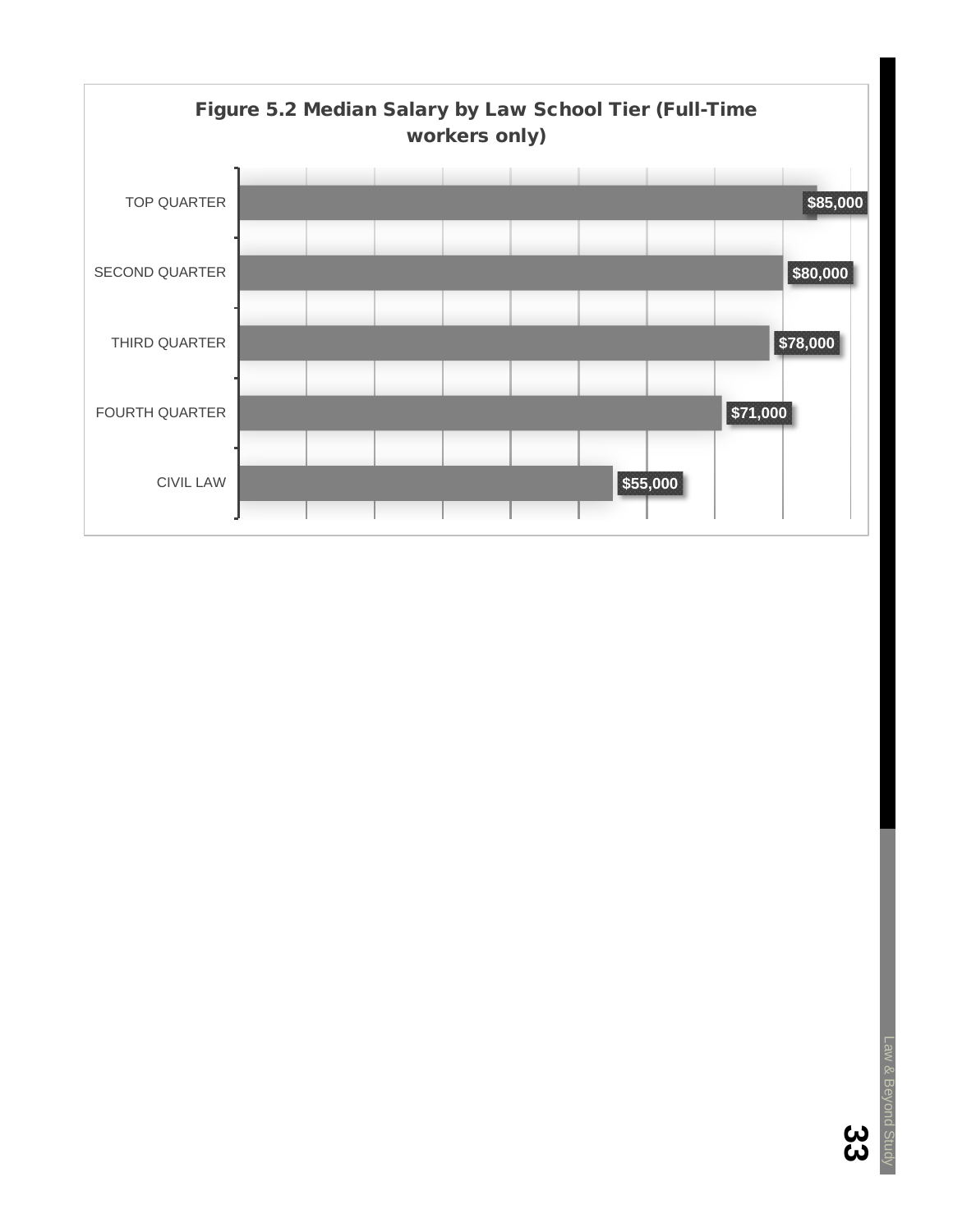### <span id="page-35-0"></span>TABLE 5.1 Median Income By Law School Selectivity\* and Practice Setting (Full-Time Workers Only)

|                                       | <b>Top Quarter</b> | <b>Second</b> | <b>Third quarter</b> | <b>Fourth</b> | <b>Civil Law</b> |
|---------------------------------------|--------------------|---------------|----------------------|---------------|------------------|
|                                       |                    | quarter       |                      | quarter       |                  |
| Solo                                  | \$63K              | \$75K         | \$60 K               | \$48 K        |                  |
| Private firm - 2-20 lawyers           | \$80K              | \$75 K        | \$72K                | \$60 K        | \$53 K           |
| Private firm - 21-100 lawyers         | \$84 K             | \$95 K        | \$85 K               | \$71 K        | \$65 K           |
| Private firm - 101-250 lawyers        | \$100K             | \$66 K        | \$86 K               | \$105 K       | \$42K            |
| Private firm - 251+ lawyers           | \$110K             | \$110K        | \$100K               | \$105 K       | \$98K            |
| <b>Provincial or Local Government</b> | \$80K              | \$75K         | \$78K                | \$83K         | \$55 K           |
| <b>Federal Government</b>             | \$78K              | \$70 K        | \$67 K               | \$71 K        | \$67 K           |
| Nongovernmental or public             | \$69 K             | \$50 K        | \$70 K               | \$64 K        | \$44 K           |
| education                             |                    |               |                      |               |                  |
| <b>Business</b>                       | \$78K              | \$75 K        | \$100 K              | \$90 K        | \$51 K           |
| Other                                 | \$87 K             |               | \$90 K               | \$93K         | \$40 K           |
| <b>Total</b>                          | \$85K              | \$80K         | \$78K                | \$71 K        | \$55 K           |
| <b>Total N</b>                        | 259                | 179           | 276                  | 98            | 86               |

\* Maclean's law school rankings for 2010, divided into four quarters, were used to determine the selectivity of respondents' law schools. The top quarter included University of Toronto, Osgoode, McGill, and Queen's. The second was made up of University of British Columbia, Dalhousie, Victoria, and Western. The third quarter included Ottawa, Alberta, Saskatchewan, Calgary, and New Brunswick (the latter two had the same overall rank). The fourth quarter, meanwhile, included Manitoba, Windsor and Moncton. Two additional law school categories were also considered, one for civil law schools (including McGill BCL, Montréal, Laval, Université du Québec à Montréal, and Sherbrooke) and another for non-Canadian law schools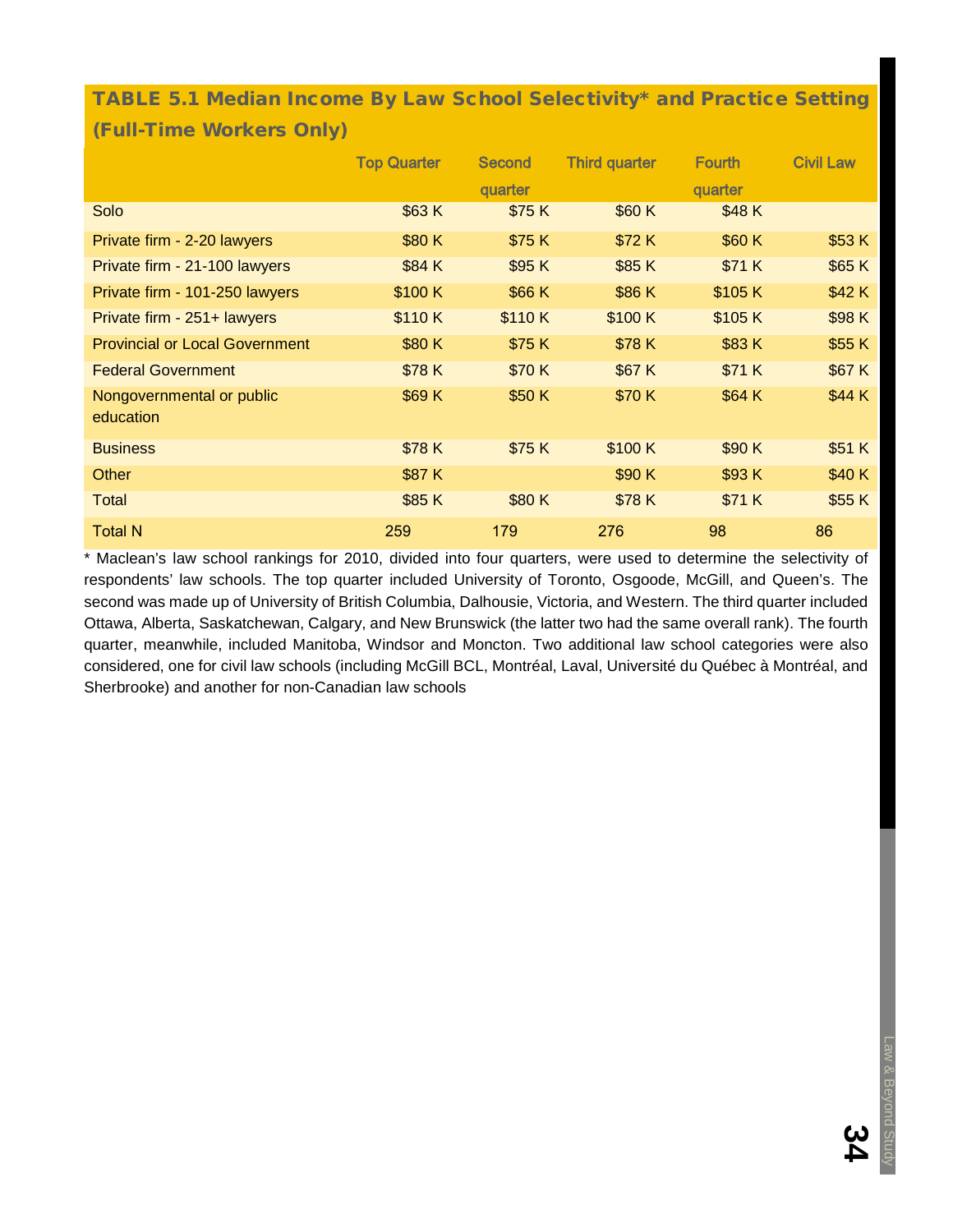TABLE 5.2 Median Salary By Law School Grades and Rank (Full-Time Workers Only)

|            |             | Law school rank    |               |                      |               |                  |
|------------|-------------|--------------------|---------------|----------------------|---------------|------------------|
|            |             | <b>Top Quarter</b> | <b>Second</b> | <b>Third quarter</b> | <b>Fourth</b> | <b>Civil Law</b> |
|            |             |                    | quarter       |                      | quarter       |                  |
| Cumulative | $A+$        | \$100,000          | \$105,000     | \$90,000             | \$90,000      |                  |
| law school | A           | \$90,821           | \$100,000     | \$100,000            | \$81,000      | \$60,000         |
| average    | A-          | \$95,000           | \$74,000      | \$79,750             | \$80,000      | \$60,000         |
|            | $B+$        | \$85,000           | \$84,000      | \$80,000             | \$71,000      | \$55,000         |
|            | $\mathsf B$ | \$85,000           | \$72,000      | \$75,000             | \$65,000      | \$50,000         |
|            | $B -$       | \$75,000           | \$75,000      | \$79,000             | \$40,000      | \$52,500         |
|            | C or lower  | \$90,000           | \$62,000      | \$70,000             | \$81,000      | \$0              |

## TABLE 5.3 Median Salary By Province and Sector (Full-Time Workers Only)

|                         | <b>Practice sector</b> |                      |              |              |  |
|-------------------------|------------------------|----------------------|--------------|--------------|--|
|                         | <b>Private firm</b>    | <b>Public sector</b> | <b>Other</b> | <b>Total</b> |  |
| Alberta                 | \$94,500               | \$80,000             | \$100,000    | \$90,000     |  |
| <b>British Columbia</b> | \$87,000               | \$75,000             | \$90,000     | \$83,000     |  |
| Manitoba                | \$60,000               | \$68,250             | \$65,000     | \$63,000     |  |
| <b>New Brunswick</b>    | \$43,000               | \$25,200             |              | \$36,000     |  |
| Ontario                 | \$85,000               | \$74,000             | \$88,500     | \$81,350     |  |
| Quebec                  | \$65,000               | \$54,000             | \$51,500     | \$57,700     |  |
| Saskatchewan            | \$72,000               | \$74,000             |              | \$72,000     |  |
| <b>Total</b>            | \$81,000               | \$71,000             | \$85,000     | \$80,000     |  |

\*Note: Provinces with low Ns are omitted from this table.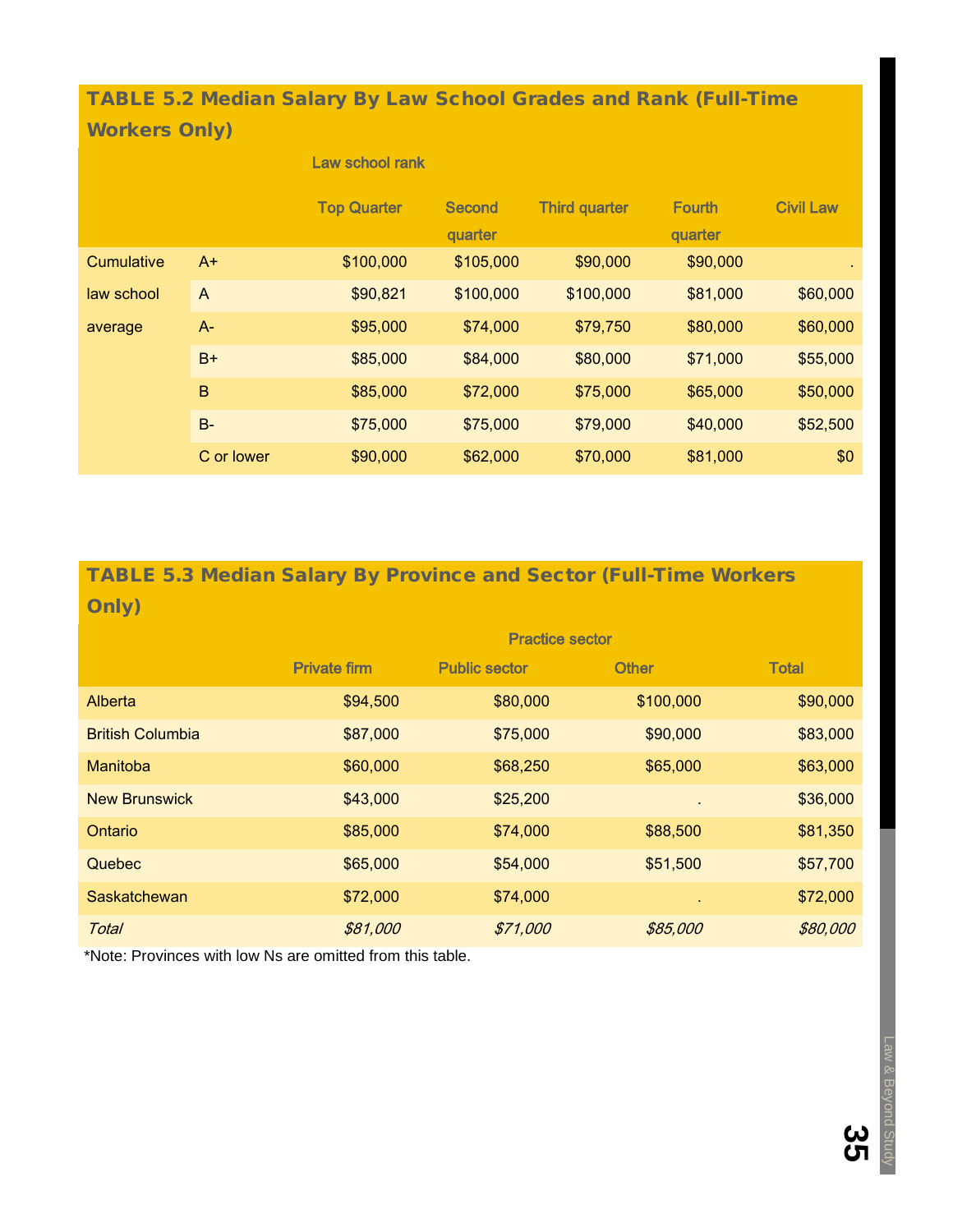# **SECTION 6: DIMENSIONS OF SATISFACTION**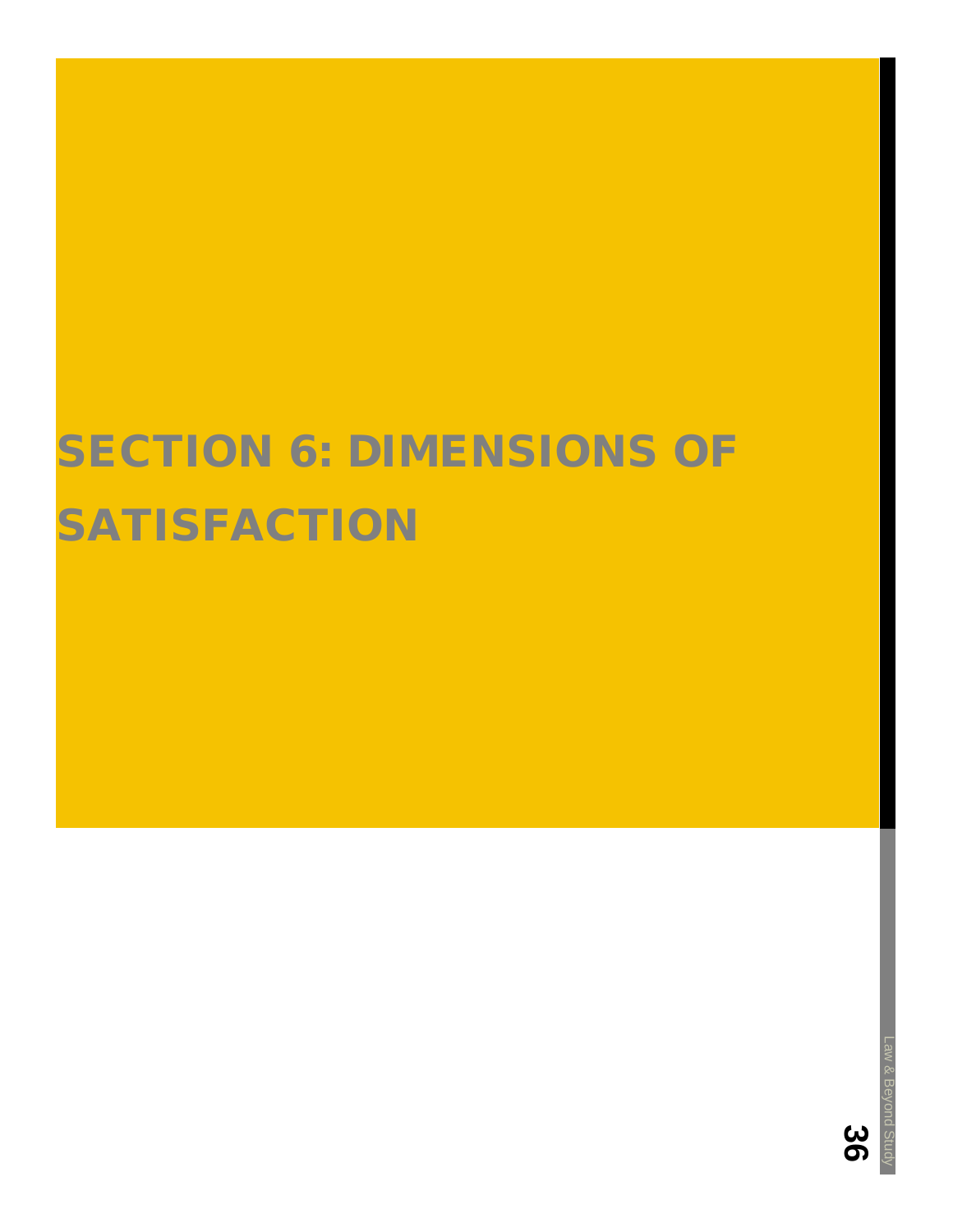## DIMENSIONS OF SATISFACTION

The majority of LAB respondents report high satisfaction with their decisions to become lawyers and the various aspects of their jobs. The experience of Canadian lawyers is consistent with findings from the United States, which show no evidence of widespread unhappiness among attorneys (Heinz, Nelson, Laumann, and Sandefur 2005; *After the JD*, #1).

## Levels of Satisfaction

When asked whether they are satisfied with the decision to become a lawyer, 79.3% of new Canadian lawyers report being extremely or moderately satisfied. This figure aligns with satisfaction reports of a comparable American sample, in which 80% reported being moderately or extremely satisfied.

When asked to rate their satisfaction on 18 aspects of their current position, the average response fell in the moderately to extremely satisfied range on all measures. The highest level of satisfaction was reported for "relationship with colleagues," "level of responsibility," and "intellectual challenge" of the work, findings identical to the United States. Meanwhile, as was the case with their American peers, new Canadian lawyers reported the lowest satisfaction with the "performance evaluation process."

#### Dimensions of Satisfaction

Using a statistical method known as factor analysis, four dimensions of satisfaction were created based on reported satisfaction levels for 17 aspects of a respondent's current position. The first dimension is "work substance and setting satisfaction," which includes satisfaction ratings for the intellectual challenge of work, the substantive area of work, tasks performed, opportunities for building skills, level of responsibility, and relationship with colleagues. The second dimension, "work conditions satisfaction," consolidates ratings for work-life balance, control over amount of work, and control over how work is done. A third dimension, "power track satisfaction," includes satisfaction with compensation, advancement opportunities, recognition received for work, job security, and the performance evaluation process. Finally, "social value satisfaction" includes ratings for workplace diversity, the value of work to society, and pro bono opportunities.

## Correlates of Satisfaction

Among new Canadian lawyers, satisfaction with the decision to become a lawyer is not correlated with income, though practice setting does seem to influence levels of happiness. While there is very little variation in reported career satisfaction by setting, we find that satisfaction with the decision to become a lawyer is highest among those working for provincial or local government and in the nongovernmental public sector, and lowest among those in sole practice.

Law & Beyond Study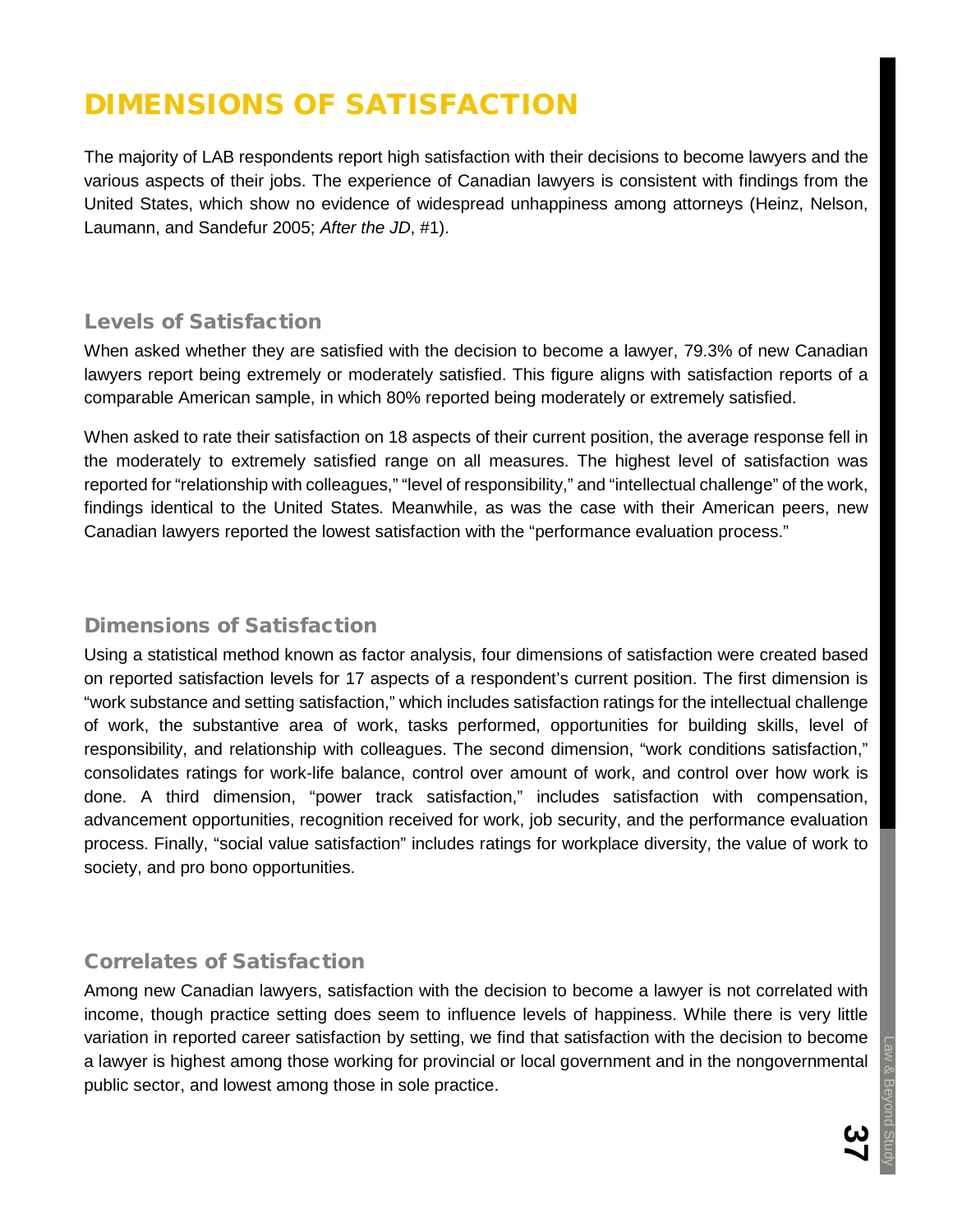We find more variation when examining particular dimensions of satisfaction. Work setting and substance satisfaction is highest among respondents working in large private law firms (101-250) and those working for provincial or local government. It is lowest among respondents working for businesses or solo.

Satisfaction with work conditions is highest among respondents working for businesses and for provincial or local governments and lowest among those working in private firms. Notably, the larger the firm the lower the satisfaction regarding work conditions, which encompasses items such as work-life balance, control over amount of work, and control over how work is done. This finding is not surprising given the long hours respondents work in these settings, and respondents' relatively junior status, which impacts their ability to assert autonomy over their work.

Power track satisfaction is highest among those working in the largest firms, and is in line with the fact that they are the highest earners in the sample. It is lowest for those working for non-governmental or public education organizations, and for those working at all levels of government. On the other hand, these respondents report the highest social value satisfaction, while those working for businesses or for the largest private firms (251+) report the lowest. The low satisfaction with social value among lawyers in the largest law firms contrasts with high satisfaction reported by their peer group in the U.S. context.

 $\frac{2}{3}$ 

Law & Beyond Study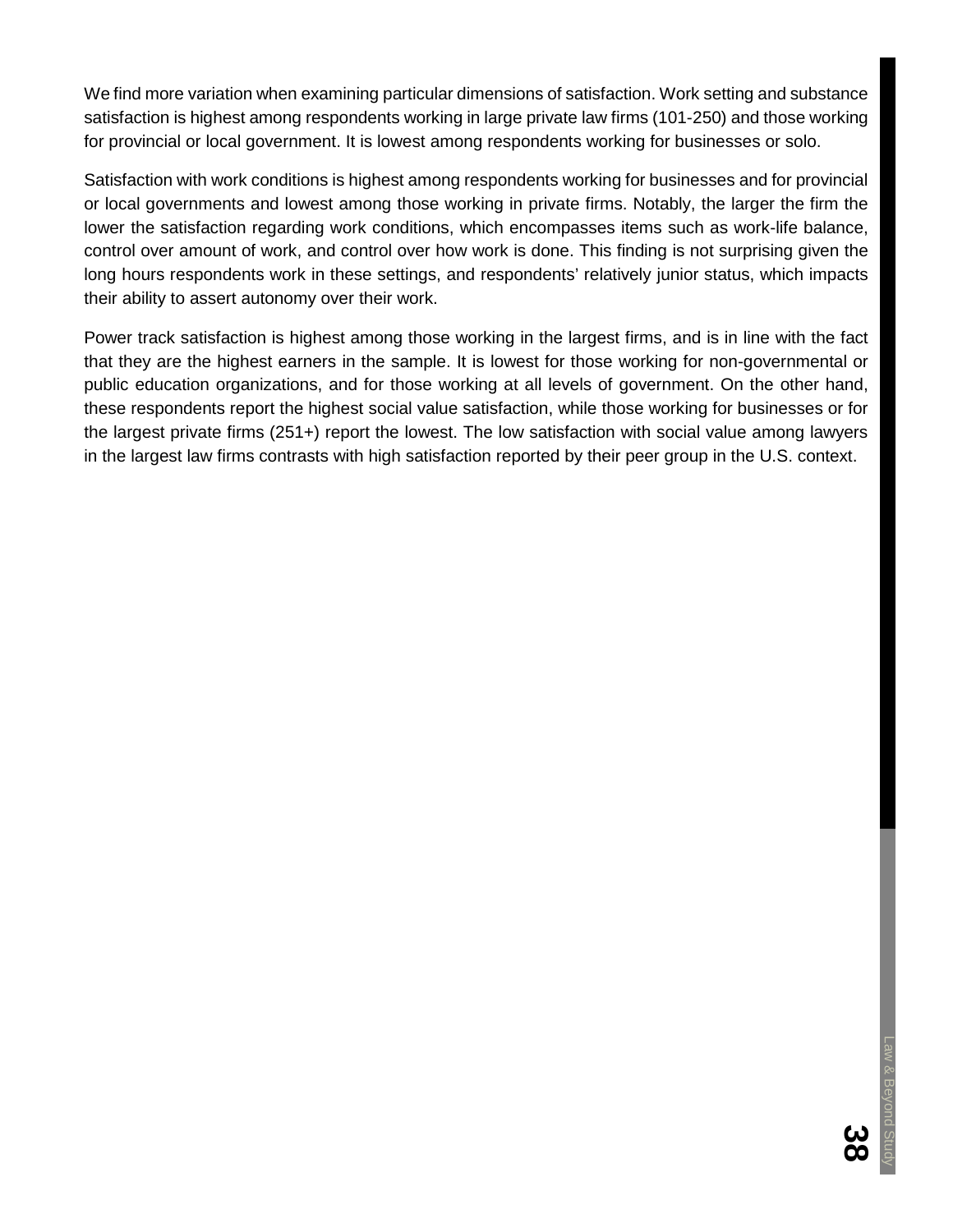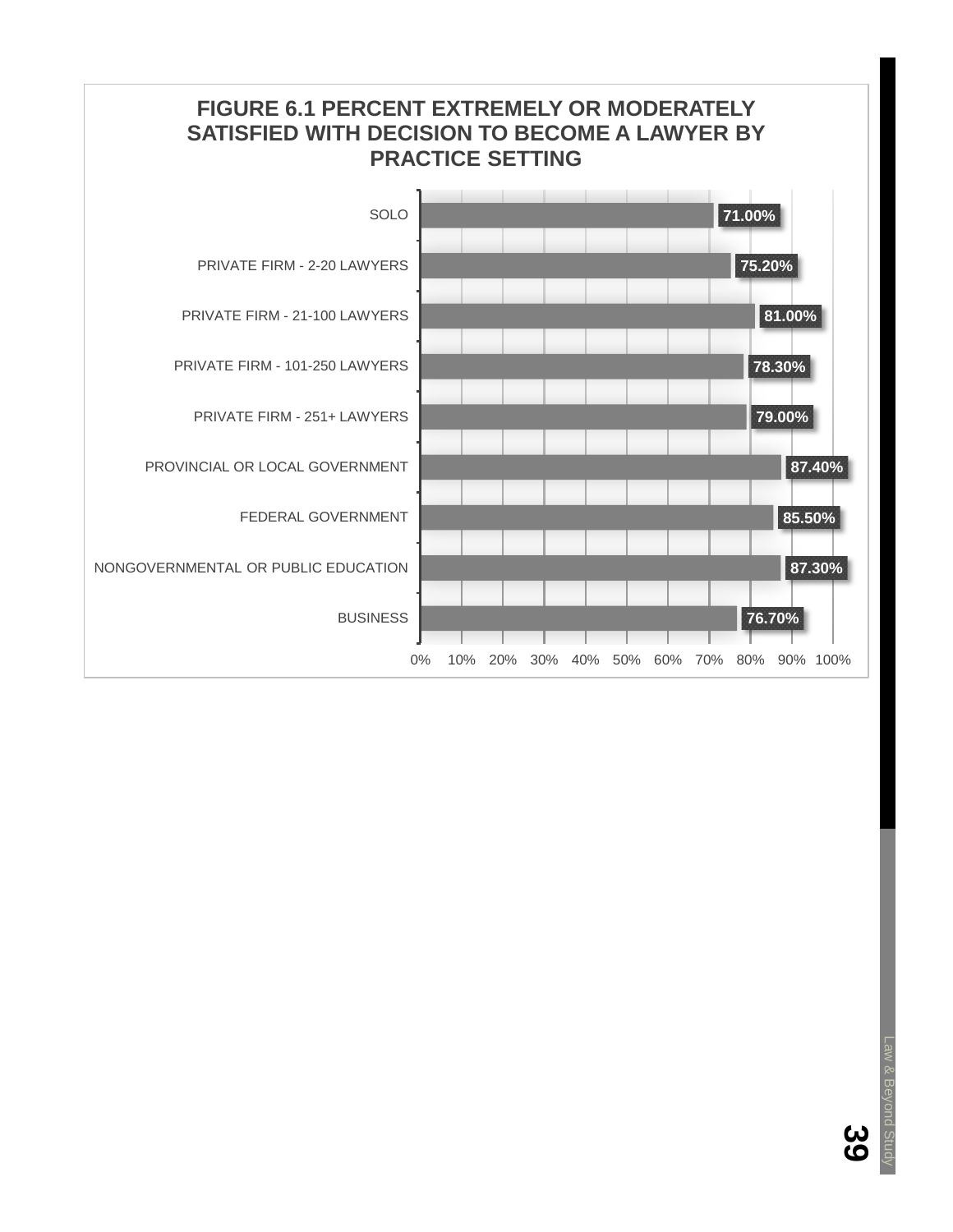## **FIGURE 6.2 DETAILED MEASURES OF JOB SATISFACTION (MEAN)**



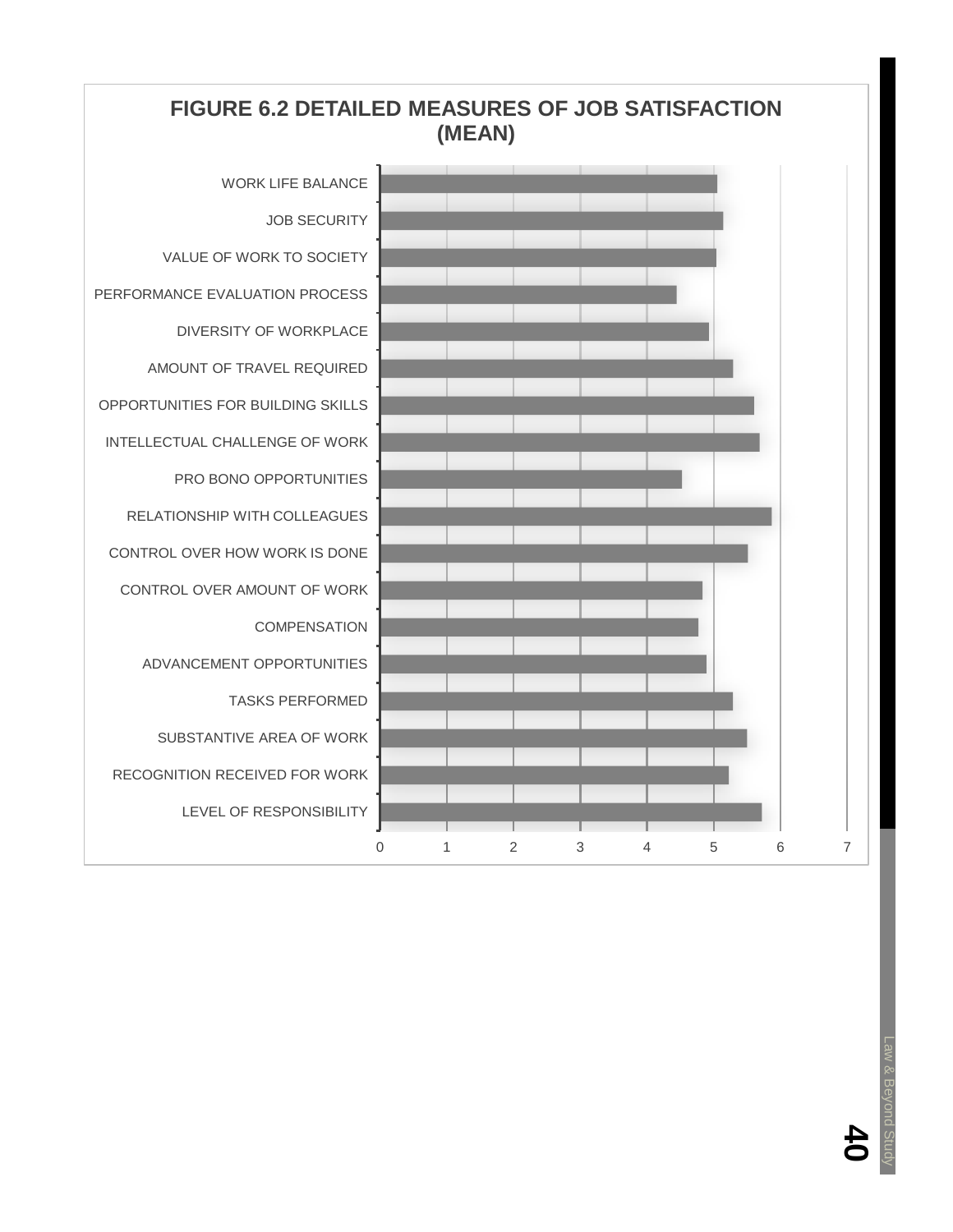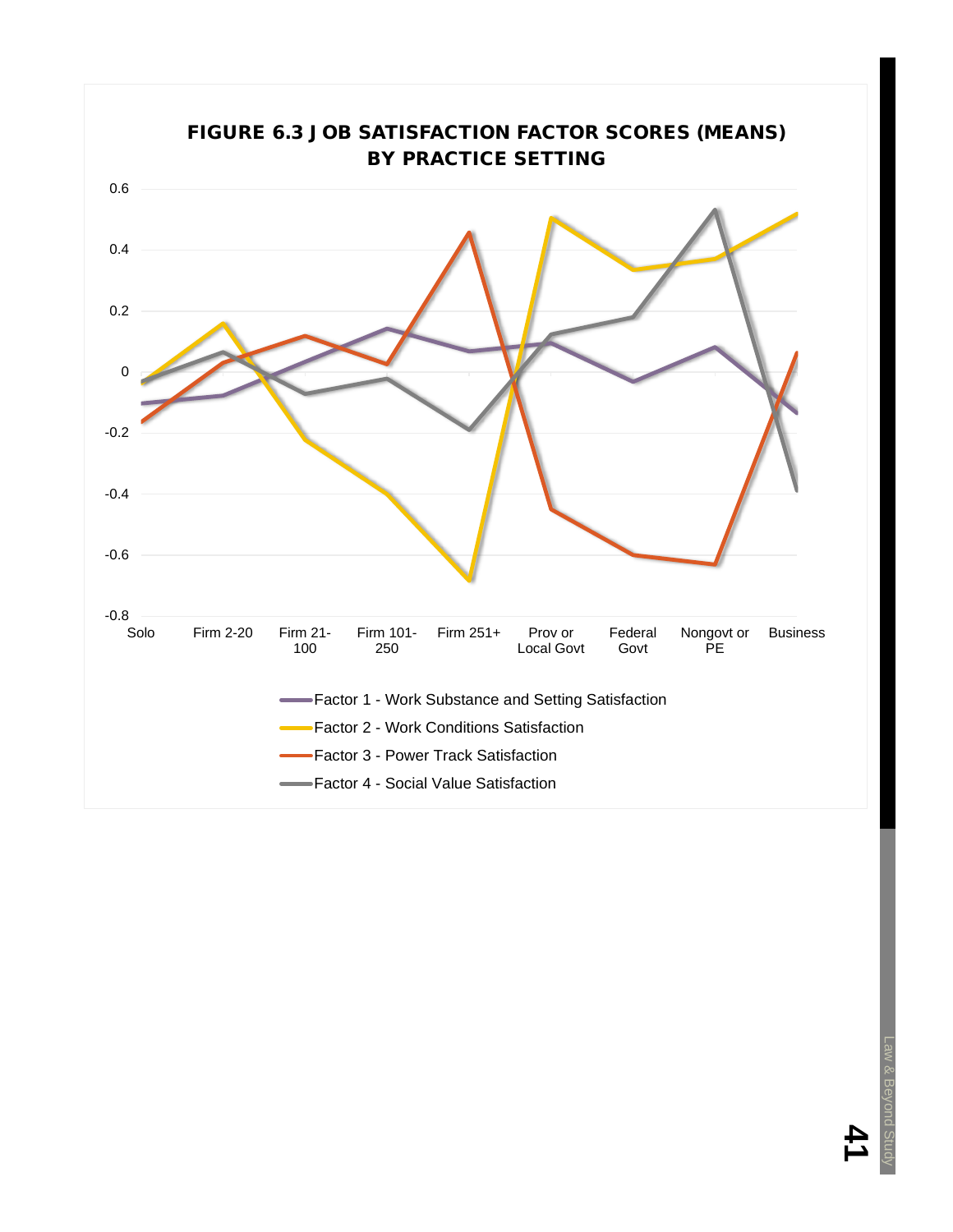# **SECTION 7: MOBILITY AND** TURNOVER

**42**

Law & Beyond Study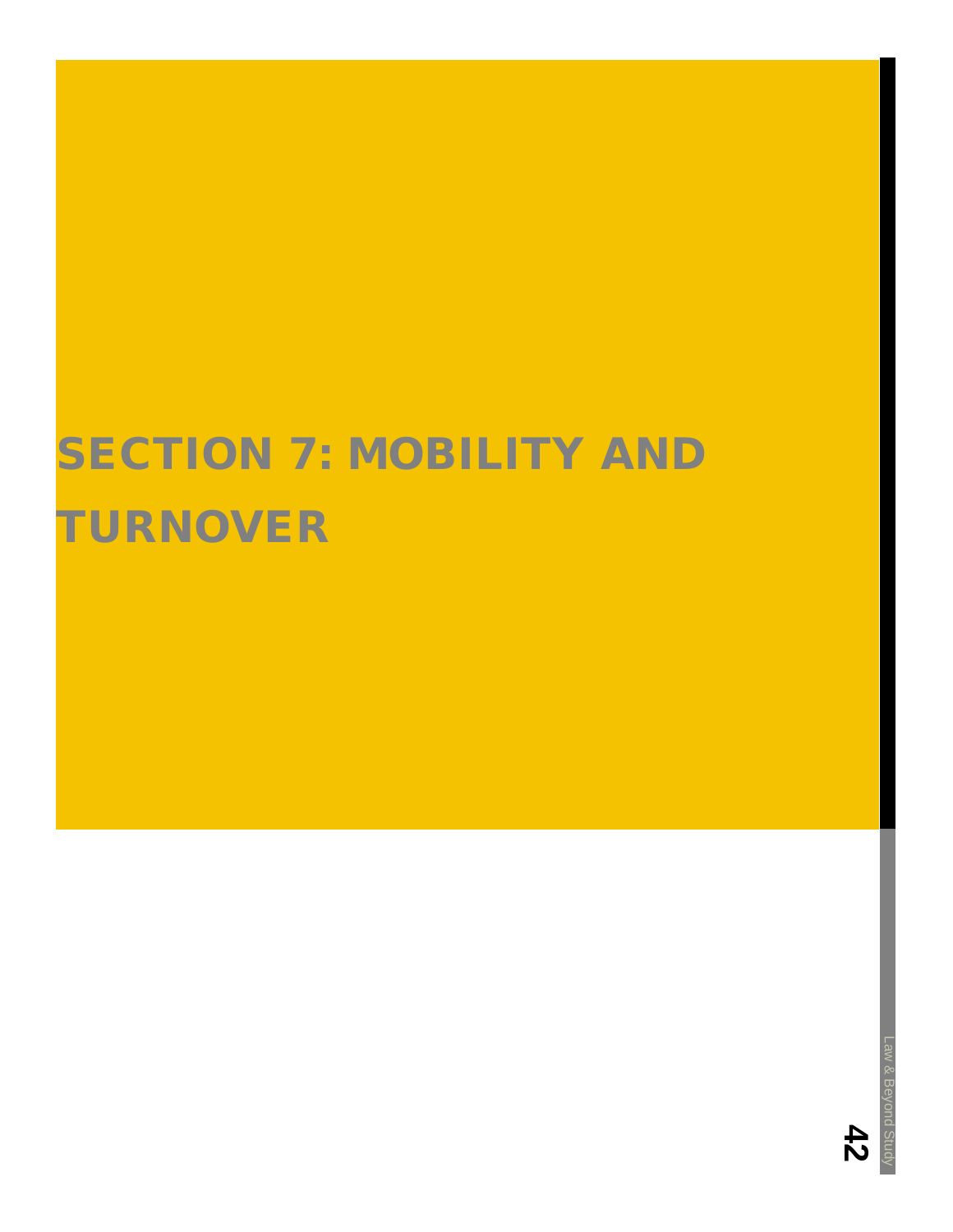## MOBILITY AND TURNOVER

New lawyers in Canada report a great deal of job mobility in the early years of their careers, and considerable desire to move jobs within the next few years. Though the majority of LAB respondents were called to the bar within the four years before taking the survey, they reported an average of 1.41 employers, a statistic that excludes clerkships. In total, 36.7% of young lawyers reported having had more than one employer since being called to the bar.

## Mobility by Employment Sector

The highest rate of turnover is reported by respondents working for businesses, with 70.7% having at least one job change on their resumes. Turnover rates are also high among respondents working in the non-governmental or public education sectors (58.3%) and those employed by provincial or local governments (53.7%).

Recent law graduates working for private law firms have comparatively lower rates of turnover. Plus, the larger the firm, the less likely respondents are to have had at least one job change since taking the bar. Respondents working solo thus report the highest rate of job change which, at 38.8%, is about 20 percentage points higher than the turnover rate at the largest firms (251+).

Taken together, these patterns suggest that careers that begin in business or solo practice are more unstable than those that begin in large law firms, though this pattern may change as careers progress.

## Intentions to Move

A considerable group of new lawyers report that they would soon like to change employers. Overall, 36.5% of respondents report that they are thinking of changing jobs within the next two years. Of these, 18.8% report that they would only like to stay with their current employer for the next one to two years, while 7.0% want to leave in less than a year and 10.8% are already looking for a job.

Intentions to move jobs within the next two years do not match rates of past mobility, and are higher at private firms (38.1%) than in the public sector (33.6%), with the highest rates of intended mobility being expressed by those in the largest law firms. This is a pattern reminiscent of that found in *After the JD*, and supports the finding that mobility intentions reflect contradictory sentiments of satisfaction combined with assessments of one's future chances of promotion and aspirations for the future.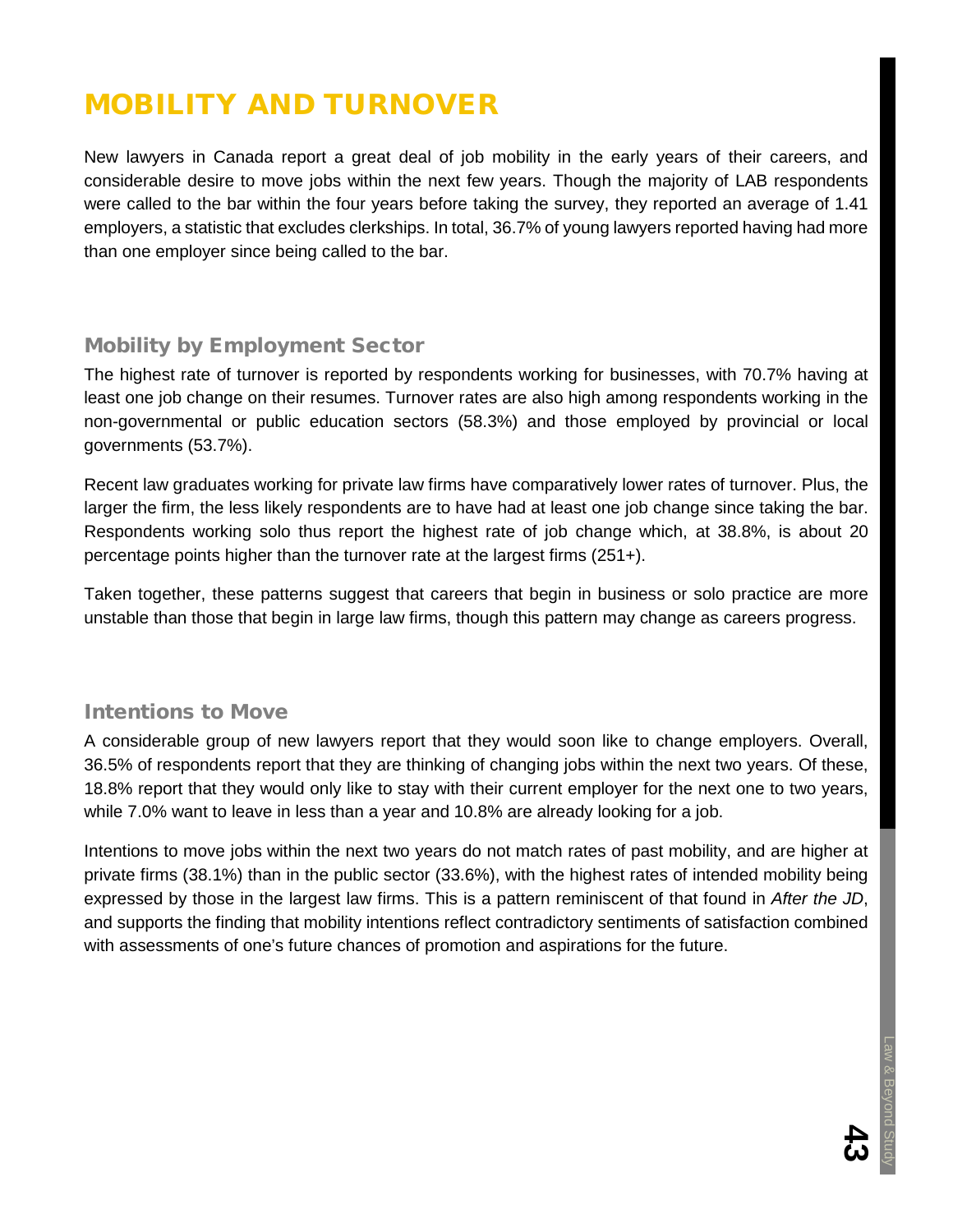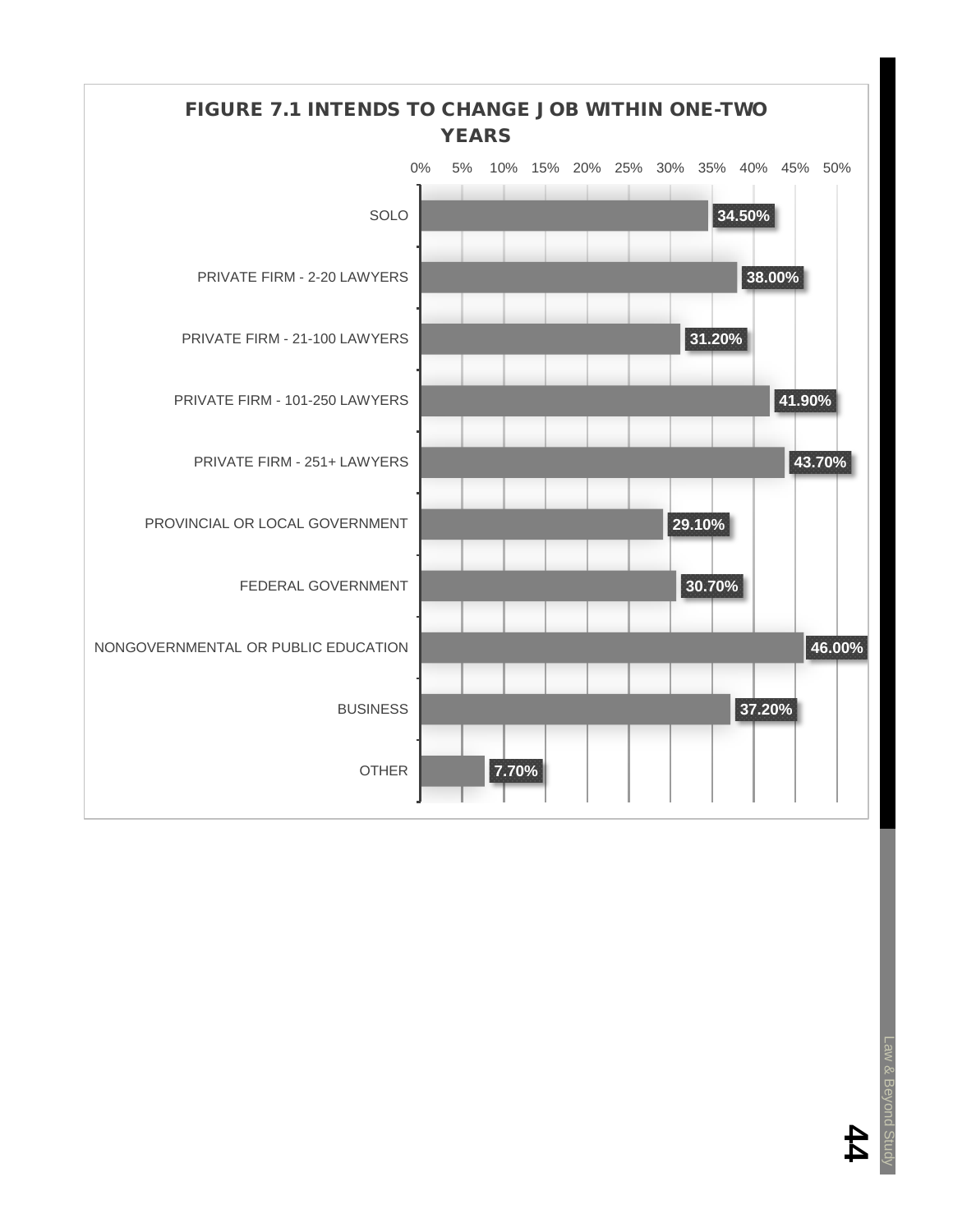| <b>TABLE 7.1 Prior and Future Job Mobility By Setting</b> |                            |                                                            |                                          |                                                        |
|-----------------------------------------------------------|----------------------------|------------------------------------------------------------|------------------------------------------|--------------------------------------------------------|
|                                                           | At Least One Job<br>Change | Intends to<br><b>Change Job</b><br>within One-Two<br>Years | <b>Total N for Job</b><br><b>Changes</b> | <b>Total N for</b><br><b>Future</b><br><b>Mobility</b> |
| Solo                                                      | 38.80%                     | 34.50%                                                     | 49                                       | 55                                                     |
| Private firm - 2-20 lawyers                               | 33.10%                     | 38.00%                                                     | 323                                      | 334                                                    |
| Private firm - 21-100 lawyers                             | 19.50%                     | 31.20%                                                     | 123                                      | 125                                                    |
| Private firm - 101-250 lawyers                            | 19.50%                     | 41.90%                                                     | 41                                       | 43                                                     |
| Private firm - 251+ lawyers                               | 18.00%                     | 43.70%                                                     | 150                                      | 158                                                    |
| <b>Provincial or Local Government</b>                     | 53.70%                     | 29.10%                                                     | 121                                      | 127                                                    |
| <b>Federal Government</b>                                 | 37.50%                     | 30.70%                                                     | 72                                       | 75                                                     |
| Nongovernmental or public                                 | 58.30%                     | 46.00%                                                     | 60                                       | 63                                                     |
| education                                                 |                            |                                                            |                                          |                                                        |
| <b>Business</b>                                           | 70.70%                     | 37.20%                                                     | 82                                       | 86                                                     |
| Other                                                     | 75.00%                     | 7.70%                                                      | 12                                       | 13                                                     |
| Total                                                     | 36.70%                     | 36.50%                                                     | 1033                                     | 1079                                                   |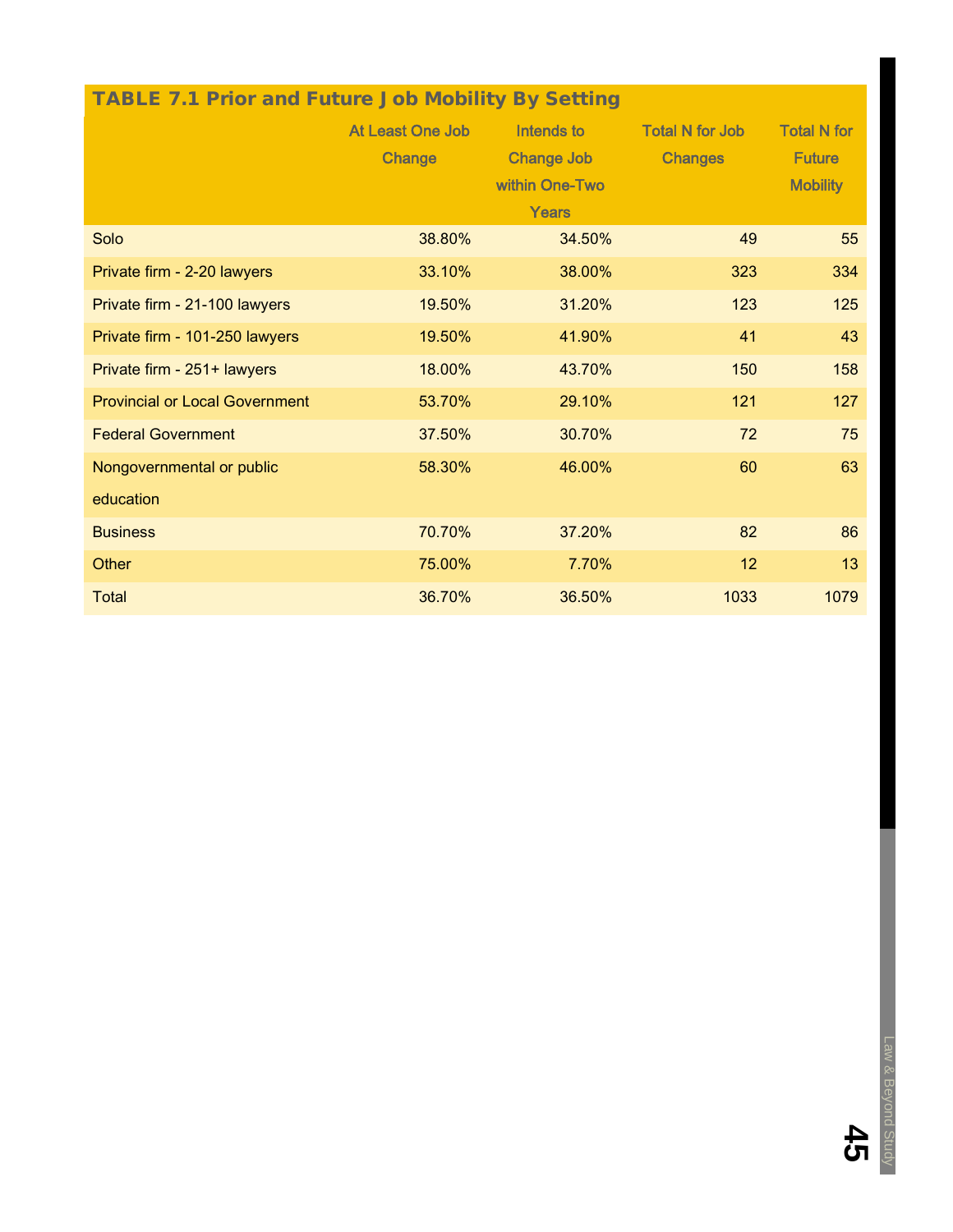# **SECTION 8: GENDER**

Law & Beyond Study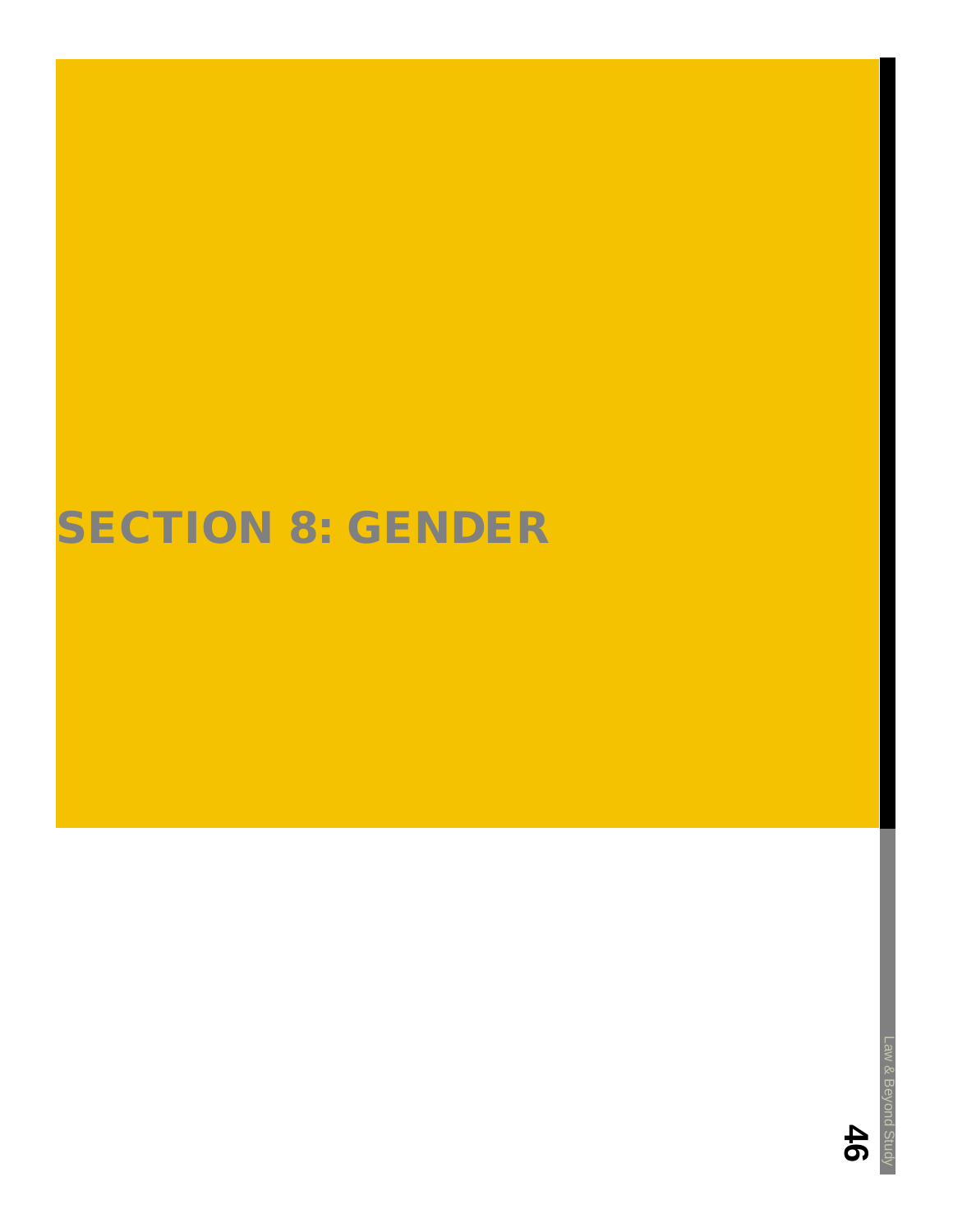## GENDER

The influx of women into the legal profession is by now well documented. In Canada overall, 41% of lawyers are women,<sup>[18](#page-48-0)</sup> while 2006 data for Ontario show that women account for almost 60% of young lawyers, and 38% of all Ontario lawyers.<sup>[19](#page-48-1)</sup>

Women comprise 55.8% of the LAB sample. Yet even among this newest cohort of lawyers, gender differences persist in terms of settings, earnings, and their experience of work, including satisfaction and experiences of discrimination.

Since the LAB study surveyed respondents in their early careers, gender differences in labour force participation are not yet marked, with 96% of both men and women working full time in the paid labour force. There are some minor differences, however. Female respondents are more likely than men to report being unemployed, while male respondents are more likely to be working part time. Reasons for non-standard employment also vary by gender, though all differences are small. Women are more likely than men to report they work part time in order to care for children, and men are more likely to report that they are unemployed because they cannot find full-time employment.

Of course, as the LAB study respondents form unions and start families, we have reason to believe the employment patterns of men and women will begin to diverge. According to data from the After the JD Study, in AJD1 90% of women were employed full time; this fell to 77% at Wave 2, and to 76% by Wave 3. In contrast, the percent of men employed full time remained fairly invariant across waves, with 96% of men reporting that they were working full-time by Wave 3 of the study.

## Practice Setting

There are notable gender disparities in new lawyers' choices of practice setting. Echoing past research in Canada and the United States, we find that women remain more likely than men to work in the public sector, even in their early careers, with more than one quarter of women working in the public sector, compared to about 20% of men.

Of those working in private law firms, we also find some gender differences. There are half as many women as men working solo, but there are more women working in the smallest private firms (2-20) than men. We also find more men than women working in the country's largest (251+) private law firms.

As we noted above, women are overrepresented in the public sector, whether they work for the government or in the non-governmental or public education sectors. Interestingly, women in the LAB sample are also slightly more likely than men to be working in the business sector. Moreover, compared to their male peers working in the business sector, women are more likely to be practicing law as part of their jobs.

<span id="page-48-0"></span> <sup>18</sup> Federation of Law Societies of Canada. 2012 Statistical Report.

<span id="page-48-1"></span>Available at: http://flsc.ca/wp-content/uploads/2015/03/2012-statistical-report.pdf. <sup>19</sup> Michael Ornstein. 2010. Racialization and Gender of Lawyers in Ontario.

Available at: [http://www.lsuc.on.ca/media/convapril10\\_ornstein.pdf.](http://www.lsuc.on.ca/media/convapril10_ornstein.pdf)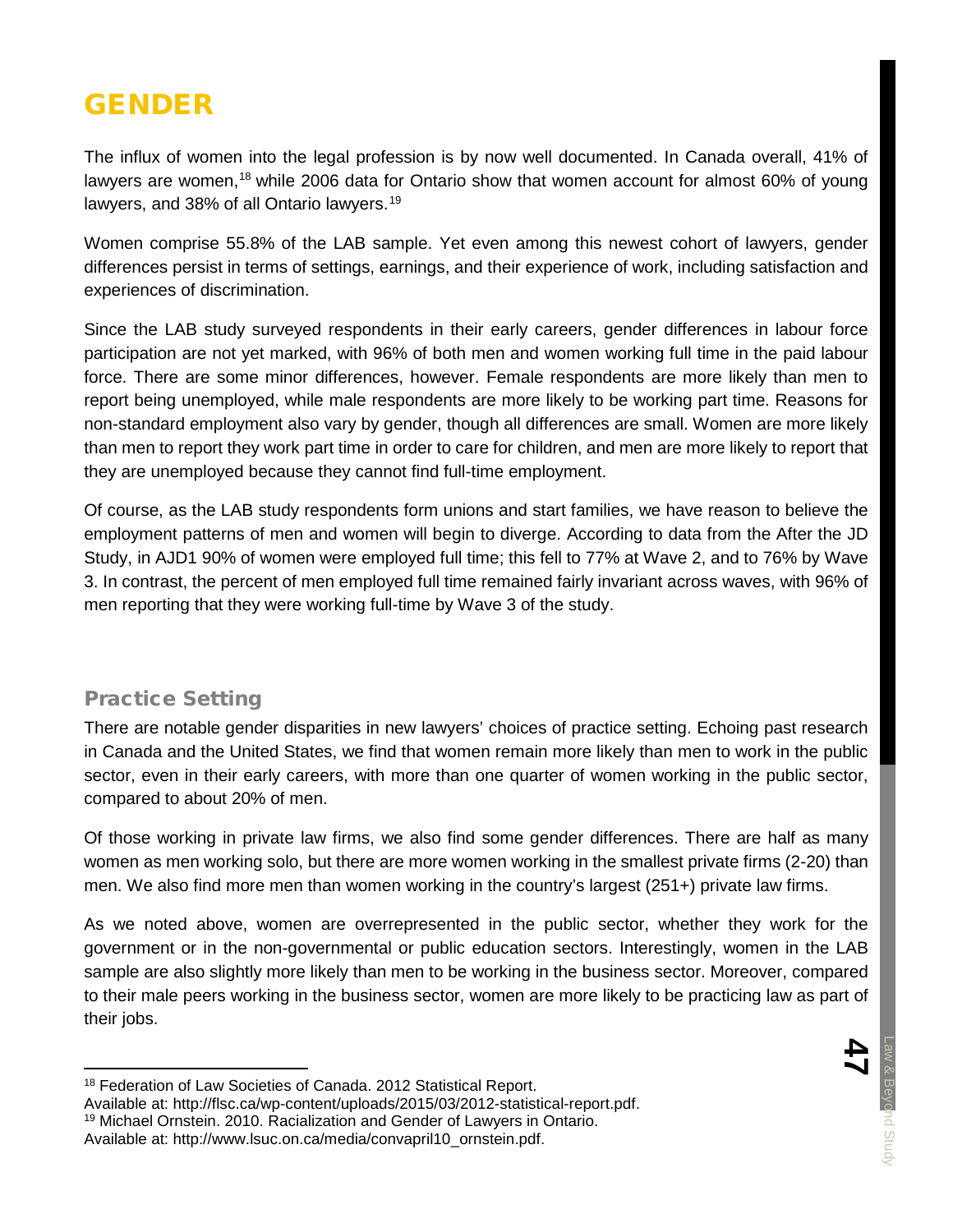### Specialization

As previously mentioned, a considerable portion of the sample can be considered to be specialists. Women in the LAB sample are more likely to have specialized than men. Of the various areas of specialization considered in the study, one of the highest gender gaps is in family law, where 70.9% of specialists are women. More women than men (57.3% vs. 42.7%) are also criminal law specialists.

### Earnings

Even at such an early stage of their careers, new lawyers face considerable gender disparities in compensation rates.[20](#page-49-0) Across all settings, women working full time are earning 93% of men's salaries, with women reporting median earnings of \$75,000, compared to \$80,500 for male lawyers. This difference is almost wholly due to the gender gap in earnings among lawyers in private law firms and in business – the gender gap in earnings in the public sector is substantially smaller. And while women outearn men in nongovernmental, public and educational settings, the median earnings in these settings are below the average for the sample.

Men out-earn women in private law firms of all sizes, with differences especially pronounced for those in solo practice; but even in the largest private firms (251+) women's earnings are only 91% of men's. The largest salary disparity is in the business sector, where the median salary for men is \$100,000, while women report a salary median of \$79,000. Future analyses will investigate the correlates of these disparities, but it is notable to find that these disparities are occurring at the very start of lawyers' careers, where the constraints of marriage and family are not yet relevant for the majority of respondents.

Median salaries are also almost at parity for lawyers employed by the government, no matter whether at the federal, provincial, or local levels. Only in the non-governmental and public education sectors do women earn higher median salaries than men.

#### Satisfaction

While overall satisfaction with the decision to become a lawyer is high across the sample, women's ratings are somewhat lower than men's (77.2% vs. 81.6%).

Compared to their male counterparts, female lawyers report higher satisfaction in regards to work substance and setting and fairly similar levels of satisfaction with work conditions. On the other hand, women report lower ratings than men with regards to their satisfaction with the power track and the social value of their work. This latter finding in particular is driven by women's low ratings of social value satisfaction in the largest law firms.

<span id="page-49-0"></span>

<sup>&</sup>lt;sup>20</sup> All figures in this section are calculated based on the stated salaries of respondents who report working full time. Salaries are calculated based on the sum of self-reported salary, bonus, profit sharing/equity distribution and stock options, and "other".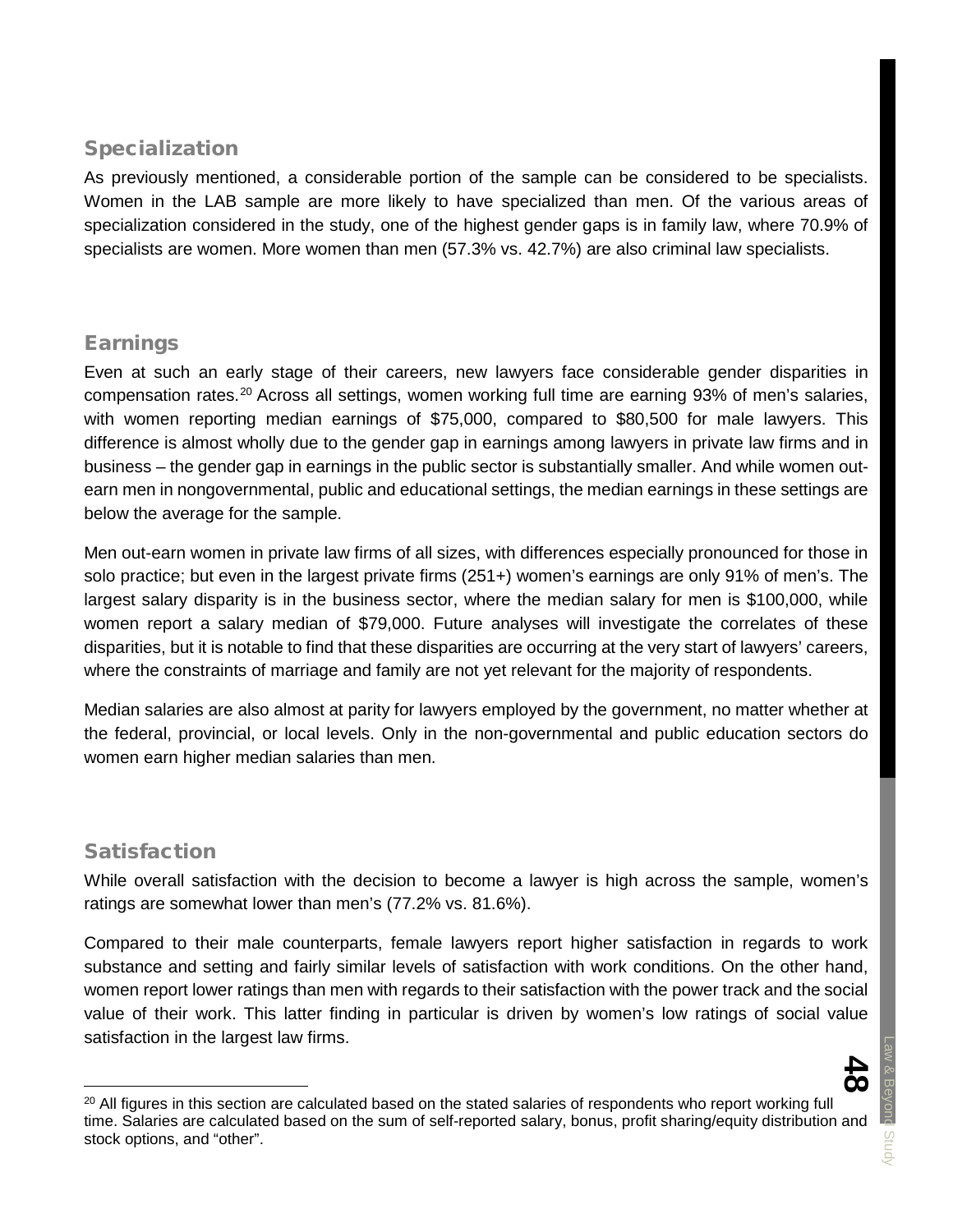#### **Networking**

Research on lawyers has noted that social networks within the workplace might be a key mechanism relating to earnings, mobility and promotion.

Most networking measures in the LAB study suggest that male and female lawyers spend their time in roughly the same ways, with a few key exceptions. Echoing findings from the *After the JD* study, we find that men are more likely than women to report joining partners or senior attorneys for meals or other recreational activities. Men are also more likely than women to serve on the boards of directors of business organizations or trade associations. Future research will investigate whether and how these social networks might play a role in women's careers.

## Marriage and Family

Professional women often delay marriage and child bearing in their early careers, and the evidence from the LAB study on this question is mixed. Among respondents aged 27 to 32, we find that roughly equal proportions of men and women report being married or in a domestic partnership, with women somewhat more likely to be partnered than men. Overall, about 60% of women and 57% of men report being married or in a domestic partnership.

On the other hand, we do find that women are more likely to have delayed child bearing compared to men. Specifically, 87.1% of males aged 27-32 compared to 91.9% of the females aged 27-32 reported having no children living with them for a significant part of the year. Of course, with a median age of 31, LAB study respondents are relatively young. According to Statistics Canada, the average age of mothers at the birth of their children in 2010 was 30.1 years.<sup>[21](#page-50-0)</sup> At the same time, the evidence appears to support a pattern of delay in child bearing rather than a decision to be child free, with 74% of women and 73% of men expressing a hope for children in the future.

## **Discrimination**

Despite high-profile attention to the status of women in the profession from law societies and professional organizations across the country, new female lawyers are considerably more likely than men to report having experienced some form of discrimination or harassment in their workplace.<sup>[22](#page-50-1)</sup>

The most prevalent experiences include the 23% of women who reported that they had experienced demeaning comments or other types of harassment, and with 17% reporting that a client requested someone other than themselves to handle a matter. Overall, women were more likely to report negative

<span id="page-50-0"></span> <sup>21</sup> Statistics Canada. 2013. Fertility: Overview, 2009 to 2011. Available at: [http://www.statcan.gc.ca/pub/91-209](http://www.statcan.gc.ca/pub/91-209-x/2013001/article/11784-eng.htm) [x/2013001/article/11784-eng.htm.](http://www.statcan.gc.ca/pub/91-209-x/2013001/article/11784-eng.htm)

<span id="page-50-1"></span><sup>&</sup>lt;sup>22</sup> Respondents were asked the following question: During the last two years, has any of the following ever happened to you in your place of work by virtue of your race, religion, ethnicity, gender, disability, or sexual orientation.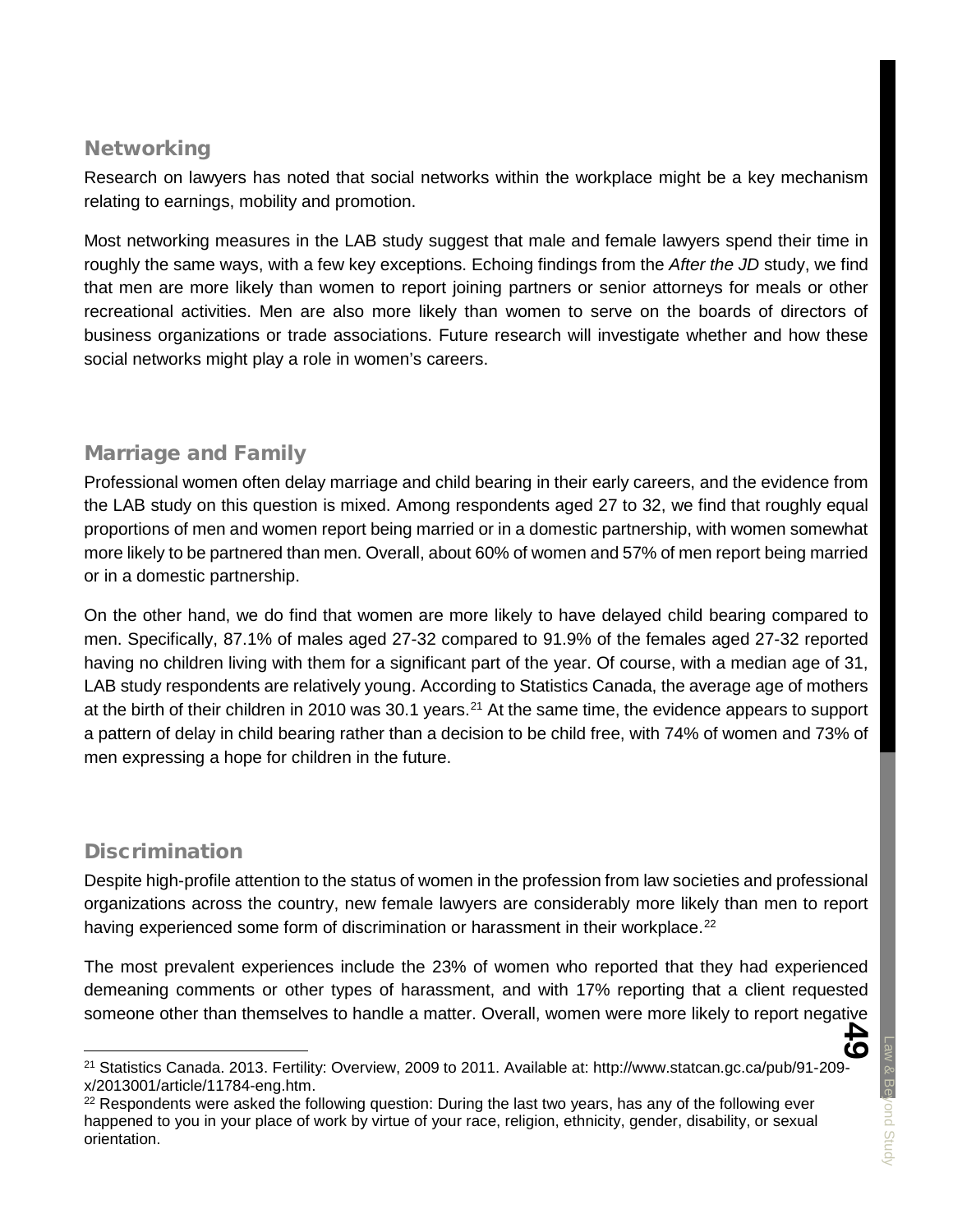experiences than men across all measures. On the other hand, 22.9% of the female respondents, compared to 11.8% of the male respondents, report having obtained an assignment or opportunity by virtue of their race, religion, ethnicity, gender, disability, or sexual orientation.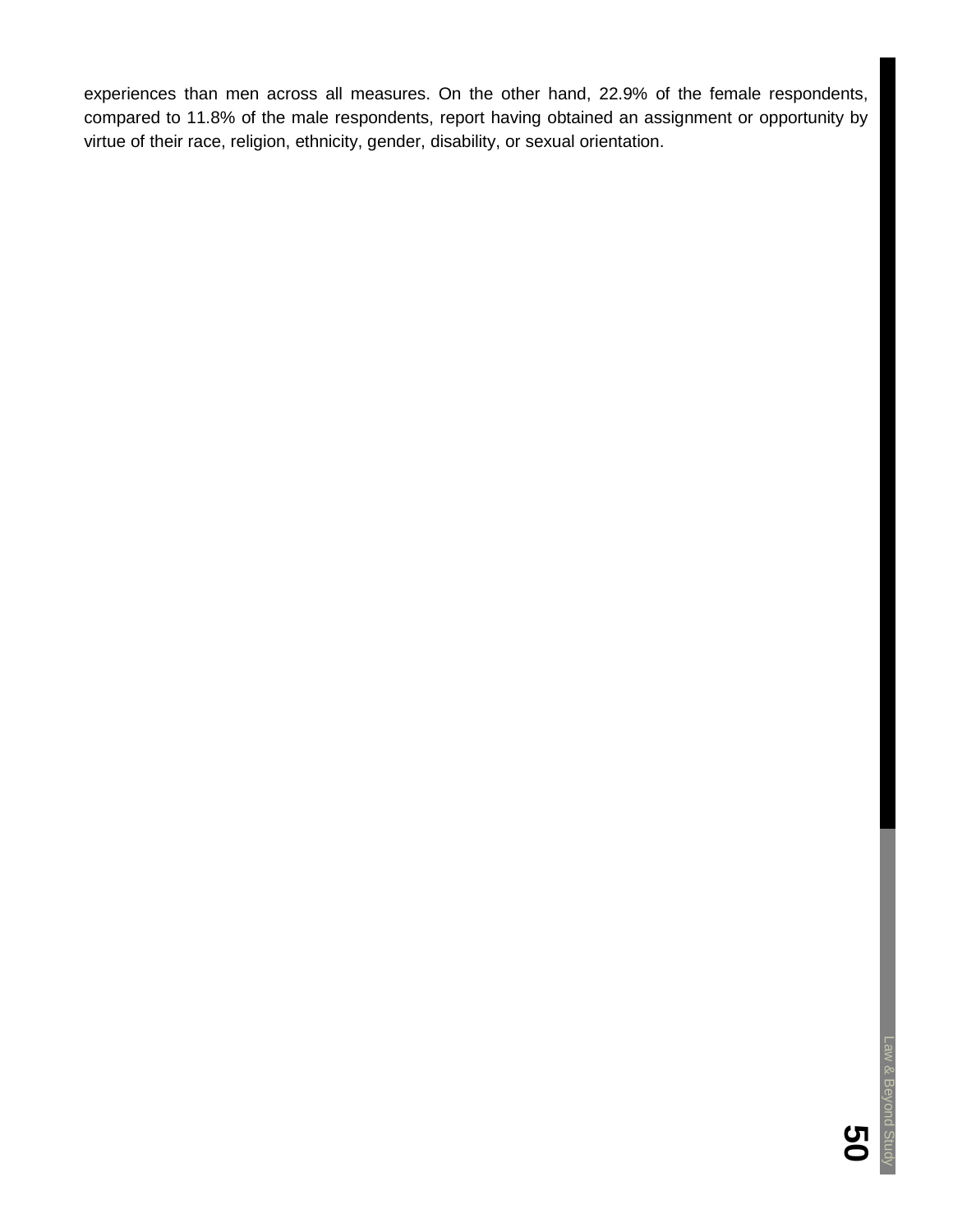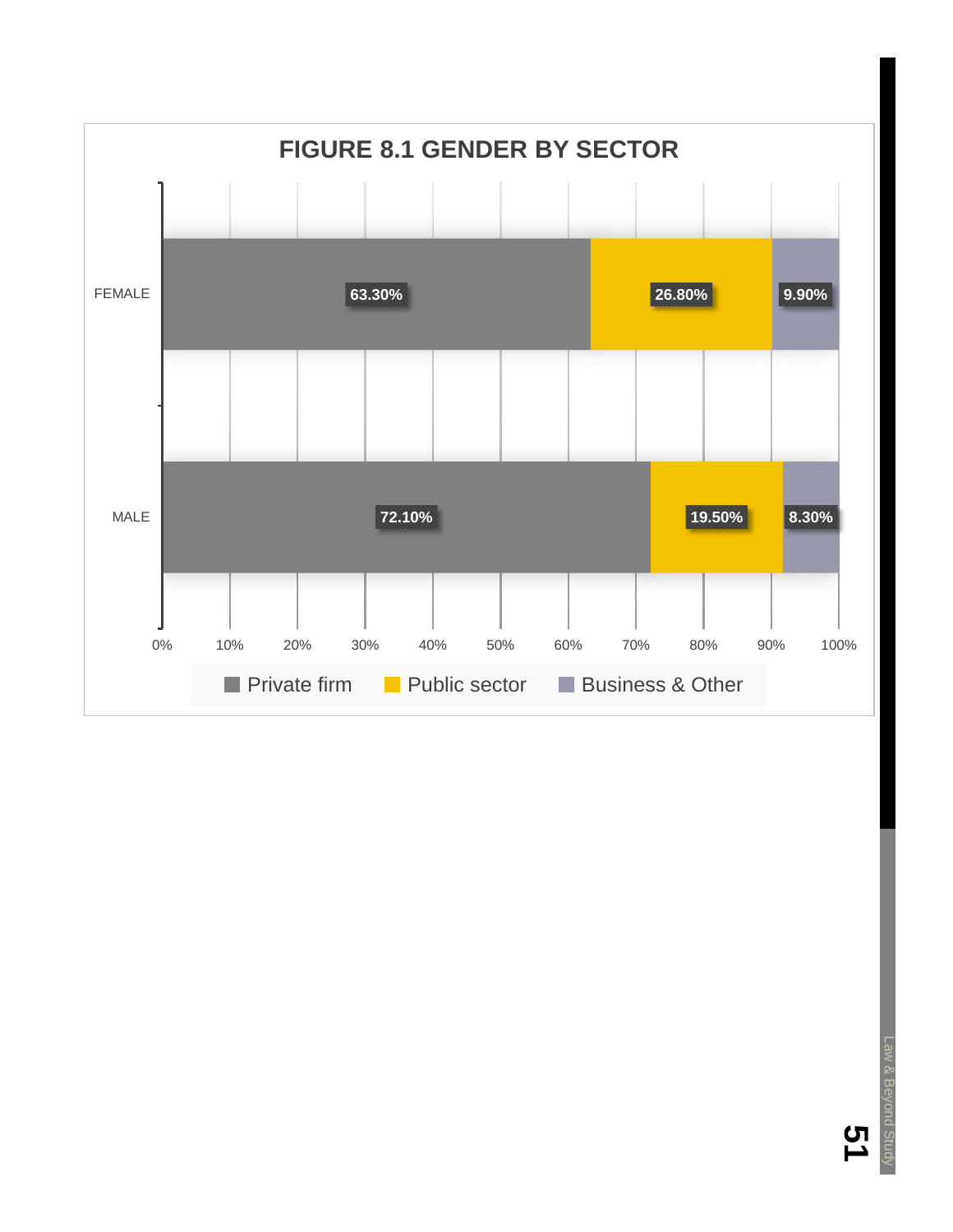

**52** Law & Beyond Study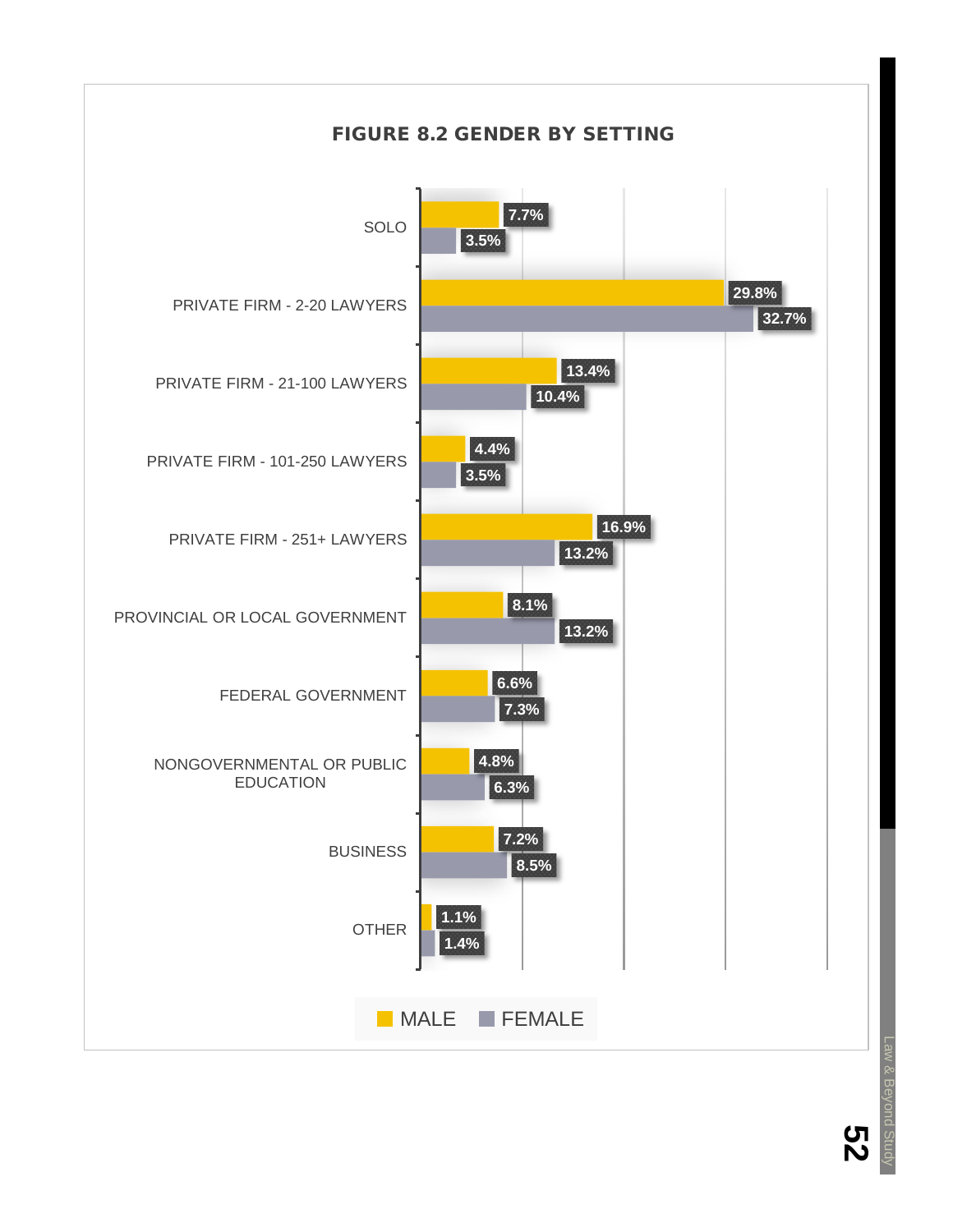## TABLE 8.1 Gender By Setting

|                                       | <b>Male</b>  |            | <b>Female</b> |                   | <b>Total</b> |
|---------------------------------------|--------------|------------|---------------|-------------------|--------------|
|                                       | <b>Count</b> | Column N % | <b>Count</b>  | <b>Column N %</b> | <b>Count</b> |
| Solo                                  | 35           | 7.70%      | 20            | 3.50%             | 55           |
| Private firm - 2-20 lawyers           | 136          | 29.80%     | 188           | 32.70%            | 324          |
| Private firm - 21-100 lawyers         | 61           | 13.40%     | 60            | 10.40%            | 121          |
| Private firm - 101-250 lawyers        | 20           | 4.40%      | 20            | 3.50%             | 40           |
| Private firm - 251+ lawyers           | 77           | 16.90%     | 76            | 13.20%            | 153          |
| <b>Provincial or Local Government</b> | 37           | 8.10%      | 76            | 13.20%            | 113          |
| <b>Federal Government</b>             | 30           | 6.60%      | 42            | 7.30%             | 72           |
| Nongovernmental or public education   | 22           | 4.80%      | 36            | 6.30%             | 58           |
| <b>Business</b>                       | 33           | 7.20%      | 49            | 8.50%             | 82           |
| Other                                 | 5            | 1.10%      | 8             | 1.40%             | 13           |
| <b>Total</b>                          | 456          | 100.00%    | 575           | 100.00%           | 1031         |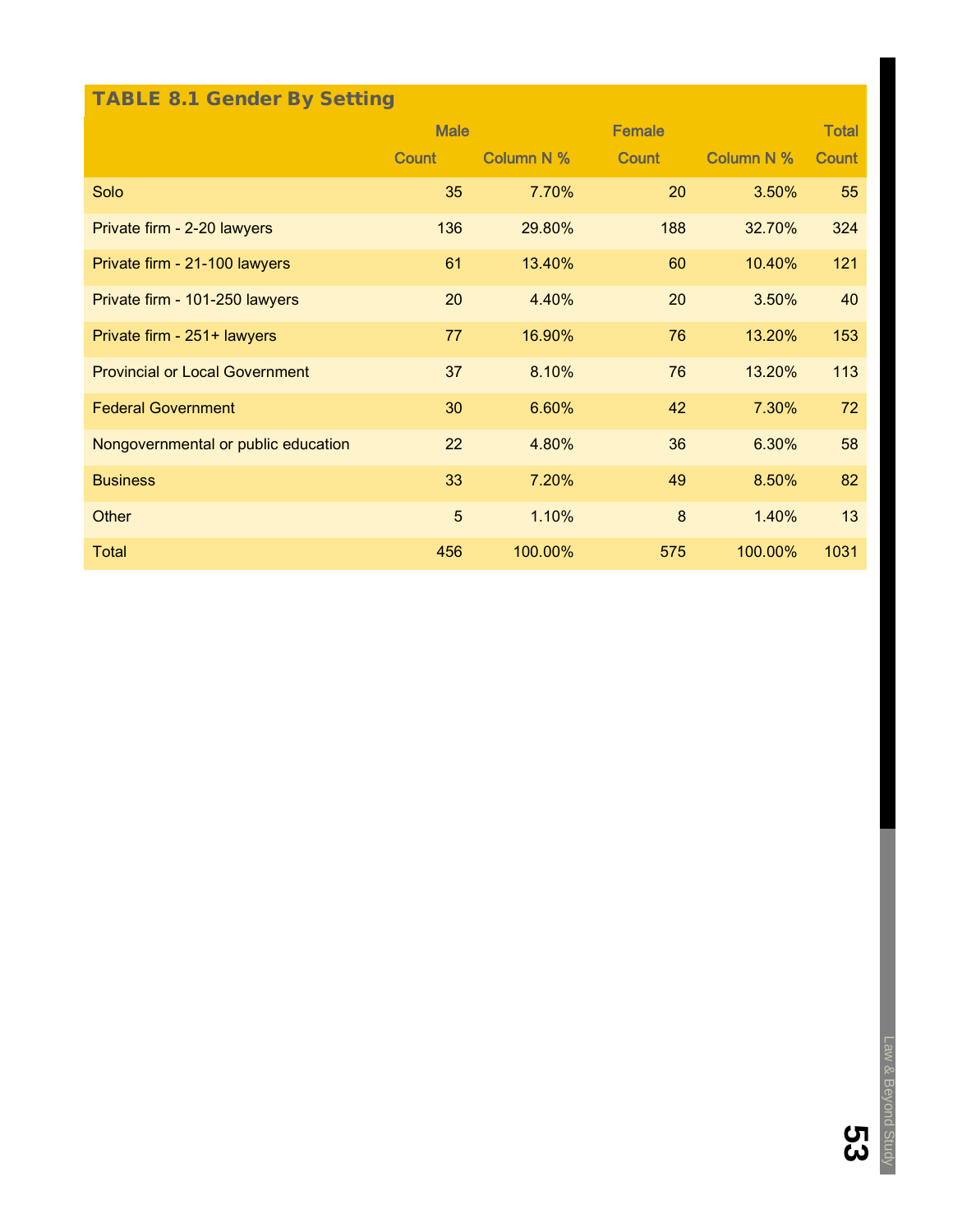## TABLE 8.2 Median Salary By Setting And Gender (Full-Time Workers Only)

|                                       | <b>Gender</b> |               | <b>Female/Male</b> |  |
|---------------------------------------|---------------|---------------|--------------------|--|
|                                       | <b>Male</b>   | <b>Female</b> |                    |  |
| Solo                                  | \$60,000      | \$47,500      | 79.2%              |  |
| Private firm - 2-20 lawyers           | \$75,000      | \$70,000      | 93.3%              |  |
| Private firm - 21-100 lawyers         | \$85,000      | \$80,000      | 94.1%              |  |
| Private firm - 101-250 lawyers        | \$86,000      | \$76,000      | 88.4%              |  |
| Private firm - 251+ lawyers           | \$110,000     | \$100,100     | 91.0%              |  |
| <b>Provincial or Local Government</b> | \$78,000      | \$76,000      | 97.4%              |  |
| <b>Federal Government</b>             | \$70,000      | \$68,800      | 98.3%              |  |
| Nongovernmental or public education   | \$62,000      | \$65,000      | 104.8%             |  |
| <b>Business</b>                       | \$100,000     | \$79,000      | 79.0%              |  |
| Other                                 | \$88,500      | \$83,304      | 94.1%              |  |
| <b>Total</b>                          | \$80,500      | \$75,000      | 93.2%              |  |
| <b>Total N</b>                        | 456           | 575           |                    |  |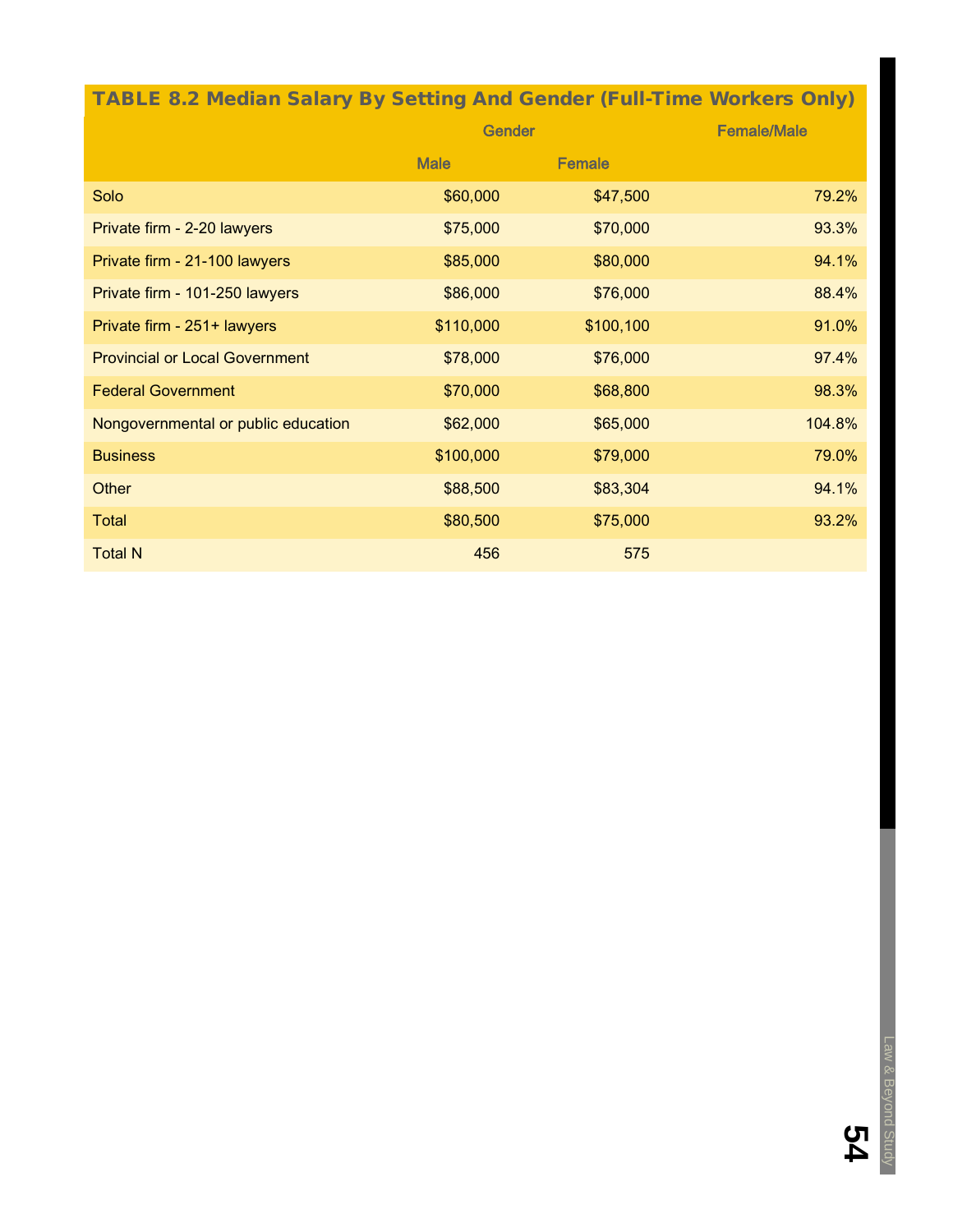

## FIGURE 8.3 Satisfaction With Decision To Become A Lawyer By Gender And Setting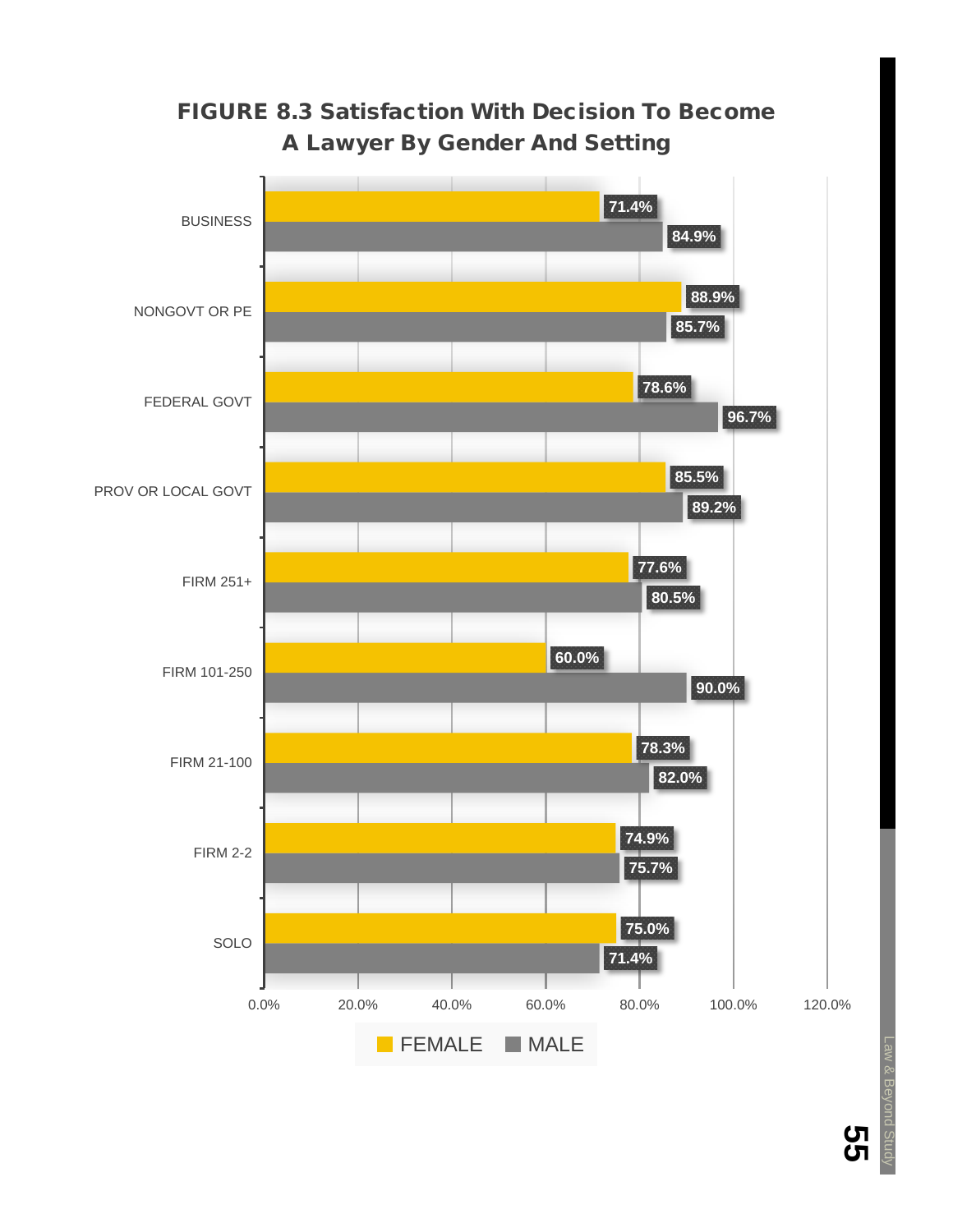## TABLE 8.3 Marriage and Children For LAB Respondents (Ages 27-31)

|                           |                             | <b>Male</b> | <b>Female</b> |
|---------------------------|-----------------------------|-------------|---------------|
| <b>Marital status</b>     | Never married or never in a | 41.50%      | 35.50%        |
|                           | domestic partnership        |             |               |
|                           | Married, first time         | 36.20%      | 35.30%        |
|                           | Remarried after divorce,    | 0.40%       | 0.00%         |
|                           | annulment or being widowed  |             |               |
|                           | Domestic partnership        | 20.20%      | 24.30%        |
|                           | Divorced or separated       | 0.70%       | 3.20%         |
|                           | Other                       | 1.10%       | 1.70%         |
| <b>Number of children</b> | Zero                        | 87.10%      | 91.90%        |
|                           | One                         | 10.40%      | 7.10%         |
|                           | Two or more                 | 2.50%       | 0.90%         |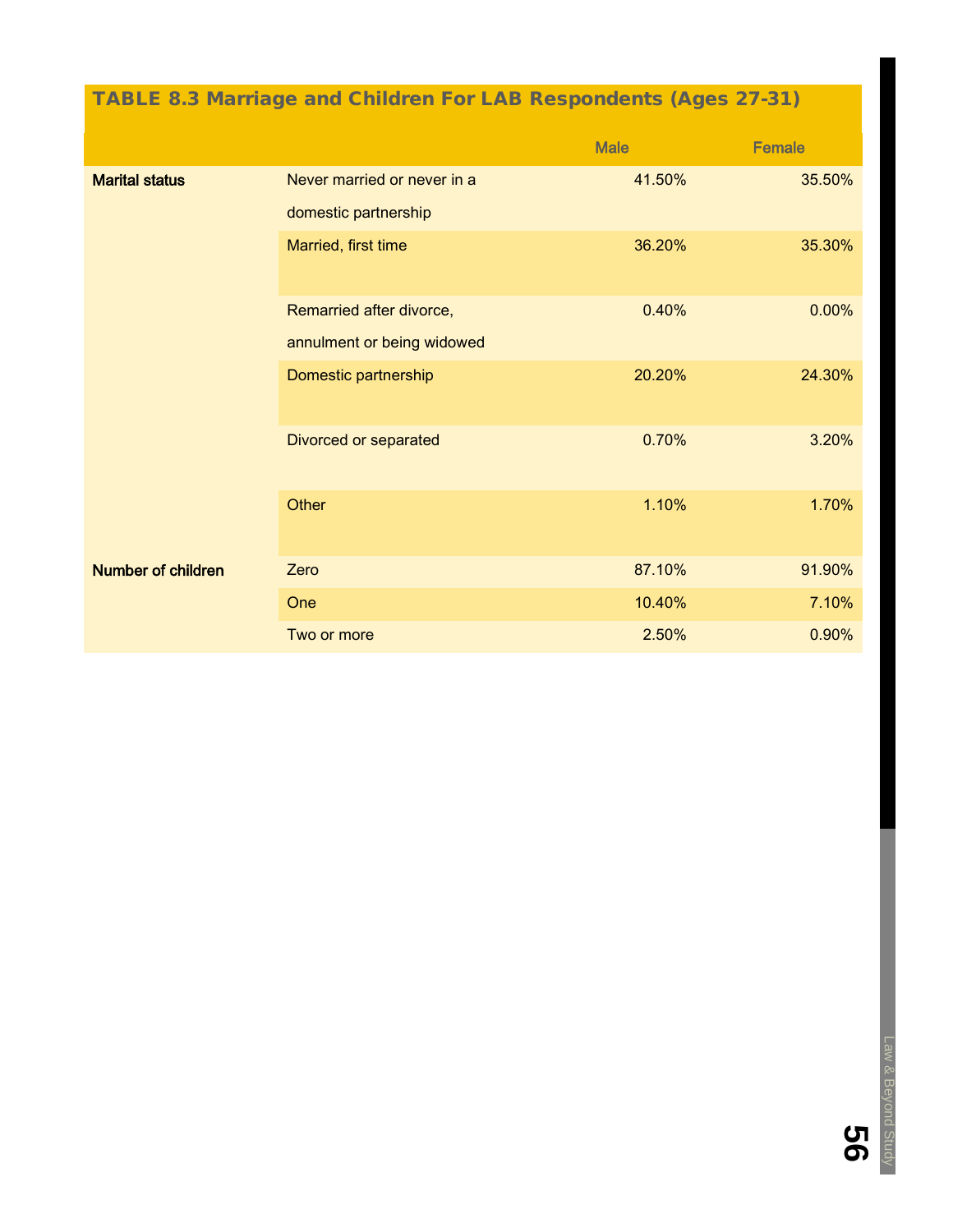| <b>TABLE 8.4 Discrimination By Gender</b>                                       |             |               |
|---------------------------------------------------------------------------------|-------------|---------------|
|                                                                                 | <b>Male</b> | <b>Female</b> |
| Experienced demeaning comments or other types of harassment                     | 7.40%       | <b>22.60%</b> |
| Missed out on a desirable assignment                                            | 3.80%       | $13.50\%$     |
| Had a client request someone other than you to handle a matter                  | 8%          | 17%           |
| Had a colleague or supervisor request someone other than you to handle a matter | 3.40%       | 5.30%         |
| Obtained an assignment or opportunity                                           | 11.80%      | $22.90\%$     |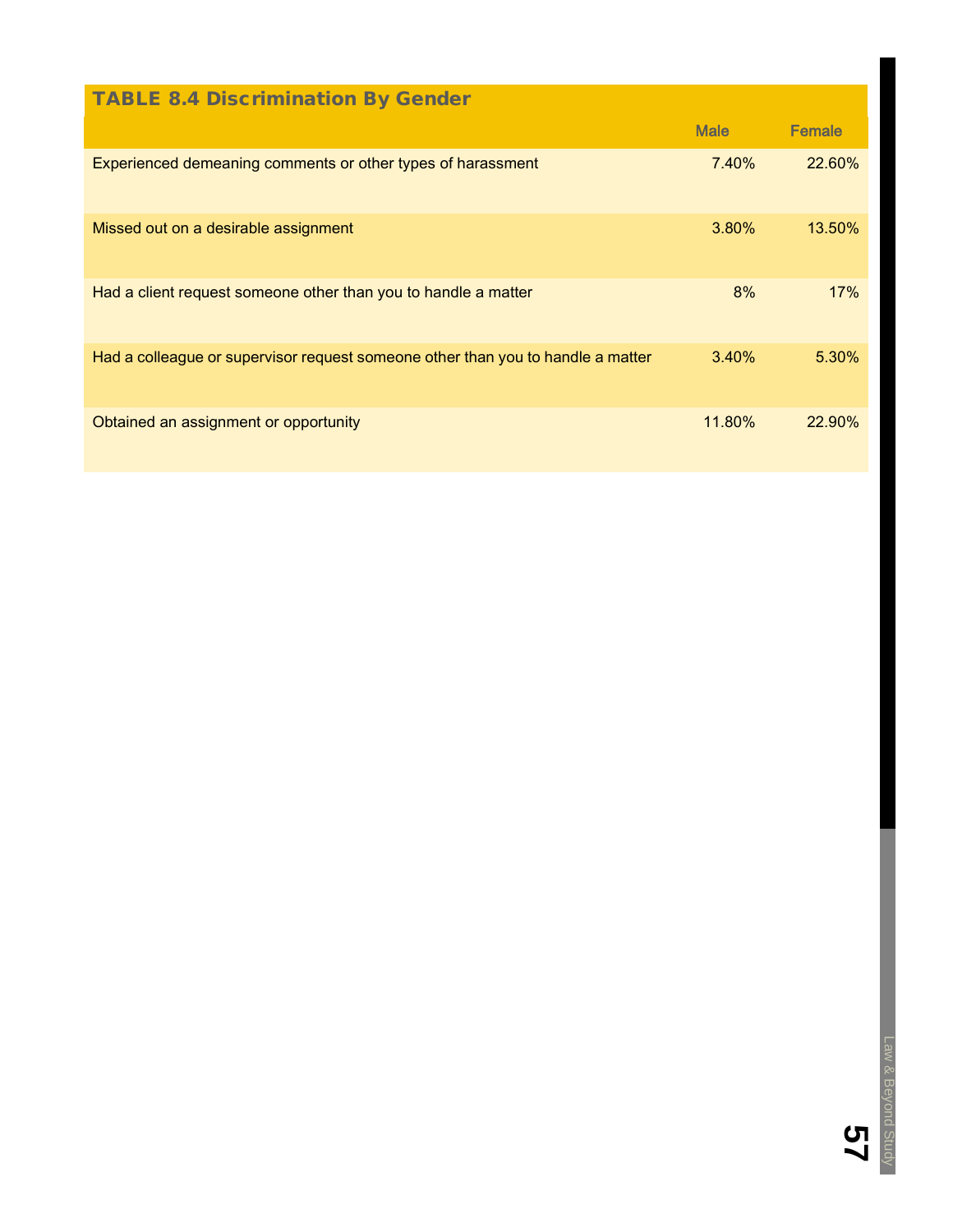# **SECTION 9: RACE & ETHNICITY**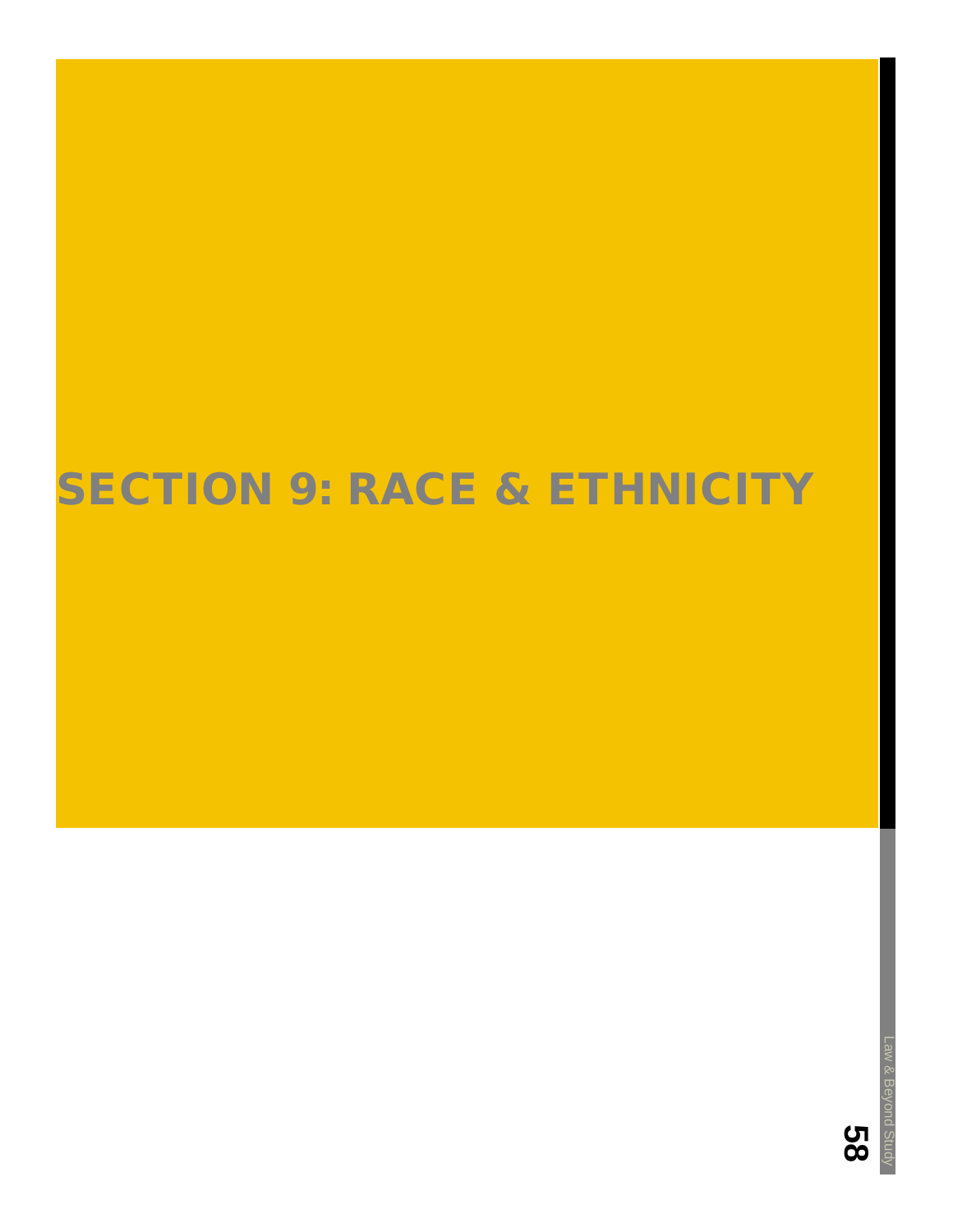## RACE AND ETHNICITY

There is no question that the Canadian legal profession is becoming more diverse. Fully 22.4% of the LAB sample identify with an ethnic or racial group that is considered by Statistics Canada to be a member of a visible minority<sup>[23](#page-60-0)</sup> or Aboriginal, while 77.6% of the sample categorize themselves as white. This proportion is considerably higher than that of Canadian lawyers as a whole, where only roughly 8.8% are categorized as being members of visible minorities.<sup>[24](#page-60-1)</sup> Within the sample,  $6.6\%$  of respondents self-categorized as Asian, 5.8% as South or Southeast Asian, 2.7% as First Nations, and 3.7% as black.<sup>[25](#page-60-2)</sup>

#### **Location**

The geographic distribution of visible minority and Aboriginal respondents is highly unequal. About one quarter of respondents working in Ontario, Saskatchewan, the Northwest Territories, and Alberta and 20% of respondents in British Columbia are members of a racialized community. The rate of ethnic or racial diversity is much lower in all other provinces. Toronto is the most diverse city in the sample, with about 30% of respondents working in Toronto reporting that they are members of racialized communities.

## Demographic Characteristics

As noted in Section 2, 16% of respondents were born outside of Canada, and just over one third are second-generation immigrants. Members of racialized communities are more likely to be first-generation immigrants than their white counterparts (41% vs. 9%). Members of racialized communities are also more likely to have parents born outside of Canada, with 83.9% of these respondents having fathers born outside Canada (compared to 24.4% of white respondents) and 87.3% having mothers born outside of Canada (compared to 22.4% of white respondents).

Overall, white respondents were more likely than members of racialized communities to report that their father had completed university-level education or greater (62.7% vs. 55.5%). The discrepancy was especially pronounced with regards to those with a father who graduated from law school (11.2% for white respondents vs. 1.8% for racialized community respondents).

<span id="page-60-0"></span><sup>&</sup>lt;sup>23</sup> "This category includes persons who are non-Caucasian in race or non-white in colour and who do not report being Aboriginal." http://www.statcan.gc.ca/concepts/definitions/minority01-minorite01a-eng.htm. <sup>24</sup> 2006 Canadian census data.

<span id="page-60-2"></span><span id="page-60-1"></span> $25$  The race/ethnicity categories were formed as follows: respondents categorized as white chose "White/Caucasian" as their answer option; those categorized as black chose "Black/African Canadian"; those categorized as Asian chose "Chinese," "Filipino," "Japanese," or "Korean"; those categorized as South and Southeast Asian chose either "South Asian (e.g., East Indian, Pakistani, Sri Lankan, etc.)" or "Southeast Asian (e.g., Vietnamese, Cambodian, etc.)"; those categorized as First Nations chose "First Nations/Inuit"; those categorized as Mid-East/Arab chose either "Arab" or "West Asian (e.g., Iranian, Afghan, etc.)"; and those categorized as Latin American chose "Latin American" as their answer option.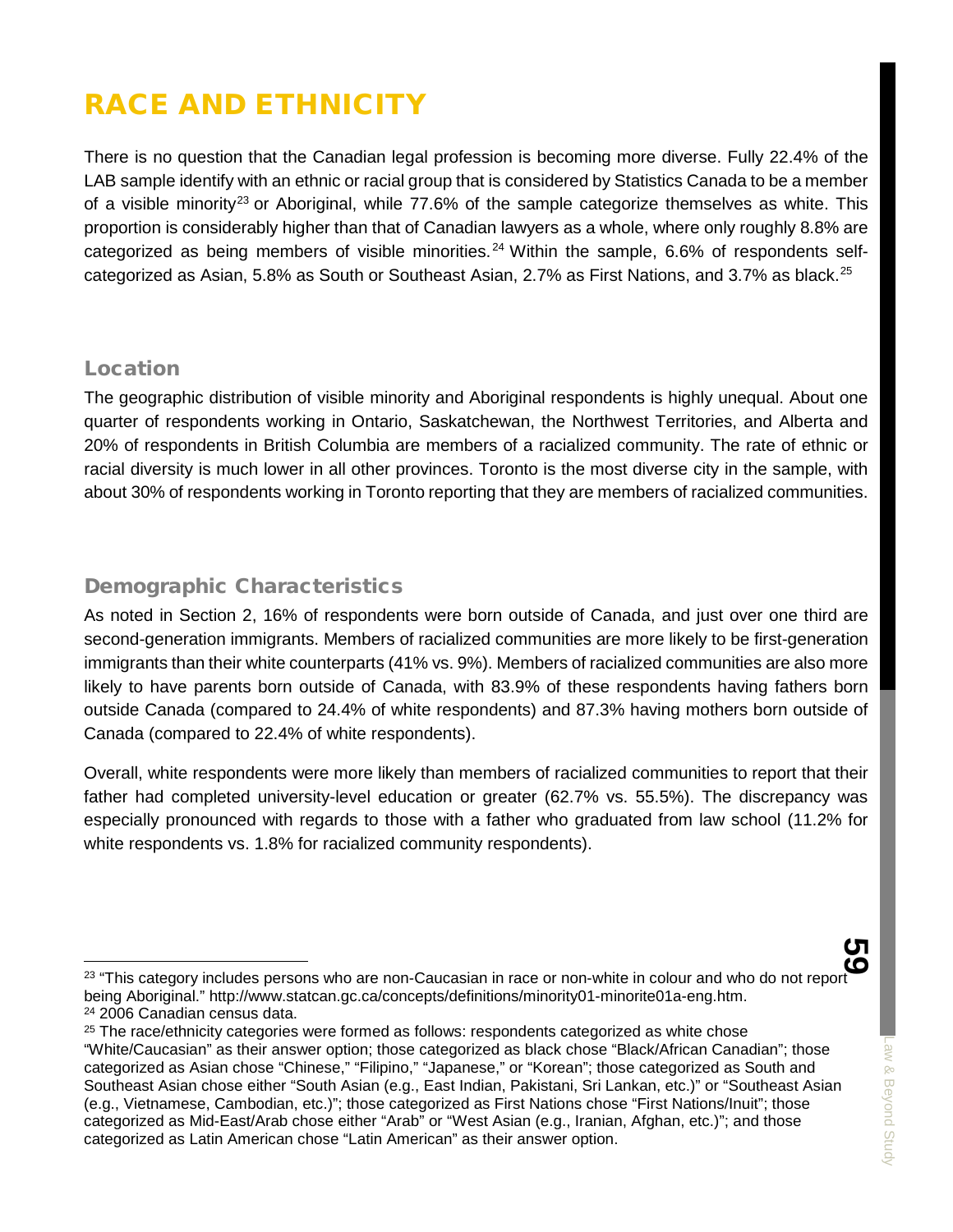A larger divergence is evident in terms of parents' occupations: 67.2% of white respondents' fathers have white-collar occupations, compared to 57.6% of visible minority respondents' fathers. Meanwhile, 30.7% of visible minority fathers have blue-collar occupations, compared to 28% of white respondents' fathers.

## Practice Setting and Earnings

As the Canadian legal profession becomes more diverse, many are concerned with the extent to which racialized lawyers are facing systemic barriers as they pursue their careers. The data from the LAB study suggest that there are some important – though at times quite subtle – divergences in career patterns that might be cause for concern.

Two markers in which we find subtle differences are labour force participation and the practice of law. The data suggest that members of racialized communities are somewhat less likely to be working full time than their white counterparts (94% vs. 97%) and are less likely to be practicing law (9.8% vs. 8.5%). While the differences are small, this is very early in their careers.

We also find important differences in the allocation of lawyers between sectors and settings. Respondents from racialized communities are more likely to be working in the public sector (29.9% vs. 21.7%), whereas white respondents are more heavily concentrated in private firms (70.1% vs. 58%). Among the various ethnic/racial groups, black respondents have the most unique career profiles: they are least likely to be working in private law firms and are most overrepresented in the public sector.

In terms of specific practice settings, Asian respondents have the highest proportion of any group working in the largest private firms (with more than 251 employees), at 18%. Meanwhile, South and Southeast Asian and black respondents are overrepresented in solo practice. The overrepresentation of black lawyers in the public sector is due to their concentration in provincial or local government positions, as well as in nongovernmental public or education positions.

Of course, practice settings are a major determinant of earnings, and it is thus no surprise to find earnings disparities in the sample. While the mean and median salary for racialized compared to white respondents is almost identical (with median earnings just above \$78,000 for both groups), differences emerge by specific racial/ethnic groups and by setting.

For example, because of their distribution in sole practice and in large law firms, black respondents report the lowest median earnings among those working in the private law firm sector, while Asian lawyers' earnings are the highest. While further analysis is required to isolate the mechanisms underlying the differences in earnings, some of these differences will be likely be attributable to location, since salaries have been shown to be geographically sensitive.

## Satisfaction

The data on satisfaction suggest that there might be some further cleavages. Lawyers from racialized communities express lower levels of satisfaction with their decisions to become lawyers, with South and Southeast Asian lawyers reporting the lowest levels of satisfaction with the decision to become a lawyer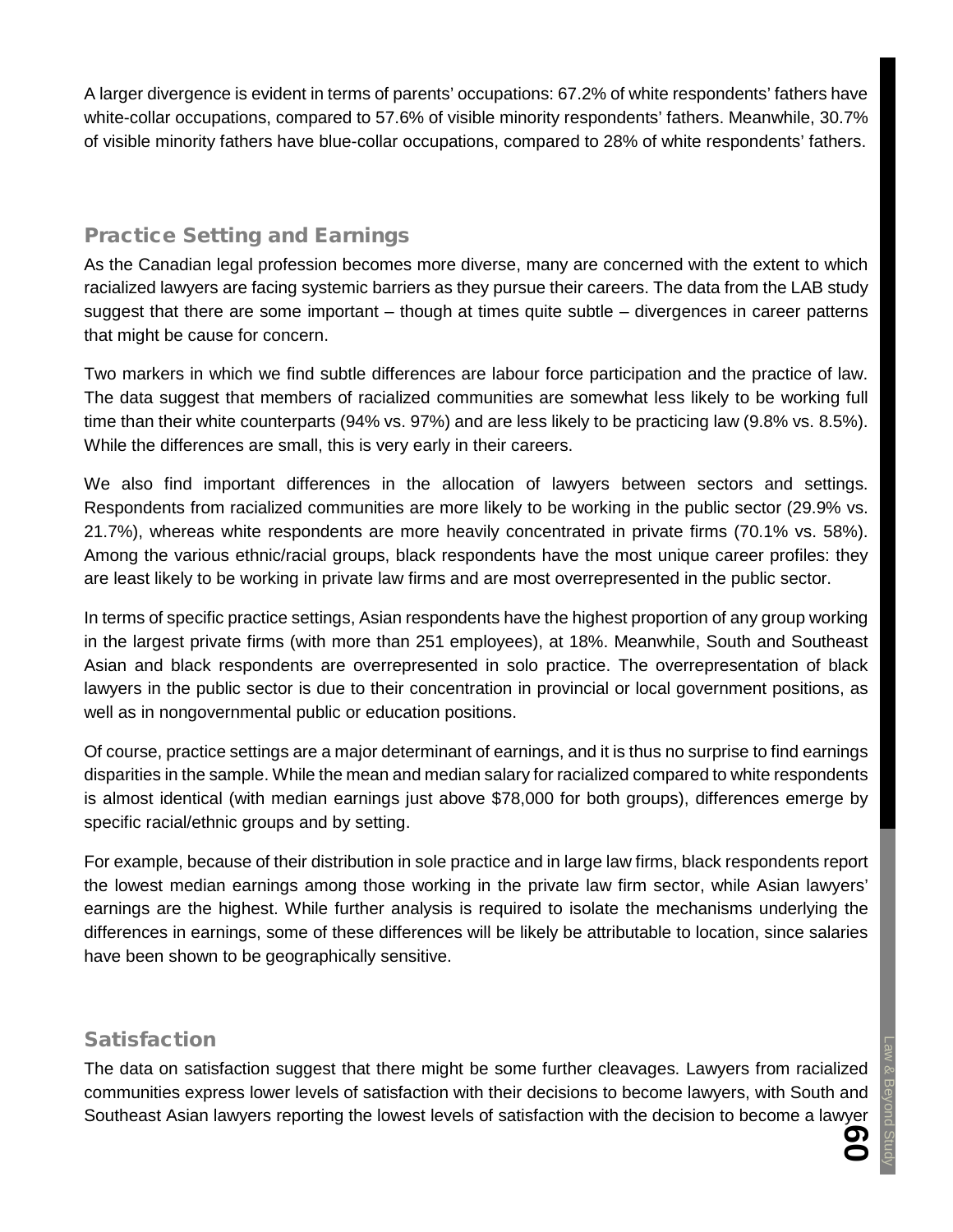in the sample. These lower levels of satisfaction appear to map onto job mobility intentions, with close to 60% of black and South/Southeast Asian respondents reporting that they plan to look for a new job in the next two years. These data stand in contrast to findings from *After the JD*, where black lawyers reported the highest levels of satisfaction in the sample, though at the same time they also reported among the highest mobility intentions.

Compared to their white counterparts, members of racialized communities report dissatisfaction regarding the power track and work substance and setting. Satisfaction ratings are reversed, however, with regards to work conditions and the social value of work. These satisfaction distinctions hold even when taking into account practice sectors.

When looking at specific groupings, it is not surprising to find that black lawyers report the lowest levels of satisfaction with the power track and work substance, while Asians and South/Southeast Asians report the highest levels of satisfaction with their work conditions.

### Race and Gender

Gender categories intersect with race and ethnicity in important ways. While women outnumber men within the LAB sample, gender proportions are more skewed for visible minority respondents; 61.1% of visible minority respondents are female, compared to 54.6% of white respondents.

The combined effects of race and gender are especially visible when it comes to salaries. Women of almost all ethnic groups have lower median salaries than men. However, not all ethnic/racial groups show evidence of lower salaries for women. Female Asian respondents have higher median salaries than their male counterparts, as do Latin American and South/Southeast Asian respondents.

## **Discrimination**

Members of racial and ethnic minority groups report disproportionate experiences with discrimination that signal cause for concern. Fully 15.3% of respondents who are members of racialized communities report having experienced one or more forms of discrimination, compared to 5.9% of white respondents. This reported percentage is particularly high among black respondents (28.1%) and those who are Middle Eastern and/or Arab (24%).

The most prevalent forms of discrimination reported by respondents include having missed out on a desirable assignment (with members of racialized communities reporting this form at twice the rate of white respondents) and experiencing demeaning comments or other types of harassment, with 28% of black respondents reporting this form of discrimination.

<u>რ</u><br>1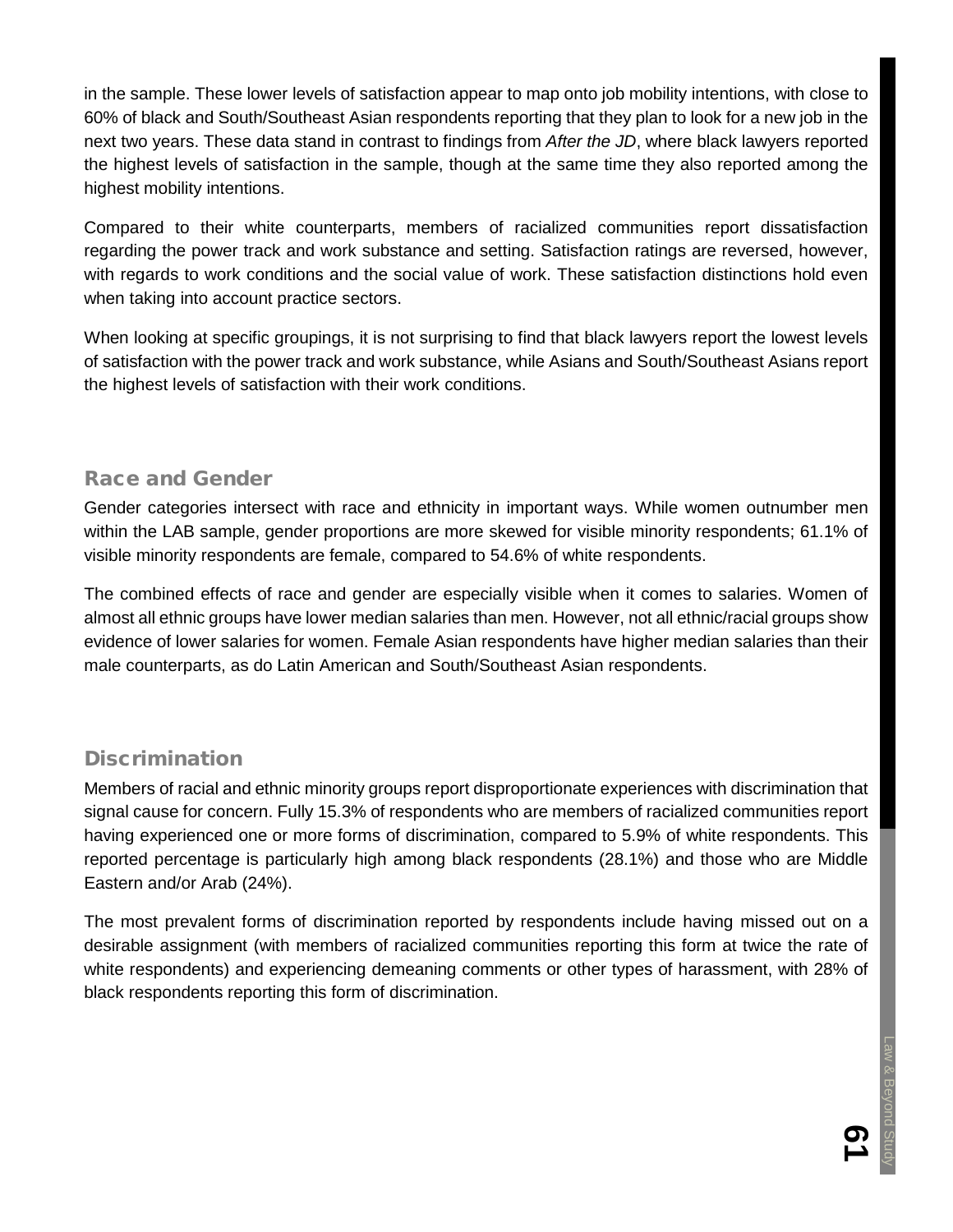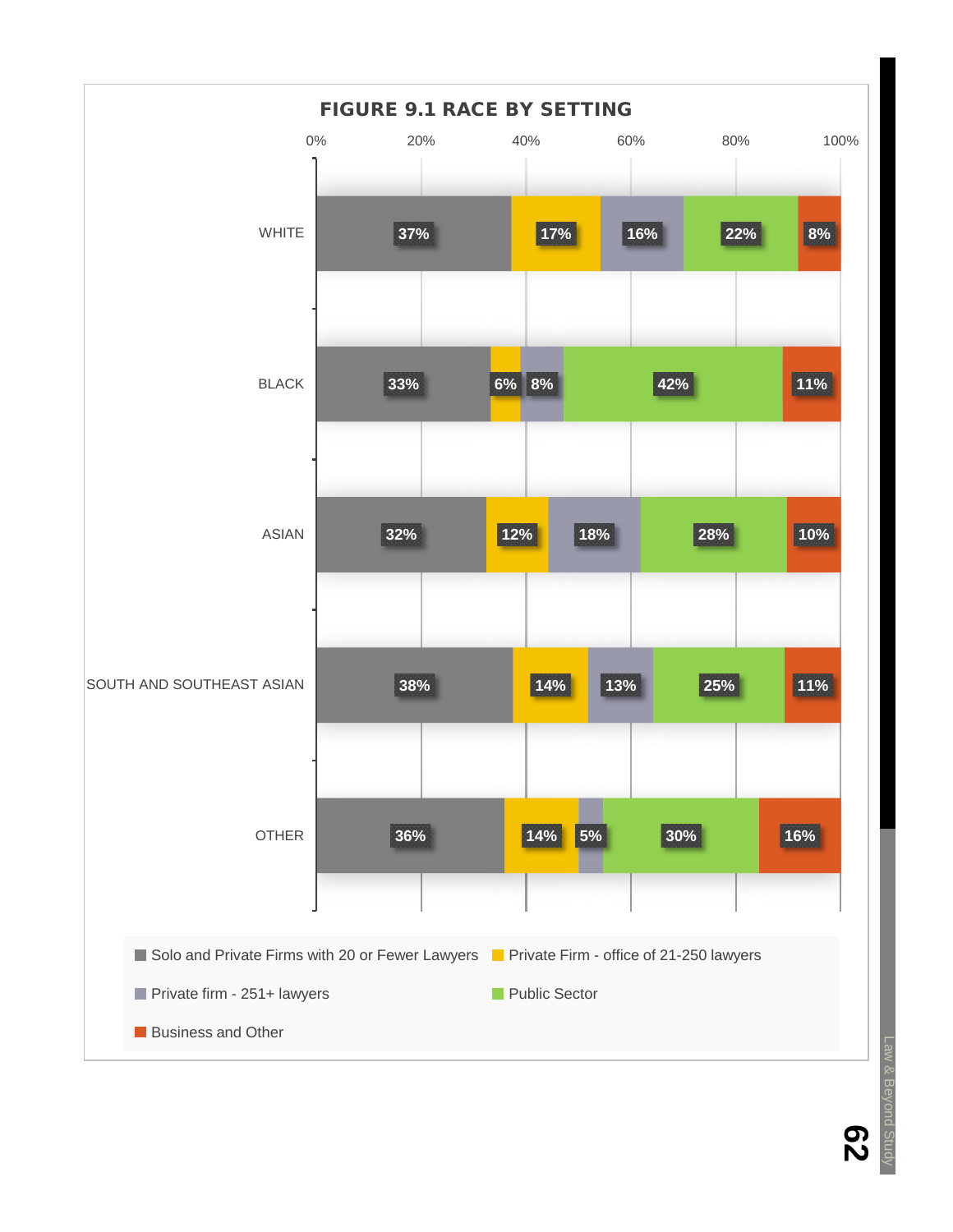| <b>TABLE 9.1 Race By Setting</b> |              |              |              |                                  |              |  |
|----------------------------------|--------------|--------------|--------------|----------------------------------|--------------|--|
|                                  | <b>White</b> | <b>Black</b> | <b>Asian</b> | South and                        | <b>Other</b> |  |
|                                  |              |              |              | <b>Southeast</b><br><b>Asian</b> |              |  |
|                                  |              |              |              |                                  |              |  |
| Solo and Private Firms with 20   | 37.20%       | 33.30%       | 32.40%       | 37.50%                           | 35.90%       |  |
| or Fewer Lawyers                 |              |              |              |                                  |              |  |
| Private Firm - 21-250 lawyers    | 17.00%       | 5.60%        | 11.80%       | 14.30%                           | 14.10%       |  |
|                                  |              |              |              |                                  |              |  |
| Private firm - 251+ lawyers      | 15.90%       | 8.30%        | 17.60%       | 12.50%                           | 4.70%        |  |
| <b>Public Sector</b>             | 21.70%       | 41.70%       | 27.90%       | 25.00%                           | 29.70%       |  |
|                                  |              |              |              |                                  |              |  |
| <b>Business and Other</b>        | 8.20%        | 11.10%       | 10.30%       | 10.70%                           | 15.60%       |  |
| <b>Total N</b>                   | 788          | 36           | 68           | 56                               | 64           |  |

TABLE 9.2 Median Income By Setting and Race (Full-Time Workers Only)

|                      | <b>White</b> | <b>Black</b> | <b>Asian</b> | South and<br><b>Southeast</b><br><b>Asian</b> | <b>Other</b> | <b>Total</b> |
|----------------------|--------------|--------------|--------------|-----------------------------------------------|--------------|--------------|
| <b>Private firms</b> | \$80,000     | \$65,000     | \$95,000     | \$80,000                                      | \$74,000     | \$80,000     |
| Public sector        | \$71,000     | \$63,000     | \$66,500     | \$71,882                                      | \$76,900     | \$70,001     |
| Other                | \$85,000     | $\star$      | $\star$      | $\star$                                       | $\star$      | \$85,000     |
| <b>Total</b>         | \$78,200     | \$65,000     | \$85,300     | \$76,000                                      | \$74,000     | \$78,200**   |
| <b>Total N</b>       | 774          | 30           | 61           | 46                                            | 53           | 964          |

\*Cells suppressed due to low N.

\*\*Total includes suppressed cells.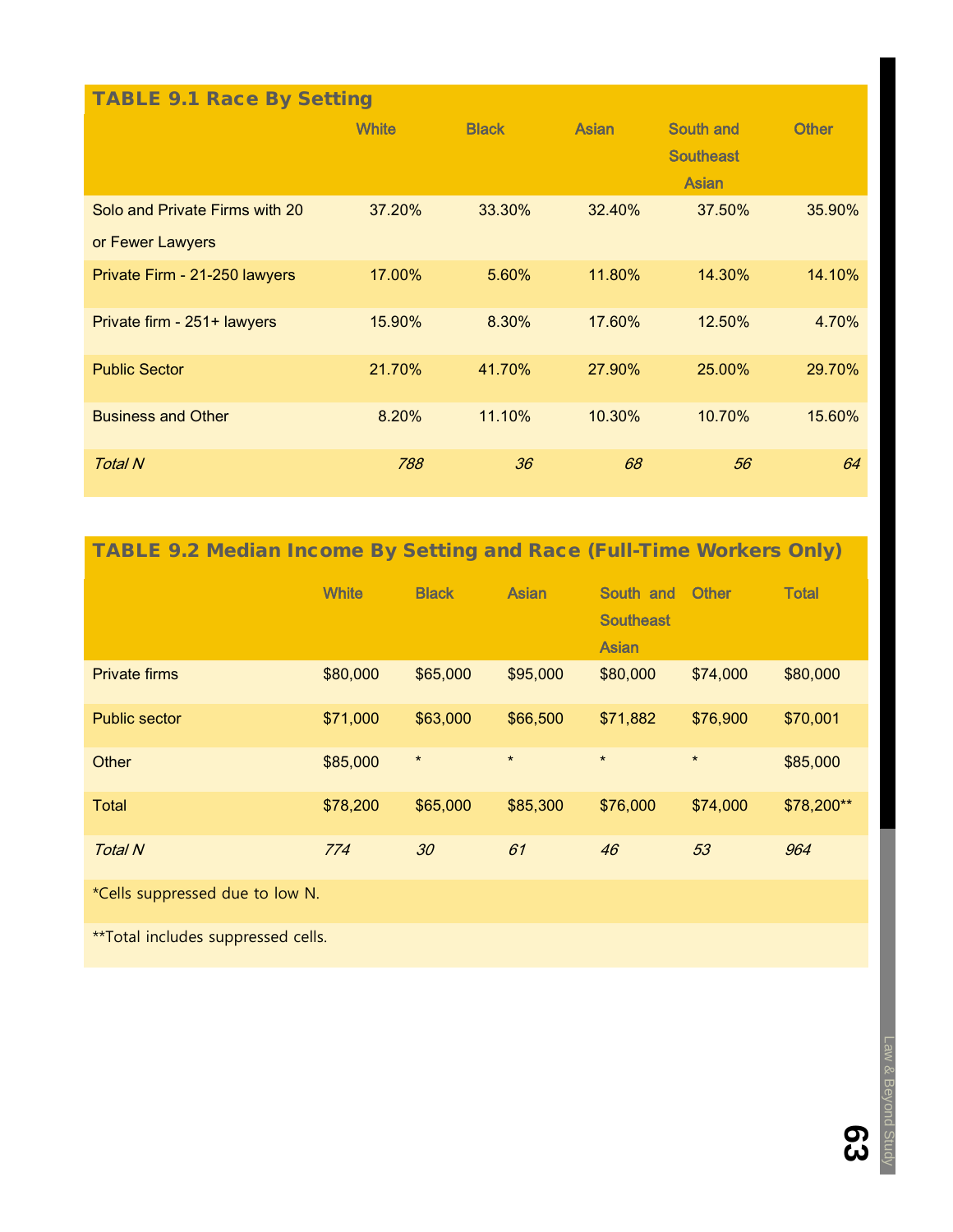## TABLE 9.3 Satisfaction With Decision To Become A Lawyer By Setting and Race

#### Extremely or Moderately Satisfied with Decision to Become a Lawyer

|                                | <b>White</b> | <b>Black</b> | <b>Asian</b> | South and<br><b>Southeast</b><br><b>Asian</b> | <b>Other</b> | <b>Total</b> |
|--------------------------------|--------------|--------------|--------------|-----------------------------------------------|--------------|--------------|
| Solo and Private Firms with 20 | 76.80%       | 75.00%       | 63.60%       | 61.90%                                        | 86.40%       | 75.70%       |
| or Fewer Lawyers               |              |              |              |                                               |              |              |
| Private Firm - 21-250 lawyers  | 78.40%       | 100.00%      | 87.50%       | 75.00%                                        | 77.80%       | 78.90%       |
| Private firm - 251+ lawyers    | 83.20%       | 33.30%       | 50.00%       | 71.40%                                        | 100.00%      | 79.30%       |
| <b>Public Sector</b>           | 88.80%       | 73.30%       | 94.70%       | 78.60%                                        | 84.20%       | 87.30%       |
| <b>Business and Other</b>      | 78.50%       | 75.00%       | 85.70%       | 50.00%                                        | 90.00%       | 78.30%       |
| <b>Total</b>                   | 80.80%       | 72.20%       | 75.00%       | 67.90%                                        | 85.70%       | 79.70%       |
| <b>Total N</b>                 | 636          | 26           | 51           | 38                                            | 54           | 805          |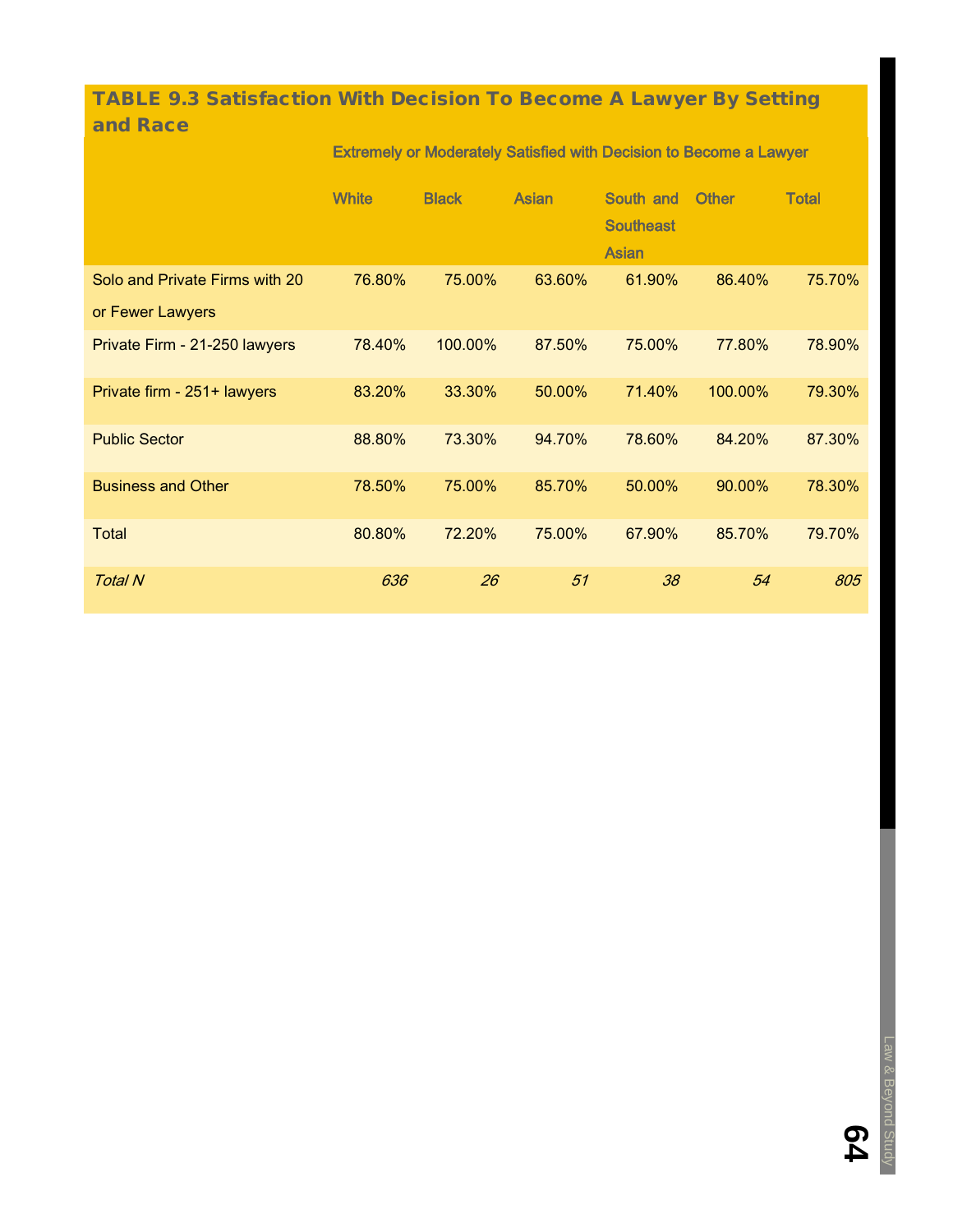# **SECTION 10: FINANCING A LEGAL** EDUCATION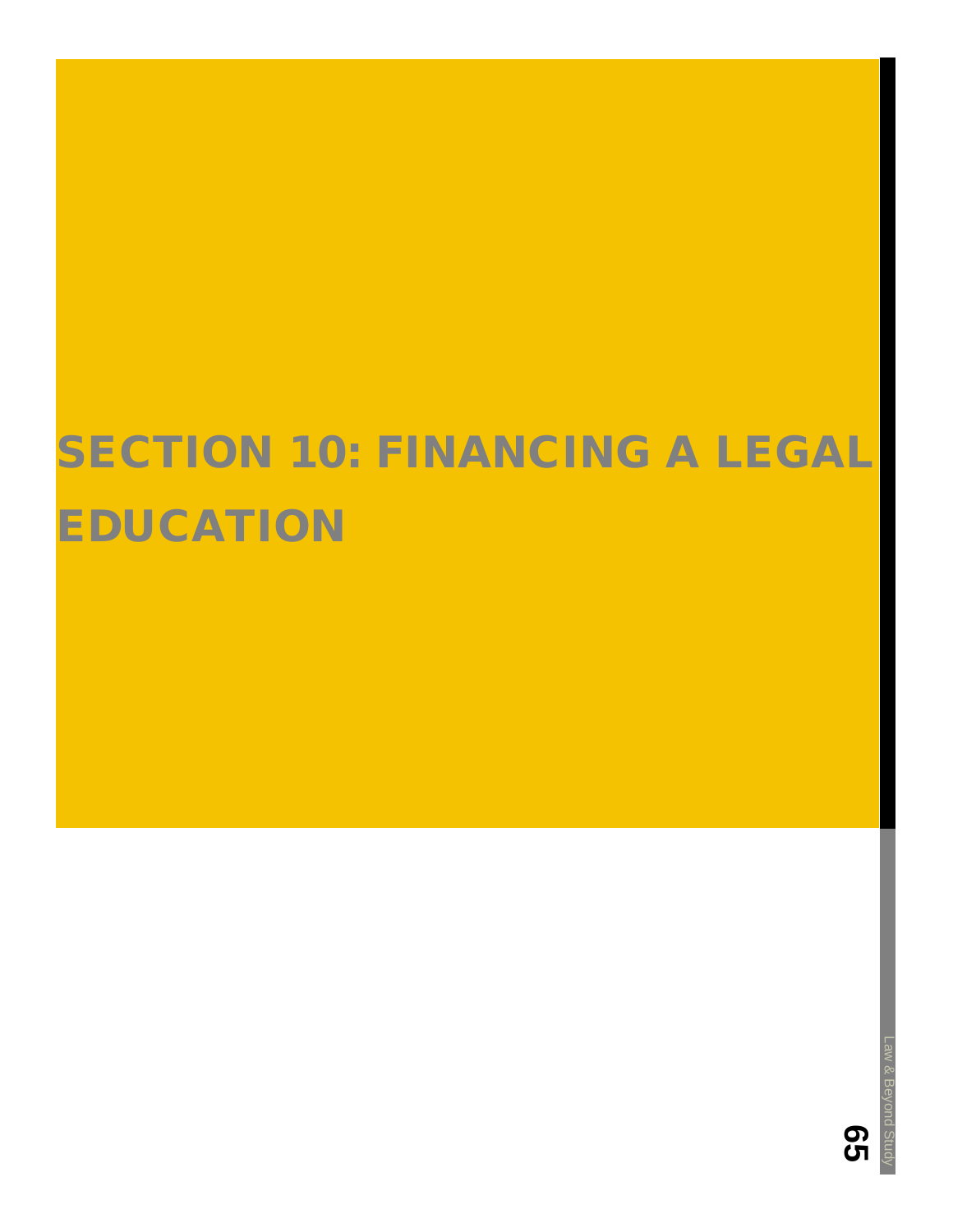## FINANCING A LEGAL EDUCATION

The average amount of education-related debt for the entire LAB sample, including those with no debt, is \$41,454, with a median of \$35,000.

About 22.6% of the LAB sample report having no educational debt. The average amount of debt among those reporting some educational debt is \$53,540, with a median of \$50,000. Even among those with some debt, the sample showed a considerable debt range, from a minimum of \$10 to a maximum of \$192,000.

#### The Demographics of Debt<sup>[26](#page-67-0)</sup>

There is some variation in levels of indebtedness by ethnic group, with Asian respondents reporting a lower than average median debt of \$30,000, and black respondents reporting a higher than average median debt of \$55,000. We find no difference in debt levels based on gender.

Debt levels do not match law school rankings. Respondents who graduated from second-quarter law schools reported the highest median debt, while respondents from top-quarter Canadian schools had the second-highest median debt levels of the sample. Moreover, only 14.6% of respondents from fourthquarter schools reported having no debt, compared to 19.7% of respondents from top-quarter schools. This pattern suggests that those attending the top quarter of law schools, which are among the most expensive in the country, likely had some financial assistance in paying their tuition (whether family resources, loan repayment assistance, scholarships, or otherwise). This perhaps maps onto the finding in Section 2 that there is a correlation between parental socio-economic status and law school ranking, such that those who attend fourth-quarter law schools are more likely to rely on loans to finance their education.

## Practice Settings

On average, levels of debt were higher among those working in private law firms, compared to respondents working in the public sector. Lawyers working solo and in medium-sized private firms (101- 250) reported the highest median debt of \$60,000. Meanwhile, those working for the provincial government had the lowest median debt of \$40,000, while respondents working for the federal government and in the non-governmental sector reported median debt of \$45,000. Finally, respondents working in business reported a median debt of \$42,000. These findings are in contrast to the data from *After the JD*, which suggested very little variation in debt levels by practice settings among new law school graduates – though as might be expected, Canadian educational debt levels are generally lower than those in the United States.

<span id="page-67-0"></span> $26$  All debt figures in this subsection – and for the remainder of section 10 – were calculated by excluding respondents with no debt.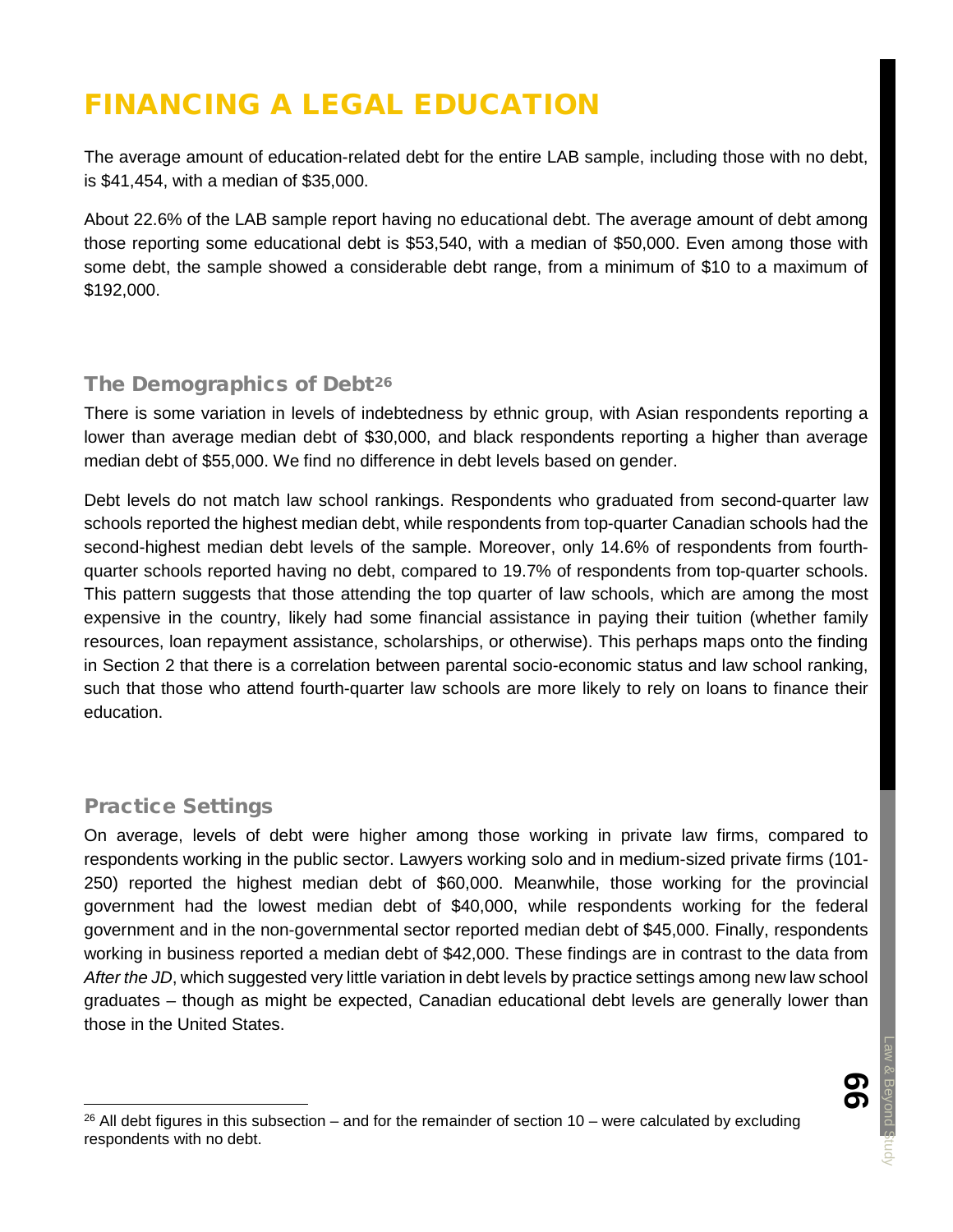The data suggest that debt was a salient concern when respondents were choosing their sector of practice. Respondents working for larger private firms were most likely to rate debt as a salient concern and a factor in their choice of practice setting. They were also more likely to take into consideration their ability to pay off law school debts when comparing job offers. It is perhaps not surprising that their intentions matched their debt levels, with private firm lawyers having higher median and mean debt levels than their counterparts working in the public sector.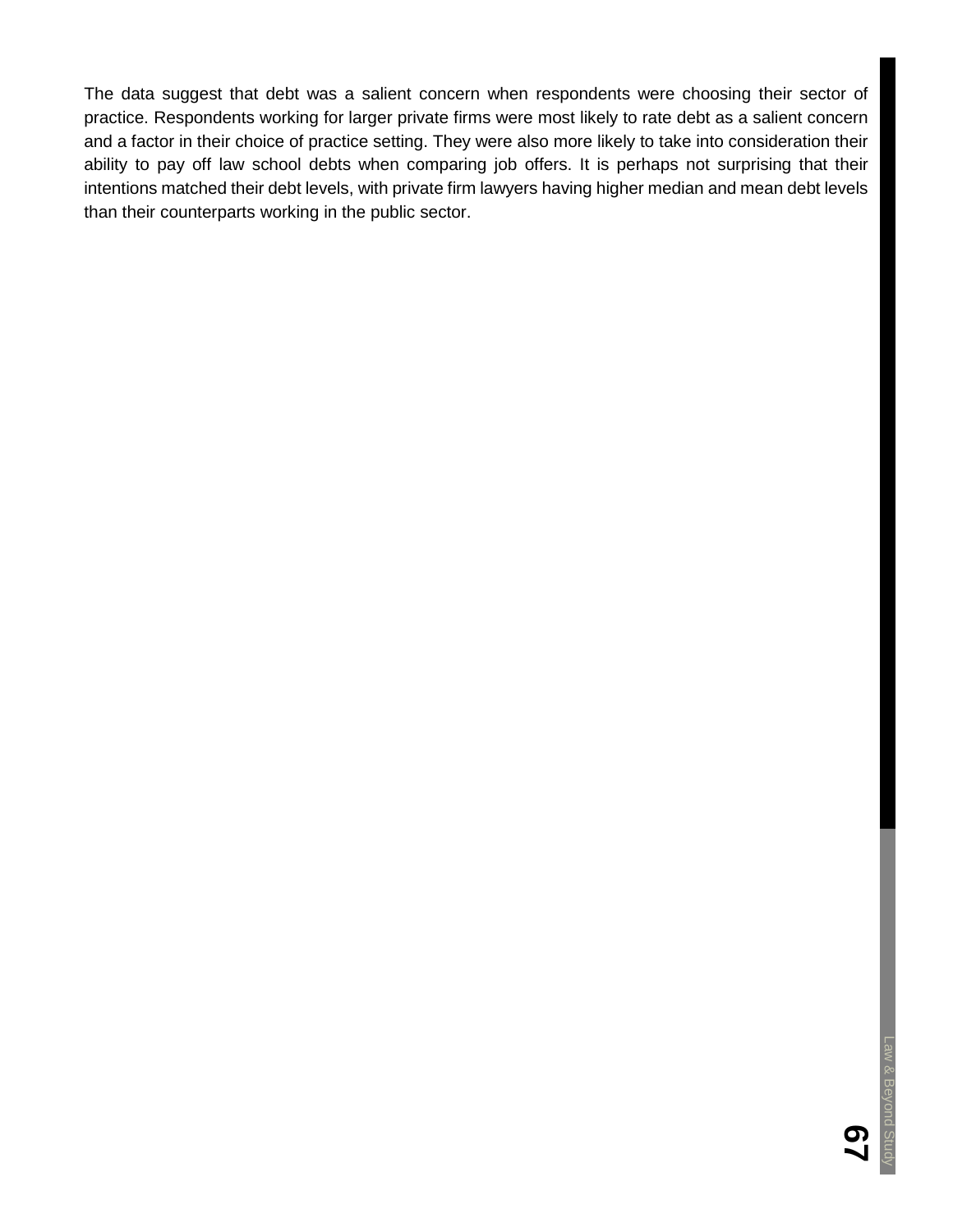

\*Note: Other category suppressed due to low N.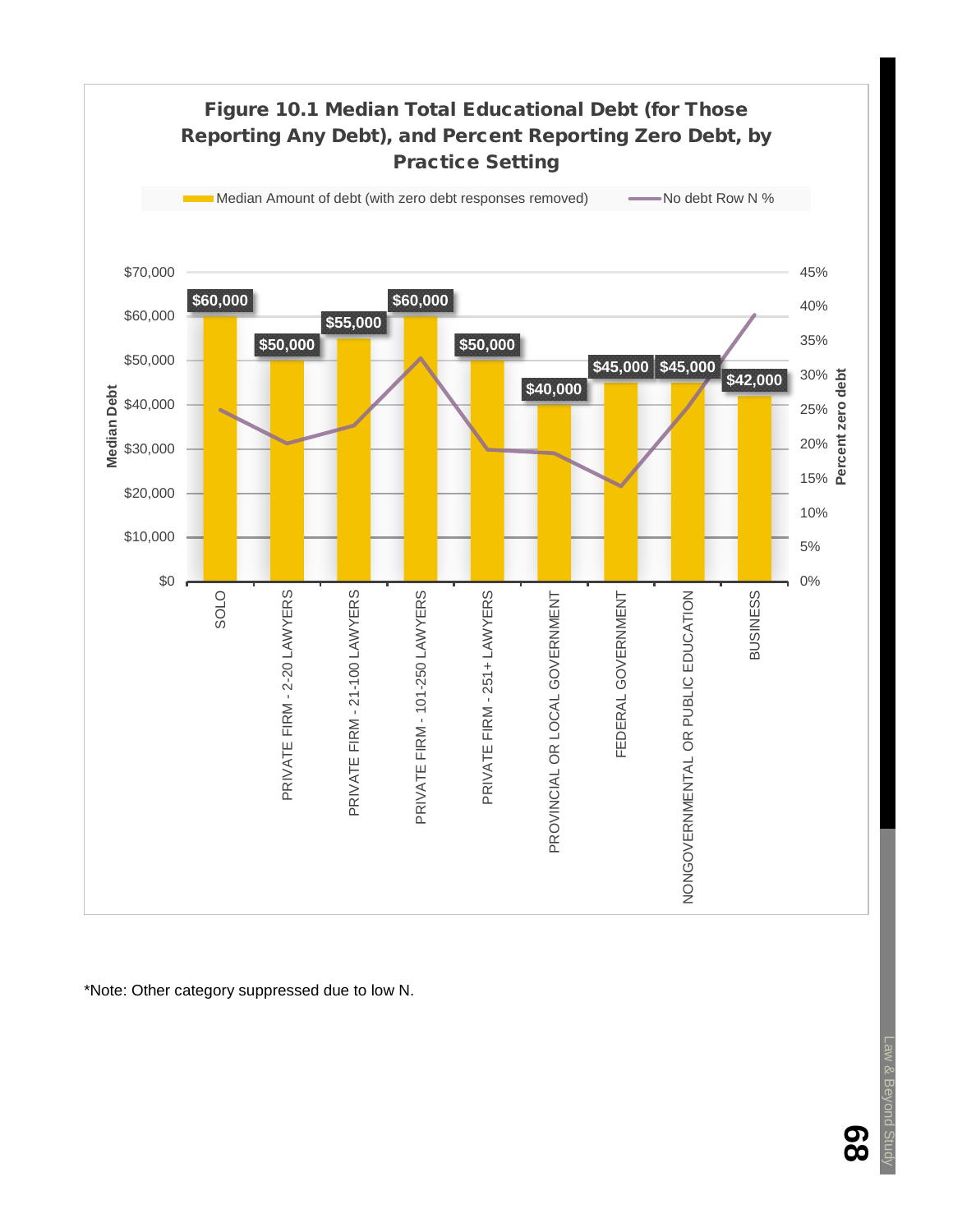TABLE 10.2 Median Salary, Median Debt (For Those With Any Debt), and Percent With Zero Debt By Law School Selectivity and Race (Full-Time Workers Only)

|        |                                  | <b>Percent</b> | <b>Median amount</b> | <b>Median Compensation</b> |
|--------|----------------------------------|----------------|----------------------|----------------------------|
|        |                                  | with no        | of debt (with        |                            |
|        |                                  | debt           | zero debt            |                            |
|        |                                  |                | responses            |                            |
|        |                                  |                | removed)             |                            |
| Law    | <b>Top Quarter</b>               | 19.70%         | 55000                | \$85,000                   |
| school | Second quarter                   | 17.40%         | 60000                | \$80,000                   |
| rank   | Third quarter                    | 24.10%         | 50000                | \$78,000                   |
|        | Fourth quarter                   | 14.60%         | 50000                | \$71,000                   |
|        | <b>Civil Law</b>                 | 32.60%         | 15000                | \$55,000                   |
|        | <b>Total</b>                     | 21.20%         | 50000                | \$78,000                   |
|        | <b>Total N</b>                   | 954.00         | 973                  | 973                        |
| Race   | White                            | 23.50%         | 50000                | \$78,200                   |
|        | <b>Black</b>                     | 9.10%          | 55000                | \$65,000                   |
|        | Asian                            | 21.50%         | 30000                | \$85,000                   |
|        | <b>South and Southeast Asian</b> | 11.50%         | 50000                | \$80,000                   |
|        | Other                            | 12.90%         | 50000                | \$75,000                   |
|        | <b>Total</b>                     | 21.60%         | 50000                | \$78,200                   |
|        | <b>Total N</b>                   | 977            | 991                  | 991                        |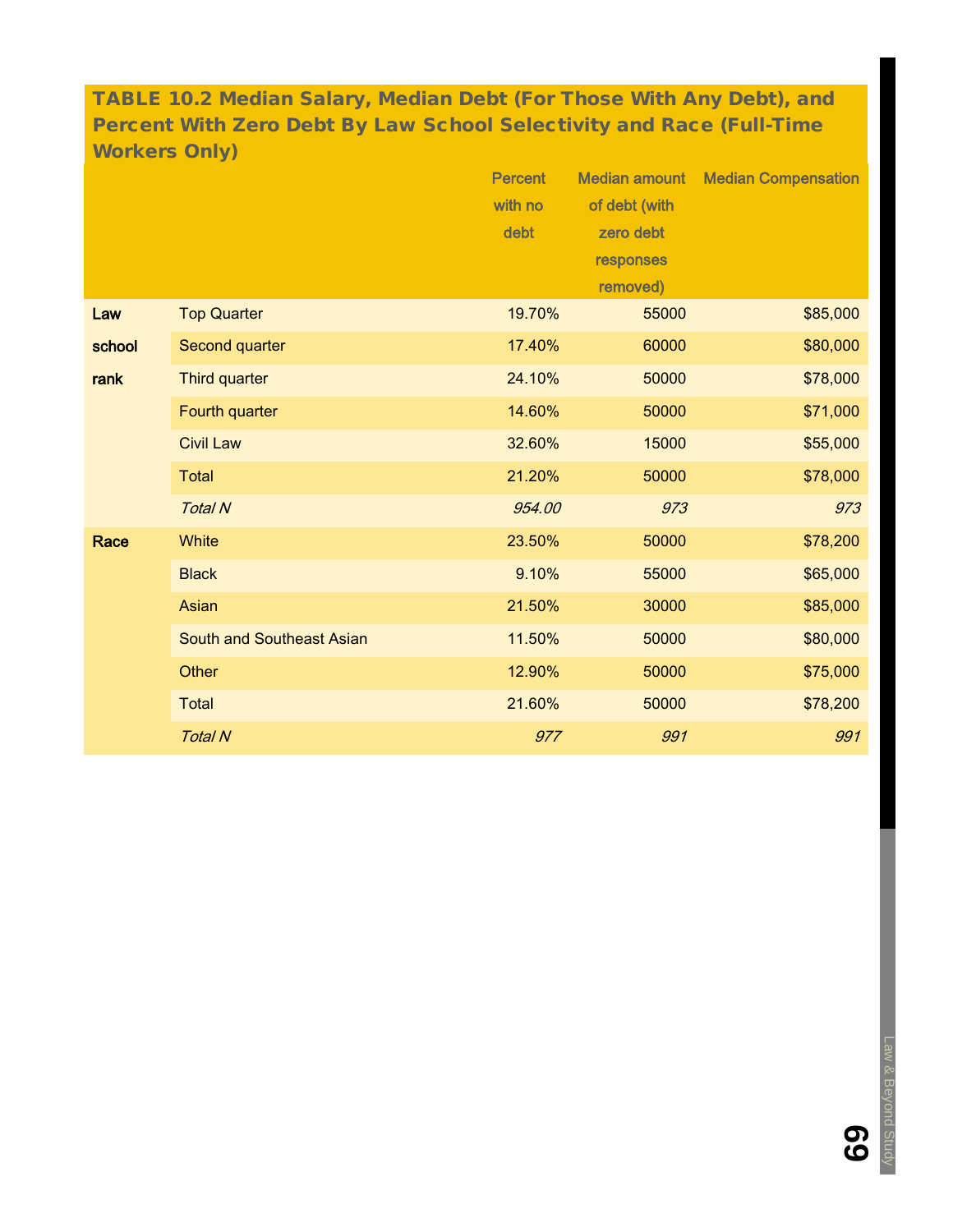# SECTION 11: LAW SCHOOL AND THE TRANSITION TO PRACTICE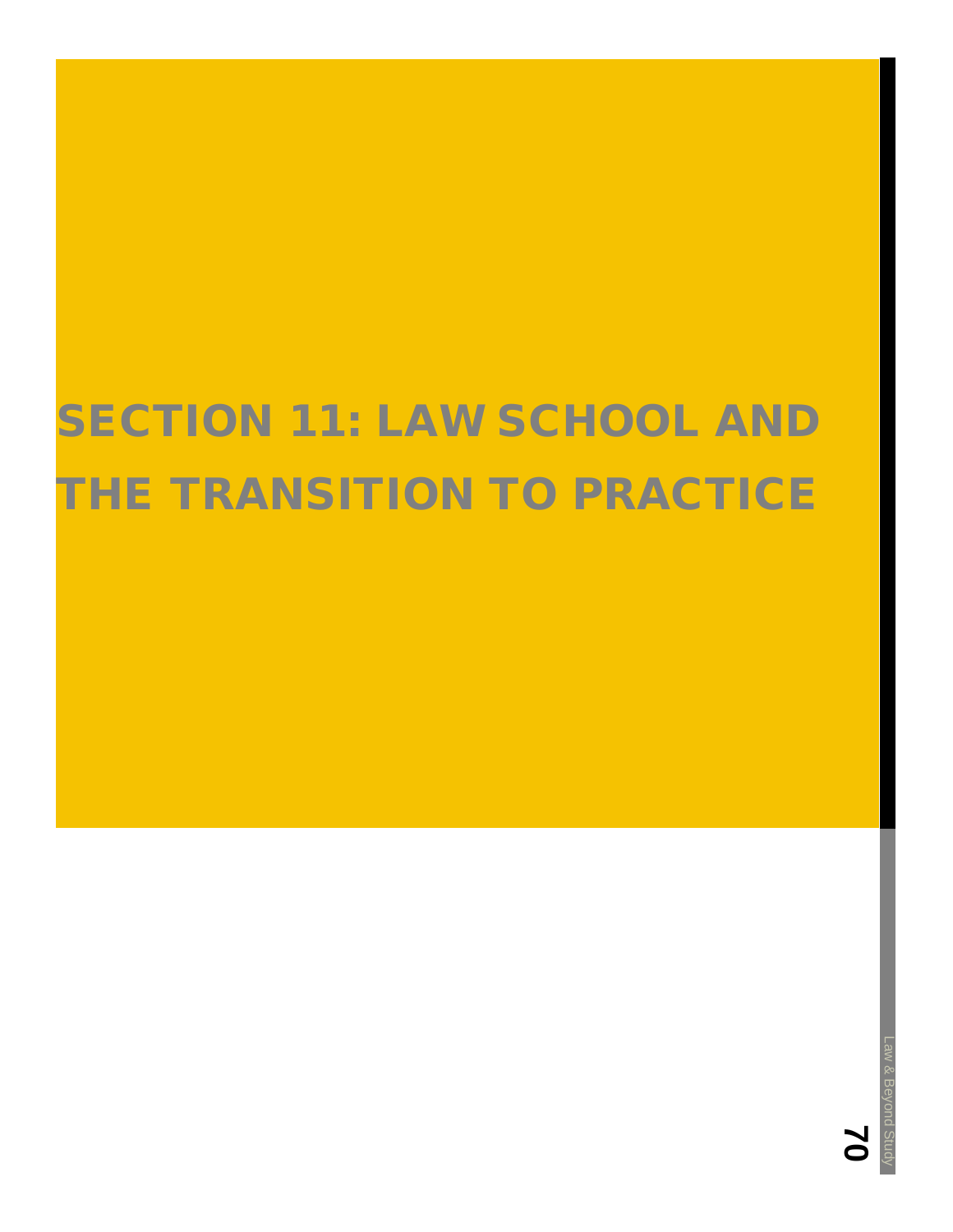# LAW SCHOOL AND THE TRANSITION TO PRACTICE

New Canadian lawyers have high opinions of their law school experiences. On average, the LAB sample expressed high levels of confidence in the positive effects of their law school experiences on having developed useful skills, being able to advance to the next level in their legal careers, and with the ability to be successful in their careers. They expressed slightly less confidence in their law school's role in having found -- in the law -- the right profession for them, as well as in their ability to bring commitment to the legal profession when compared to their peers. Perhaps these are qualities they attribute to themselves rather than to their schools.

#### Bar Passage

The LAB sample excludes law school graduates who have yet to pass the bar. However, the experiences of new lawyers in the sample do show that passing the bar is a real hurdle for a small segment of Canadian lawyers with 6% of the sample needing more than one try in order to pass the bar. Among Canadian provinces, respondents working in New Brunswick (23.1%), Nova Scotia (14.3%) and Ontario (8.5%) were most likely to have taken the bar exam more than once.

#### Finding a Job

All Canadian jurisdictions require a period of articles after law school graduation and before bar admission. As a career study, the LAB study asked only about jobs once respondents were called to the bar, but as the data below highlight, articling is an important step in this pathway.

Across the sample, LAB respondents found that the most useful factor in finding their first or current jobs was their experience in their articling position. In fact, 63.4% of the sample reported that their first job after being called to the bar was with the same employer with whom they completed their articles. Meanwhile, least important in helping to find their first or current jobs were being hired following a parttime position held during law school, having an unpaid internship with their first employer, and the law school's alumni network.

The data also indicate that there are differences in job search strategies based on law school attended, with school prestige shaping the means used by respondents to get their first job.

The higher the law school rank, the more important the on-campus interview process was for respondents, from a high of 24.3% for respondents from top quarter schools to a low of 11.6% for those from fourth quarter schools.

A similar pattern is evident in the case of direct, unsolicited contact with an employer, which was more important for respondents from second, third and fourth quarter schools. Roughly 40% of participants from these schools found unsolicited contact to have been useful in their job search strategy, compared to 30.6% of those from top quarter schools.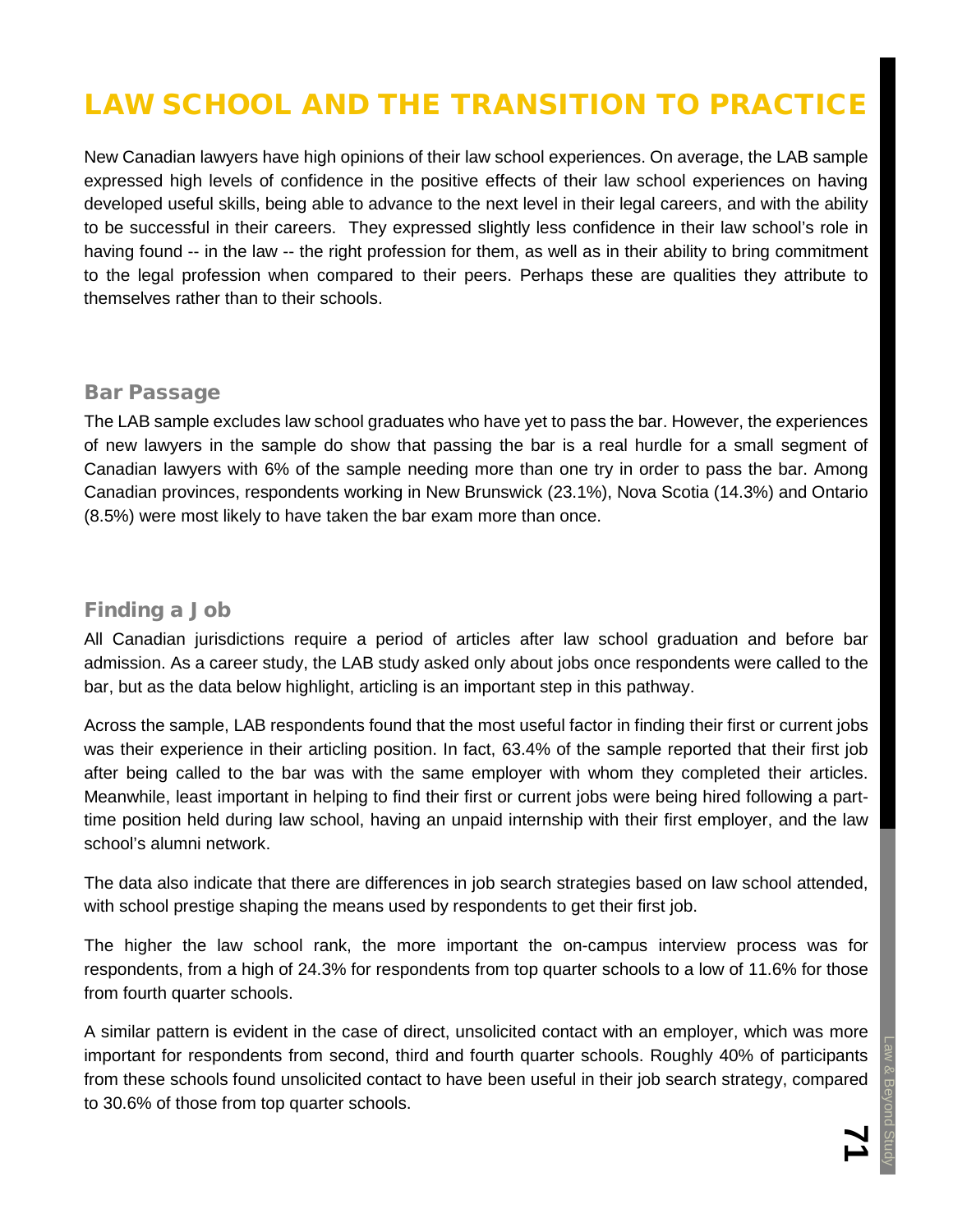#### Role of Mentors

Only 8.9% of new Canadian lawyers report having had no mentors since being admitted to the bar. Least likely to have mentors are solo practitioners, and those working at all levels of government or in nongovernmental or public education settings. Most likely to have mentors are new lawyers working in private firms, likely due to more institutionalized mentorship programmes. Of the respondents who did have mentors, the overwhelming majority report having senior attorneys, partners or managers as mentors.

### Effects of Economic Recession

The legal profession and the legal services industry have been negatively impacted following the global economic recession of 2008. Respondents were asked to reflect on whether they have experienced any repercussion as a result of the economic climate. The majority of respondents (55%) indicated that they experienced no noticeable impact of the recession. At the same time, about 20% reported difficulty finding a job after articling, while 12% reported difficulty finding an articling position and another 12% reported that their current job is not secure.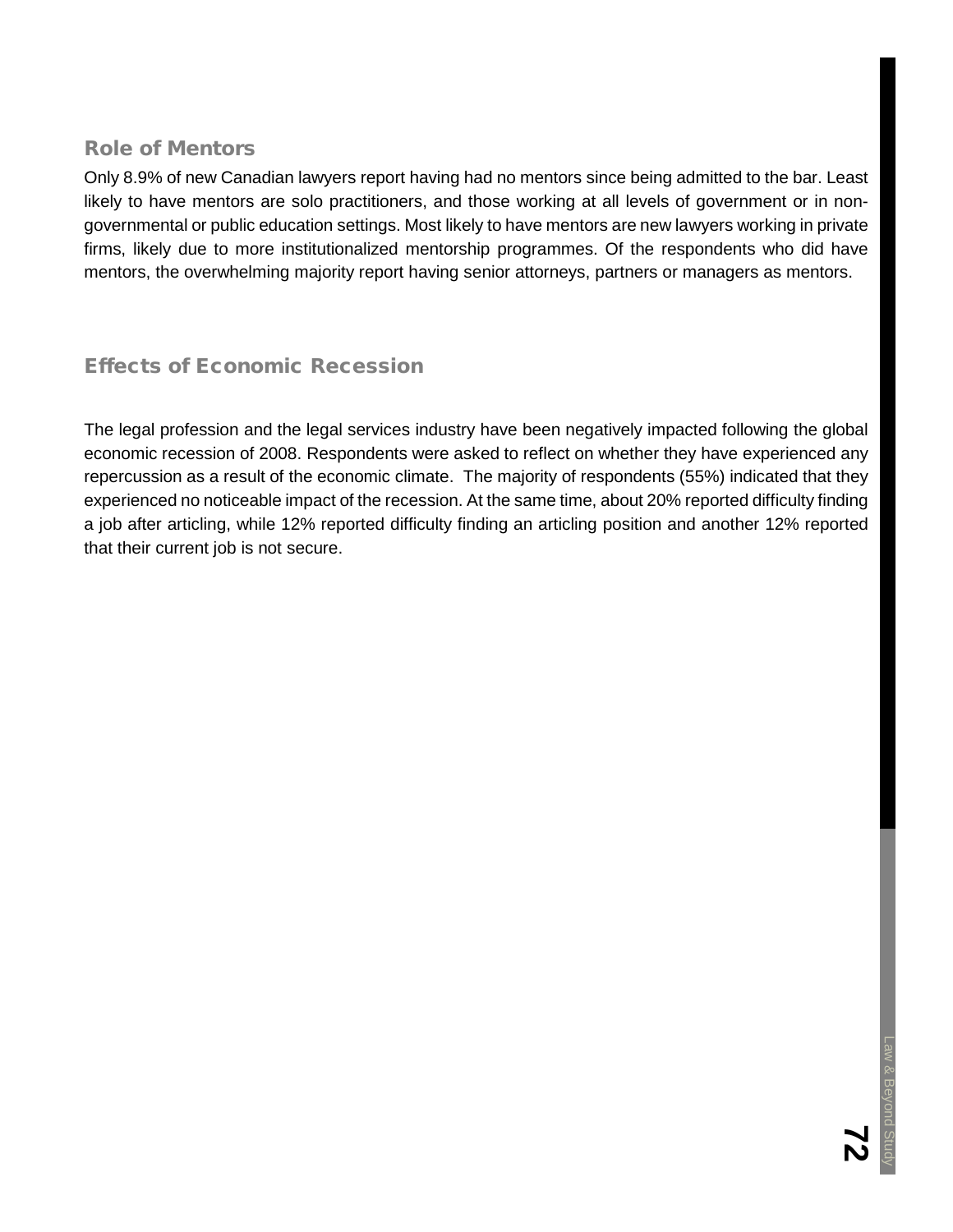## TABLE 11.1 Levels Of Confidence In The Positive Effects Of Law School **Experiences**

|                   |                                         | <b>Not or Somewhat</b><br><b>Confident</b> |              | <b>Confident or Very</b><br><b>Confident</b> |              | <b>Total</b> |
|-------------------|-----------------------------------------|--------------------------------------------|--------------|----------------------------------------------|--------------|--------------|
|                   |                                         |                                            |              |                                              |              |              |
|                   |                                         | Count                                      | <b>Row N</b> | <b>Count</b>                                 | <b>Row N</b> | <b>Count</b> |
|                   |                                         |                                            | %            |                                              | $\%$         |              |
| <b>Effects of</b> | I have developed useful skills for this | 269                                        | 25.60%       | 783                                          | 74.40%       | 1052         |
| law school        | stage of my career                      |                                            |              |                                              |              |              |
| experiences       | I can advance to the next level in my   | 266                                        | 25.30%       | 784                                          | 74.70%       | 1050         |
|                   | legal career                            |                                            |              |                                              |              |              |
|                   | I have the ability to be successful in  | 203                                        | 19.40%       | 846                                          | 80.60%       | 1049         |
|                   | my career                               |                                            |              |                                              |              |              |
|                   | Law is the right profession for me      | 398                                        | 37.80%       | 654                                          | 62.20%       | 1052         |
|                   | I have found a satisfying job           | 326                                        | 31.10%       | 723                                          | 68.90%       | 1049         |
|                   | I have selected the right field of law  | 313                                        | 29.90%       | 734                                          | 70.10%       | 1047         |
|                   | for me                                  |                                            |              |                                              |              |              |
|                   | Compared to my peers, I bring           | 402                                        | 39.40%       | 619                                          | 60.60%       | 1021         |
|                   | commitment to the legal profession      |                                            |              |                                              |              |              |

**73**